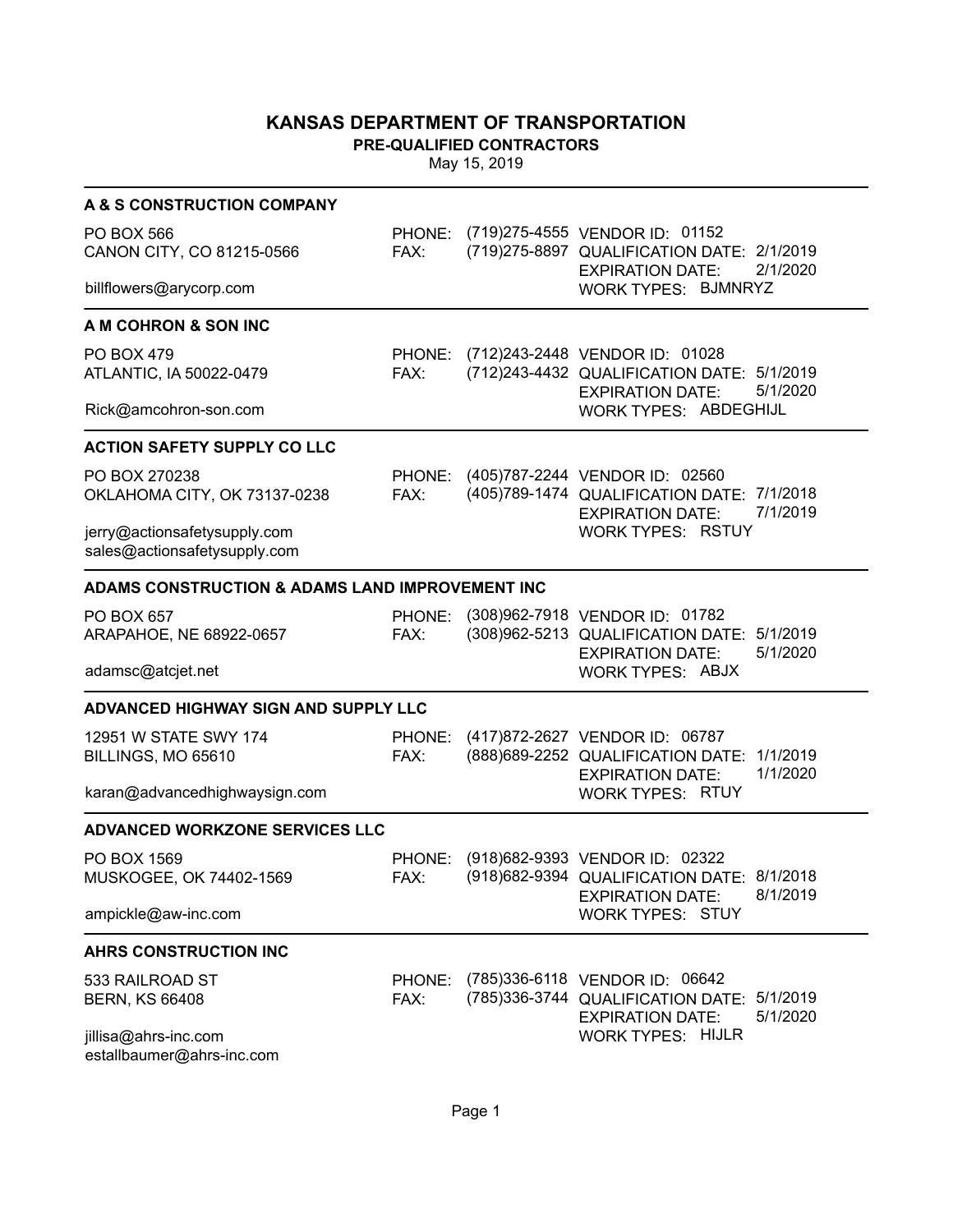**PRE-QUALIFIED CONTRACTORS**

May 15, 2019

| <b>ALAN'S EXCAVATING INC</b>                                                |                |                                                                                                                          |                        |
|-----------------------------------------------------------------------------|----------------|--------------------------------------------------------------------------------------------------------------------------|------------------------|
| <b>PO BOX 382</b><br>AUGUSTA, KS 67010-0382                                 | PHONE:<br>FAX: | (316)775-5970 VENDOR ID: 02543<br>(316)775-5096 QUALIFICATION DATE:<br><b>EXPIRATION DATE:</b>                           | 8/1/2018<br>8/1/2019   |
| mike@alansexcavating.com<br>jake@alansexcavating.com                        |                | WORK TYPES: AJ                                                                                                           |                        |
| <b>ALPHA PAINTING &amp; CONSTRUCTION CO INC</b>                             |                |                                                                                                                          |                        |
| 6800 QUAD AVE<br>BALTIMORE, MD 21237-2402                                   | PHONE:<br>FAX: | (410) 288-6800 VENDOR ID: 00196<br>(410) 288-6805 QUALIFICATION DATE:<br><b>EXPIRATION DATE:</b>                         | 9/1/2018<br>9/1/2019   |
| kathyfin@alphapainting.net                                                  |                | WORK TYPES: Q                                                                                                            |                        |
| <b>AMERICAN BRIDGE COMPANY</b>                                              |                |                                                                                                                          |                        |
| 1000 AMERICAN BRIDGE WAY<br>CORAOPOLIS, PA 15108-1266                       | PHONE:<br>FAX: | (412)631-1000 VENDOR ID: 02263<br>(412) 631-2000 QUALIFICATION DATE: 5/1/2019<br><b>EXPIRATION DATE:</b>                 | 5/1/2020               |
| kpartazana@americanbridge.net<br>djohnson@americanbridge.net                |                | <b>WORK TYPES: DE</b>                                                                                                    |                        |
| <b>AMERICAN CONTRACTING &amp; SERVICES INC</b>                              |                |                                                                                                                          |                        |
| 6200 E HIGHWAY 62 BLDG 2503<br>JEFFERSONVILLE, IN 47130-8769                | PHONE:<br>FAX: | (812) 280-4404 VENDOR ID: 02442<br>(812) 280-4415 QUALIFICATION DATE: 5/1/2019<br><b>EXPIRATION DATE:</b>                | 5/1/2020               |
| rzimmerman@americancontracting.com                                          |                | WORK TYPES: DEGIJLPY                                                                                                     |                        |
| <b>AMERICAN TRACK GENERATIONS LLC</b>                                       |                |                                                                                                                          |                        |
| 2488 GOLDEN TRIANGLE BLVD<br>FORT WORTH, TX 76177-5000                      | PHONE:<br>FAX: | (817) 439-5693 VENDOR ID: 06753<br>(888) 700-6393 QUALIFICATION DATE:<br><b>EXPIRATION DATE:</b>                         | 10/1/2018<br>10/1/2019 |
| Karen.Lambert@atgcontractor.com<br>Jake.Graves@atgcontractor.com            |                | WORK TYPES: Y                                                                                                            |                        |
| <b>AMES CONSTRUCTION INC</b>                                                |                |                                                                                                                          |                        |
| 14420 COUNTY ROAD 5<br><b>BURNSVILLE, MN 55306-4869</b><br>cobid@amesco.com | PHONE:<br>FAX: | (952)435-7106 VENDOR ID: 01508<br>(952)892-8650 QUALIFICATION DATE:<br><b>EXPIRATION DATE:</b><br><b>WORK TYPES: ADF</b> | 4/1/2019<br>4/1/2020   |

mikekellen@amesco.com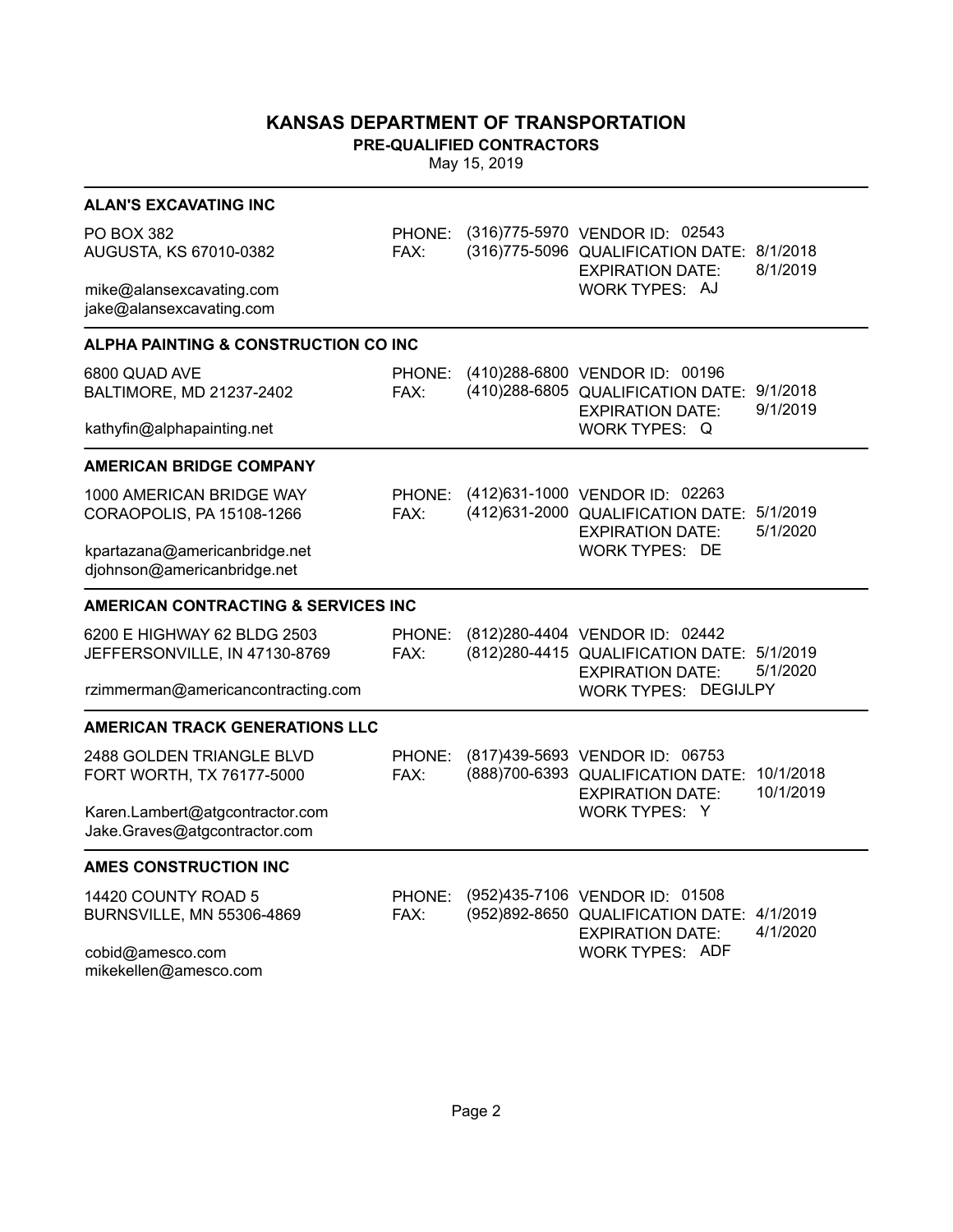**PRE-QUALIFIED CONTRACTORS**

| <b>AMINO BROTHERS COMPANY INC</b>               |                |                                                                                                                            |
|-------------------------------------------------|----------------|----------------------------------------------------------------------------------------------------------------------------|
| PO BOX 11277<br>KANSAS CITY, KS 66111-0277      | FAX:           | PHONE: (913)334-2330 VENDOR ID: 00011<br>(913)334-0144 QUALIFICATION DATE: 9/1/2018<br>9/1/2019<br><b>EXPIRATION DATE:</b> |
| mary@aminobros.com                              |                | WORK TYPES: ABCFHIJLPZ                                                                                                     |
| <b>AM-RAIL CONSTRUCTION INC</b>                 |                |                                                                                                                            |
| 4600 SAPP RD<br>KANNAPOLIS, NC 28083-8646       | PHONE:<br>FAX: | (704) 785-8444 VENDOR ID: 02565<br>(704) 785-8447 QUALIFICATION DATE: 3/1/2019<br>3/1/2020<br><b>EXPIRATION DATE:</b>      |
| am-rail@am-rail.com                             |                | WORK TYPES: Y                                                                                                              |
| <b>ANDALE CONSTRUCTION INC</b>                  |                |                                                                                                                            |
| 3170 N OHIO ST<br>WICHITA, KS 67219-4134        | FAX:           | PHONE: (316)832-0063 VENDOR ID: 00179<br>(316)440-8810 QUALIFICATION DATE: 9/1/2018<br>9/1/2019<br><b>EXPIRATION DATE:</b> |
| lori@andalereadymix.com                         |                | <b>WORK TYPES: ABCIKLYZ</b>                                                                                                |
| <b>ANTIGO CONST., INC.</b>                      |                |                                                                                                                            |
| PO BOX 12<br>ANTIGO, WI 54409-0012              | PHONE:<br>FAX: | (715) 627-2222 VENDOR ID: 04578<br>(715) 623-7073 QUALIFICATION DATE: 5/1/2019<br>5/1/2020<br><b>EXPIRATION DATE:</b>      |
| compliance@antigoconstruction.com               |                | WORK TYPES: Y                                                                                                              |
| APAC-CENTRAL, INC.                              |                |                                                                                                                            |
| PO BOX 9208<br>FAYETTEVILLE, AR 72703-0021      | FAX:           | PHONE: (479)587-3300 VENDOR ID: 02491<br>(479)521-2826 QUALIFICATION DATE: 5/1/2019<br>5/1/2020<br><b>EXPIRATION DATE:</b> |
| David.Foster@apac.com                           |                | <b>WORK TYPES: ABCDEIJKLMNORS</b><br><b>TVXZ</b>                                                                           |
| <b>APAC-KANSAS INC SHEARS DIVISION</b>          |                |                                                                                                                            |
| PO BOX 1605<br><b>HUTCHINSON, KS 67504-1605</b> | PHONE:<br>FAX: | (620) 662-3307 VENDOR ID: 02065<br>(620) 662-3181 QUALIFICATION DATE: 5/1/2019<br>5/1/2020<br><b>EXPIRATION DATE:</b>      |
| james.hendrix@apac.com<br>chad.girard@apac.com  |                | WORK TYPES: ABCEFGHIJKLMNO<br><b>PRTUVYZ</b>                                                                               |
| APC SOUTHERN CONSTRUCTION CO LLC                |                |                                                                                                                            |
| 14802 W 44TH AVE<br>GOLDEN, CO 80403-1824       | PHONE:<br>FAX: | (303) 279-6611 VENDOR ID: 02527<br>(303) 279-6216 QUALIFICATION DATE: 4/1/2019<br>4/1/2020<br><b>EXPIRATION DATE:</b>      |
| jmacdonald@apc.us.com                           |                | WORK TYPES: ABCJMNOPZ                                                                                                      |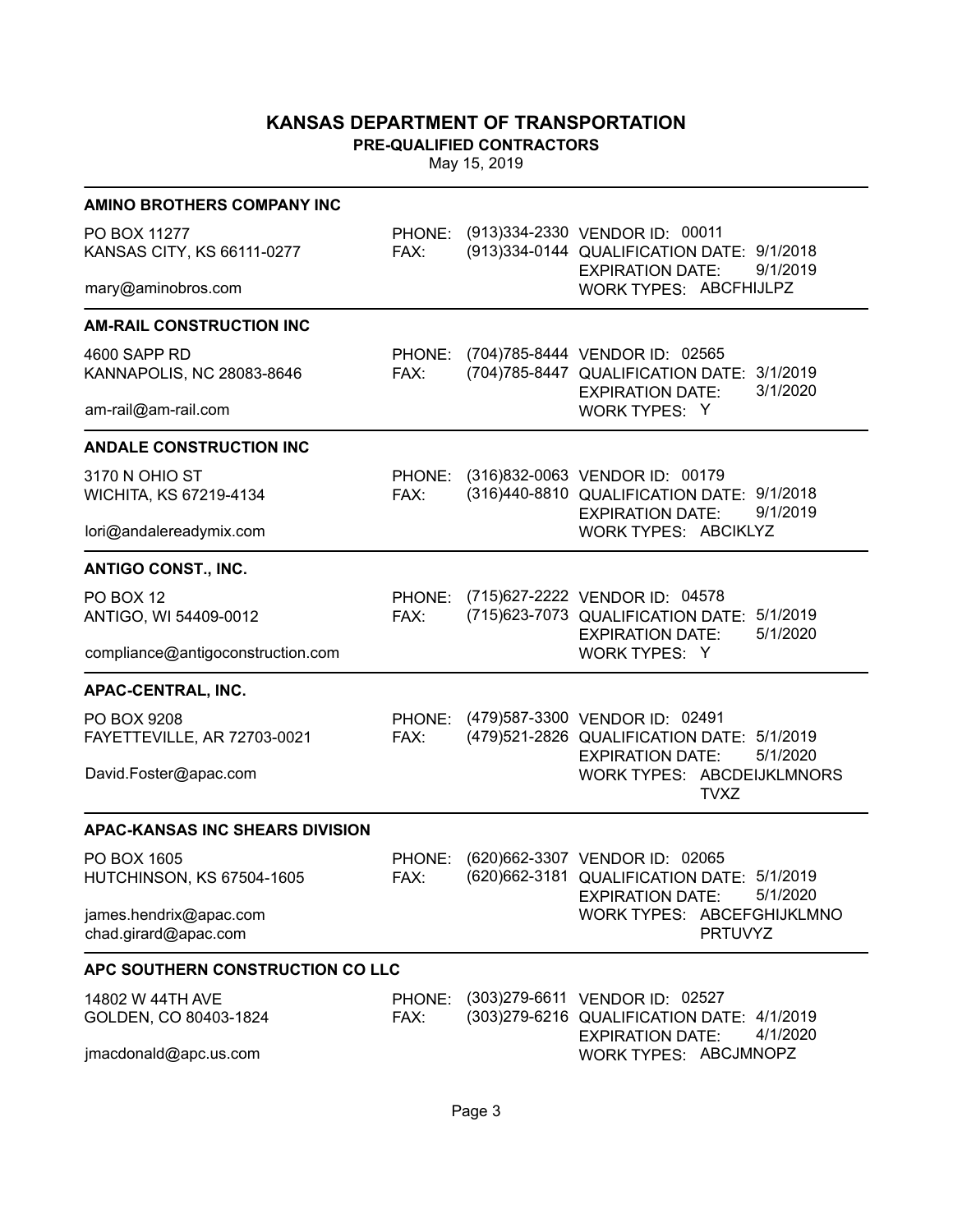**PRE-QUALIFIED CONTRACTORS**

| <b>ARCHER WESTERN CONSTRUCTION LLC &amp; SUBSIDIARIES</b> |                |                                                                                                                             |
|-----------------------------------------------------------|----------------|-----------------------------------------------------------------------------------------------------------------------------|
| 929 W ADAMS<br>CHICAGO, IL 60607-3021                     | FAX:           | PHONE: (312)563-5400 VENDOR ID: 01642<br>(312) 563-5447 QUALIFICATION DATE: 7/1/2018<br>7/1/2019<br><b>EXPIRATION DATE:</b> |
| dmeziere@walshgroup.com                                   |                | WORK TYPES: ABCDEFGHIJKLPR<br>WZ                                                                                            |
| ARMOND CASSIL RAILROAD CONSTRUCTION INC                   |                |                                                                                                                             |
| 6403 RINKE ST<br>WARREN, MI 48091-5399                    | PHONE:<br>FAX: | (586)754-4200 VENDOR ID: 02449<br>11/1/2018<br>(586)754-4408 QUALIFICATION DATE:<br>11/1/2019<br><b>EXPIRATION DATE:</b>    |
| kbeltramo@railsource.com                                  |                | WORK TYPES: Y                                                                                                               |
| ASPLUNDH TREE EXPERT LLC AND SUBSIDIARIES                 |                |                                                                                                                             |
| 708 BLAIR MILL RD<br>WILLOW GROVE, PA 19090-1701          | PHONE:<br>FAX: | (316)617-6593 VENDOR ID: 01599<br>(913)469-5507 QUALIFICATION DATE: 7/1/2018<br>7/1/2019<br><b>EXPIRATION DATE:</b>         |
| ebradshaw@asplundh.com                                    |                | WORK TYPES: Y                                                                                                               |
| <b>ATLAS ELECTRIC, LLC</b>                                |                |                                                                                                                             |
| 1607 N WABASH AVE<br>WICHITA, KS 67214-1447               | PHONE:<br>FAX: | (316)858-1560 VENDOR ID: 02170<br>(316) 858-1564 QUALIFICATION DATE: 2/1/2019<br>2/1/2020<br><b>EXPIRATION DATE:</b>        |
| ajohnson@atlaselectricllc.com                             |                | WORK TYPES: TV                                                                                                              |
| <b>B &amp; B BRIDGE COMPANY LLC</b>                       |                |                                                                                                                             |
| PO BOX 38<br>ST PAUL, KS 66771-0038                       | PHONE:<br>FAX: | (620)449-2286 VENDOR ID: 02536<br>(620)449-8550 QUALIFICATION DATE: 6/1/2018<br>6/1/2019<br><b>EXPIRATION DATE:</b>         |
| terry@beachner.com                                        |                | WORK TYPES: BDEFIJLUVXZ                                                                                                     |
| <b>BARKLEY CONSTRUCTION</b>                               |                |                                                                                                                             |
| PO BOX 12087<br>WICHITA, KS 67277-2087                    | PHONE:<br>FAX: | (316)945-6500 VENDOR ID: 01416<br>(316)945-6503 QUALIFICATION DATE: 10/1/2018<br><b>EXPIRATION DATE:</b><br>10/1/2019       |
| barkleyconcrete@yahoo.com                                 |                | <b>WORK TYPES: ILO</b>                                                                                                      |
| <b>BAYER CONSTRUCTION CO INC</b>                          |                |                                                                                                                             |
| <b>PO BOX 889</b><br><b>MANHATTAN, KS 66505-0889</b>      | PHONE:<br>FAX: | (785)776-8839 VENDOR ID: 00016<br>12/1/2018<br><b>QUALIFICATION DATE:</b><br>12/1/2019<br><b>EXPIRATION DATE:</b>           |
| neilh@bayerconst.com                                      |                | WORK TYPES: ABCFGIJLMNOPZ                                                                                                   |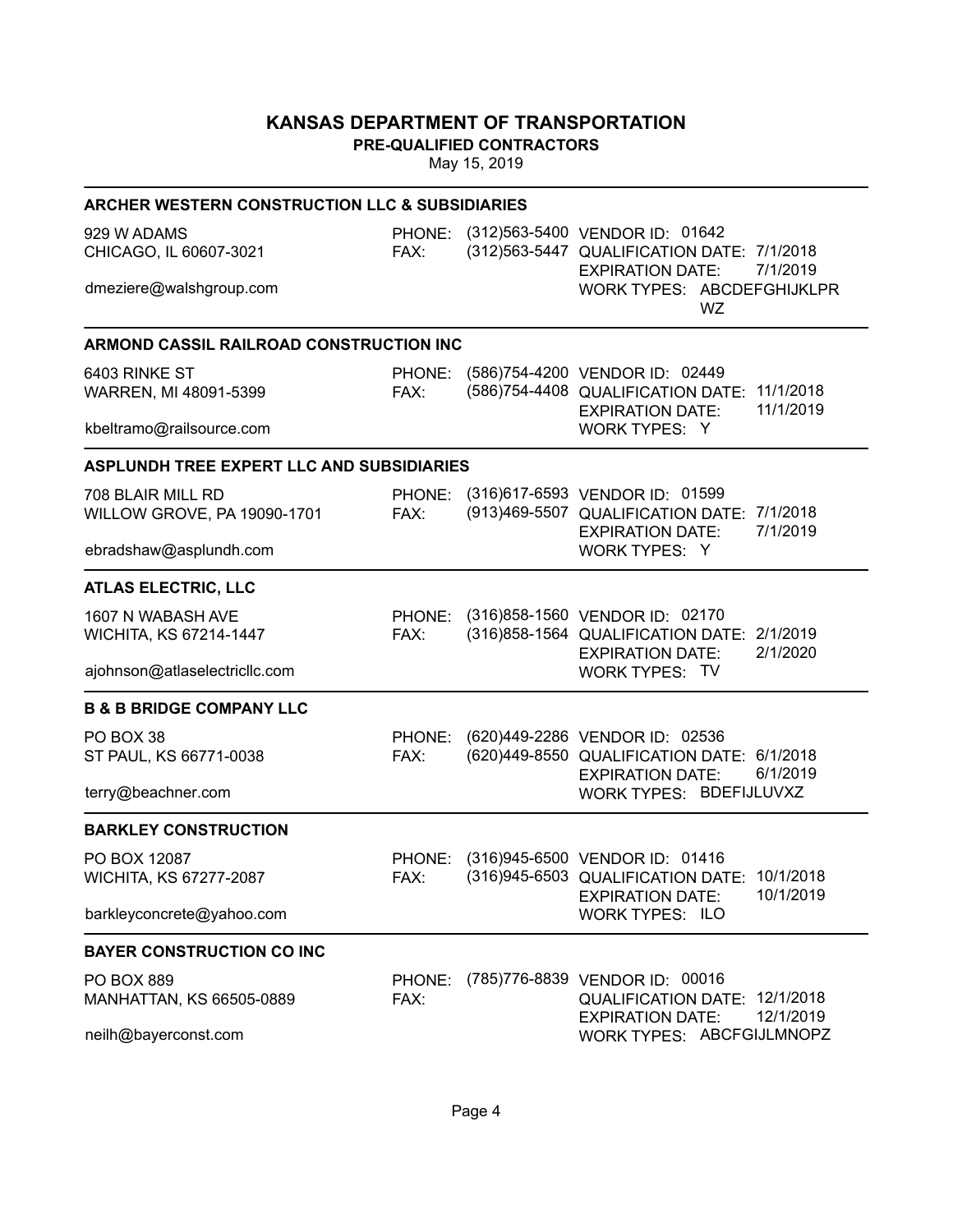**PRE-QUALIFIED CONTRACTORS**

| BERGKAMP KING, A JOINT VENTURE, LLC                            |                |                                                                                                                             |
|----------------------------------------------------------------|----------------|-----------------------------------------------------------------------------------------------------------------------------|
| 3709 S WEST ST<br>WICHITA, KS 67217-3803                       | FAX:           | PHONE: (316)522-3471 VENDOR ID: 02476<br>(316) 522-5296 QUALIFICATION DATE: 1/1/2019<br>1/1/2020<br><b>EXPIRATION DATE:</b> |
| bblue@bergkampconstruction.com                                 |                | WORK TYPES: ABDEFIJLPZ                                                                                                      |
| <b>BERKEL &amp; COMPANY CONTRACTORS INC &amp; SUBSIDIARIES</b> |                |                                                                                                                             |
| PO BOX 876056<br>KANSAS CITY, MO 64187-6056                    | PHONE:<br>FAX: | (913)422-3588 VENDOR ID: 01691<br>(913)422-5746 QUALIFICATION DATE: 7/1/2018<br>7/1/2019<br><b>EXPIRATION DATE:</b>         |
| tdanner@berkelandcompany.com                                   |                | WORK TYPES: Y                                                                                                               |
| <b>BETTIS ASPHALT &amp; CONSTRUCTION INC</b>                   |                |                                                                                                                             |
| PO BOX 1694<br>TOPEKA, KS 66601-1694                           | FAX:           | PHONE: (785)235-8444 VENDOR ID: 00090<br>(785)232-0078 QUALIFICATION DATE: 9/1/2018<br>9/1/2019<br><b>EXPIRATION DATE:</b>  |
| mbettis@bettisasphalt.com<br>bettis@bettisasphalt.com          |                | WORK TYPES: ABCDEIJKLMNOPU<br>X                                                                                             |
| <b>BLEVINS ASPHALT CONSTRUCTION COMPANY INC</b>                |                |                                                                                                                             |
| <b>PO BOX 230</b><br>MT VERNON, MO 65712-0230                  | FAX:           | PHONE: (417)466-3758 VENDOR ID: 02406<br>(417) 466-7914 QUALIFICATION DATE: 6/1/2018<br>6/1/2019<br><b>EXPIRATION DATE:</b> |
| aboswell@blevinsasphalt.com                                    |                | <b>WORK TYPES: BMNOZ</b>                                                                                                    |
| <b>BLOOMSDALE EXCAVATING COMPANY INC</b>                       |                |                                                                                                                             |
| PO BOX 86<br>BLOOMSDALE, MO 63627-0086                         | PHONE:<br>FAX: | (573)483-2564 VENDOR ID: 02418<br>(573)483-9474 QUALIFICATION DATE: 5/1/2019<br>5/1/2020<br><b>EXPIRATION DATE:</b>         |
| bloomsdale@blex.com                                            |                | WORK TYPES: A                                                                                                               |
| <b>BLUE NILE CONTRACTORS INC</b>                               |                |                                                                                                                             |
| 601 SPRATLEY AVE<br>BIRMINGHAM, MO 64161-9347                  | PHONE:<br>FAX: | (816)505-1302 VENDOR ID: 06930<br>(816) 505-1307 QUALIFICATION DATE: 7/1/2018<br>7/1/2019<br><b>EXPIRATION DATE:</b>        |
| henok@bluenilecontractors.com                                  |                | WORK TYPES: FGHIJY                                                                                                          |
| <b>BOB BERGKAMP CONSTRUCTION CO INC</b>                        |                |                                                                                                                             |
| 3709 S WEST ST                                                 |                | PHONE: (316)522-3471 VENDOR ID: 01549                                                                                       |
| WICHITA, KS 67217-3803                                         | FAX:           | (316) 522-5296 QUALIFICATION DATE: 8/1/2018<br>8/1/2019<br><b>EXPIRATION DATE:</b>                                          |
| bblue@bergkampconstruction.com                                 |                | WORK TYPES: ABJPZ                                                                                                           |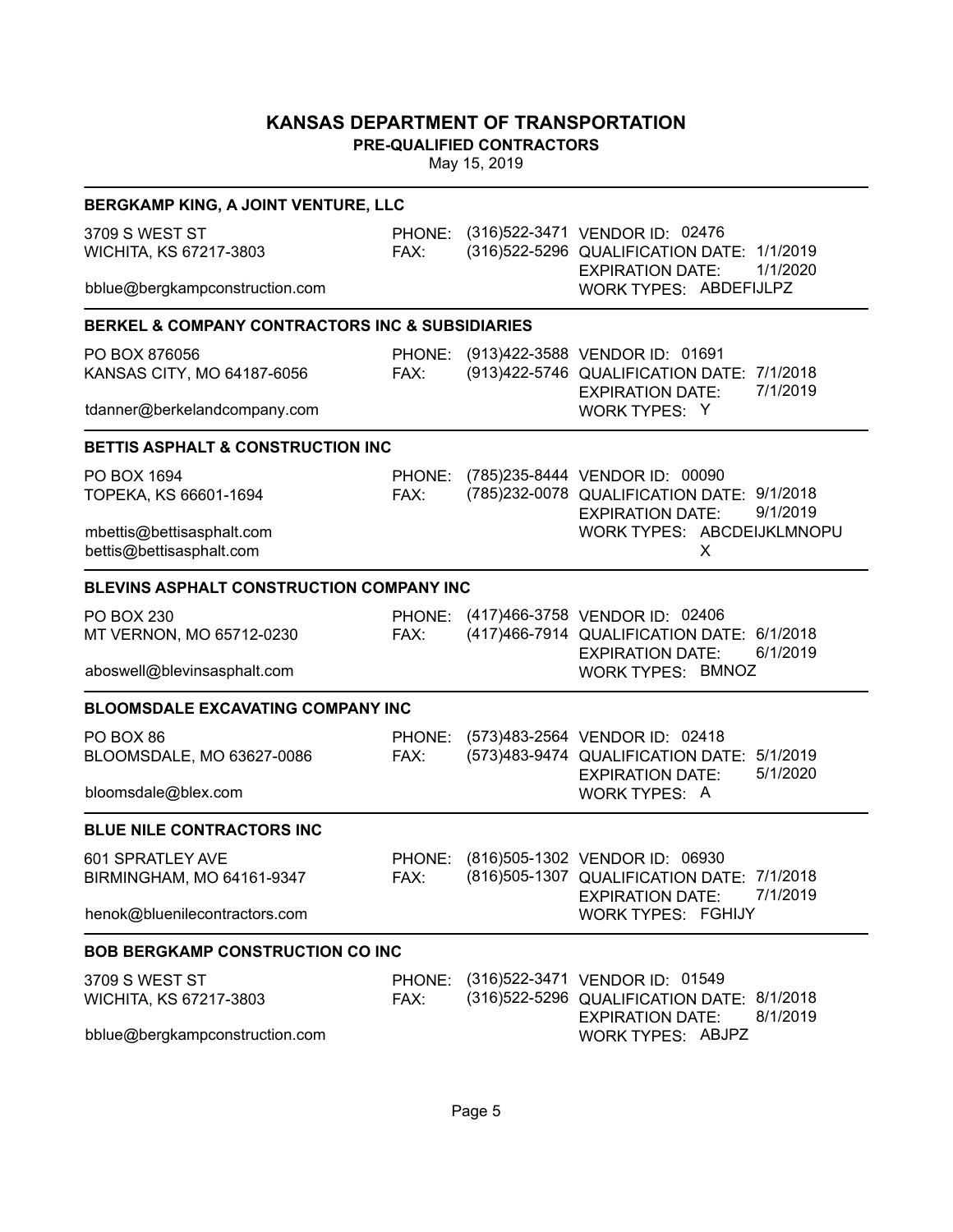**PRE-QUALIFIED CONTRACTORS**

| <b>BOTTORFF CONSTRUCTION INC.</b>                |                |                                                                                                                               |
|--------------------------------------------------|----------------|-------------------------------------------------------------------------------------------------------------------------------|
| 8001 INDUSTRIAL PARK LANE<br>ATCHISON, KS 66002  | FAX:           | PHONE: (913)874-5681 VENDOR ID: 02407<br>(913)874-4951 QUALIFICATION DATE: 11/1/2018<br>11/1/2019<br><b>EXPIRATION DATE:</b>  |
| justinb@bottorffconstruction.com                 |                | <b>WORK TYPES: EFHILRX</b>                                                                                                    |
| <b>BRAHMA EXCAVATING INC</b>                     |                |                                                                                                                               |
| PO BOX 1023<br>HOLTON, KS 66436-1023             | PHONE:<br>FAX: | (785)364-2086 VENDOR ID: 02164<br>(785)364-4188 QUALIFICATION DATE: 5/1/2019<br>5/1/2020<br><b>EXPIRATION DATE:</b>           |
| kim@brahmaexcavatinginc.com                      |                | WORK TYPES: ABJPYZ                                                                                                            |
| <b>BRANCO ENTERPRISES INC AND ITS SUBSIDIARY</b> |                |                                                                                                                               |
| 12033 E HIGHWAY 86<br>NEOSHO, MO 64850-7062      | FAX:           | PHONE: (417)451-5250 VENDOR ID: 02535<br>(417) 451-2851 QUALIFICATION DATE: 11/1/2018<br>11/1/2019<br><b>EXPIRATION DATE:</b> |
| bmcdermott@branco.com<br>ntownsend@branco.com    |                | WORK TYPES: ABEFGHIJLPWZ                                                                                                      |
| <b>BRB CONTRACTORS INC</b>                       |                |                                                                                                                               |
| PO BOX 750940<br>TOPEKA, KS 66675-0940           | PHONE:<br>FAX: | (785) 290-1134 VENDOR ID: 01577<br>(785) 235-8045 QUALIFICATION DATE: 10/1/2018<br>10/1/2019<br><b>EXPIRATION DATE:</b>       |
| ken.johnson@brbcontractors.com                   |                | WORK TYPES: BFGHIJLY                                                                                                          |
| <b>BRIDGES INC</b>                               |                |                                                                                                                               |
| PO BOX 823<br>NEWTON, KS 67114-0823              | PHONE:<br>FAX: | (316)283-9350 VENDOR ID: 01634<br>(316) 283-9363 QUALIFICATION DATE: 4/1/2019<br>4/1/2020<br><b>EXPIRATION DATE:</b>          |
| bridges.barb@gmail.com                           |                | WORK TYPES: DEFGHILPQRVW                                                                                                      |
| <b>BRUCE DAVIS CONSTRUCTION LLC</b>              |                |                                                                                                                               |
| PO BOX 1924<br>EMPORIA, KS 66801                 | PHONE:<br>FAX: | (620)342-5001 VENDOR ID: 06911<br>(620)342-6266 QUALIFICATION DATE: 3/1/2019<br>3/1/2020<br><b>EXPIRATION DATE:</b>           |
| info@brucedavisconstruction.com                  |                | WORK TYPES: A                                                                                                                 |
| <b>BRYAN-OHLMEIER CONSTRUCTION CO INC</b>        |                |                                                                                                                               |
| 911 N PEARL ST<br>PAOLA, KS 66071-1139           | FAX:           | PHONE: (913)557-9972 VENDOR ID: 00089<br>(913) 557-9999 QUALIFICATION DATE: 1/1/2019<br>1/1/2020<br><b>EXPIRATION DATE:</b>   |
| coreyohlmeier@gmail.com                          |                | <b>WORK TYPES: DEFHI</b>                                                                                                      |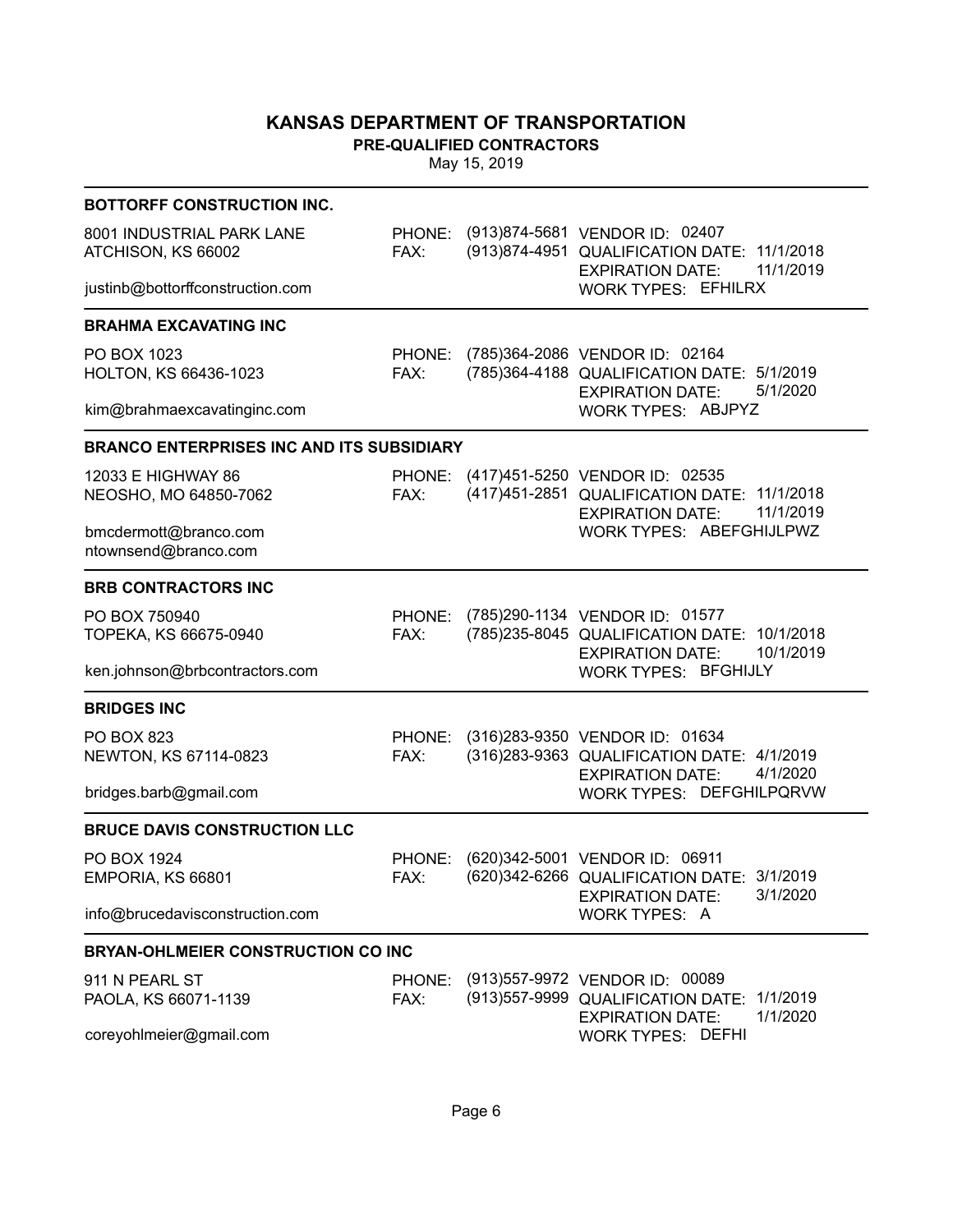**PRE-QUALIFIED CONTRACTORS**

|                                                                      | <b>BRYANT &amp; BRYANT CONSTRUCTION INC</b> |  |                                                                                                                             |  |  |  |  |
|----------------------------------------------------------------------|---------------------------------------------|--|-----------------------------------------------------------------------------------------------------------------------------|--|--|--|--|
| 703 MCNAIR ST<br>HALSTEAD, KS 67056-2420                             | FAX:                                        |  | PHONE: (316)835-3322 VENDOR ID: 01861<br>(316) 835-2497 QUALIFICATION DATE: 9/1/2018<br>9/1/2019<br><b>EXPIRATION DATE:</b> |  |  |  |  |
| bud@bbci.us                                                          |                                             |  | WORK TYPES: BGHIJLPYZ                                                                                                       |  |  |  |  |
| <b>BUFFALO STRIPE, A CORPORATION</b>                                 |                                             |  |                                                                                                                             |  |  |  |  |
| 15152 W 147TH ST<br>OLATHE, KS 66062-4793                            | FAX:                                        |  | PHONE: (913)961-4801 VENDOR ID: 02075<br>(913) 397-0387 QUALIFICATION DATE: 9/1/2018<br>9/1/2019<br><b>EXPIRATION DATE:</b> |  |  |  |  |
| Buffalostripe@hotmail.com                                            |                                             |  | WORK TYPES: OUX                                                                                                             |  |  |  |  |
| <b>BURLINGTON CONSTRUCTION INC</b>                                   |                                             |  |                                                                                                                             |  |  |  |  |
| <b>PO BOX 434</b><br><b>BURLINGTON, KS 66839-0434</b>                | PHONE:<br>FAX:                              |  | (620)364-5689 VENDOR ID: 00078<br>(620)364-2060 QUALIFICATION DATE: 8/1/2018<br>8/1/2019<br><b>EXPIRATION DATE:</b>         |  |  |  |  |
| tom@burlingtonconstructioninc.com<br>thomashugunin@yahoo.com         |                                             |  | <b>WORK TYPES: HIL</b>                                                                                                      |  |  |  |  |
| C.D.L. ELECTRIC CO., INC.                                            |                                             |  |                                                                                                                             |  |  |  |  |
| 1308 N WALNUT<br>PITTSBURG, KS 66762-4825                            | PHONE:<br>FAX:                              |  | (620)231-6420 VENDOR ID: 01998<br>(620)308-6395 QUALIFICATION DATE: 3/1/2019<br>3/1/2020<br><b>EXPIRATION DATE:</b>         |  |  |  |  |
| marc.mcneely@cdl-electric.com                                        |                                             |  | <b>WORK TYPES: TUV</b>                                                                                                      |  |  |  |  |
| <b>CAPITAL ELECTRIC LINE BUILDERS INC</b>                            |                                             |  |                                                                                                                             |  |  |  |  |
| 4400 NW MATTOX RD<br>RIVERSIDE, MO 64150-1703                        | PHONE:<br>FAX:                              |  | (816)389-4000 VENDOR ID: 01621<br>(816) 329-8260 QUALIFICATION DATE: 6/1/2018<br>6/1/2019<br><b>EXPIRATION DATE:</b>        |  |  |  |  |
| jim.tepper@capitalelectric.com<br>jennifer.craig@capitalelectric.com |                                             |  | WORK TYPES: TV                                                                                                              |  |  |  |  |
| CASTLE ROCK CONSTRUCTION COMPANY OF COLORADO LLC                     |                                             |  |                                                                                                                             |  |  |  |  |
| 6374 S RACINE CIR<br>CENTENNIAL, CO 80111-6426                       | FAX:                                        |  | PHONE: (303)688-6611 VENDOR ID: 02232<br>(303) 688-6685 QUALIFICATION DATE: 6/1/2018<br>6/1/2019<br><b>EXPIRATION DATE:</b> |  |  |  |  |
| Rbell@crccllc.com                                                    |                                             |  | WORK TYPES: ABCIKLZ                                                                                                         |  |  |  |  |
| <b>CENTURY FENCE CO</b>                                              |                                             |  |                                                                                                                             |  |  |  |  |
| <b>PO BOX 727</b><br>PEWAUKEE, WI 53072-0727                         | FAX:                                        |  | PHONE: (262)547-3331 VENDOR ID: 00509<br>(262) 691-3487 QUALIFICATION DATE: 5/1/2019<br>5/1/2020<br><b>EXPIRATION DATE:</b> |  |  |  |  |
| wisales@centuryfence.com                                             |                                             |  | <b>WORK TYPES: RS</b>                                                                                                       |  |  |  |  |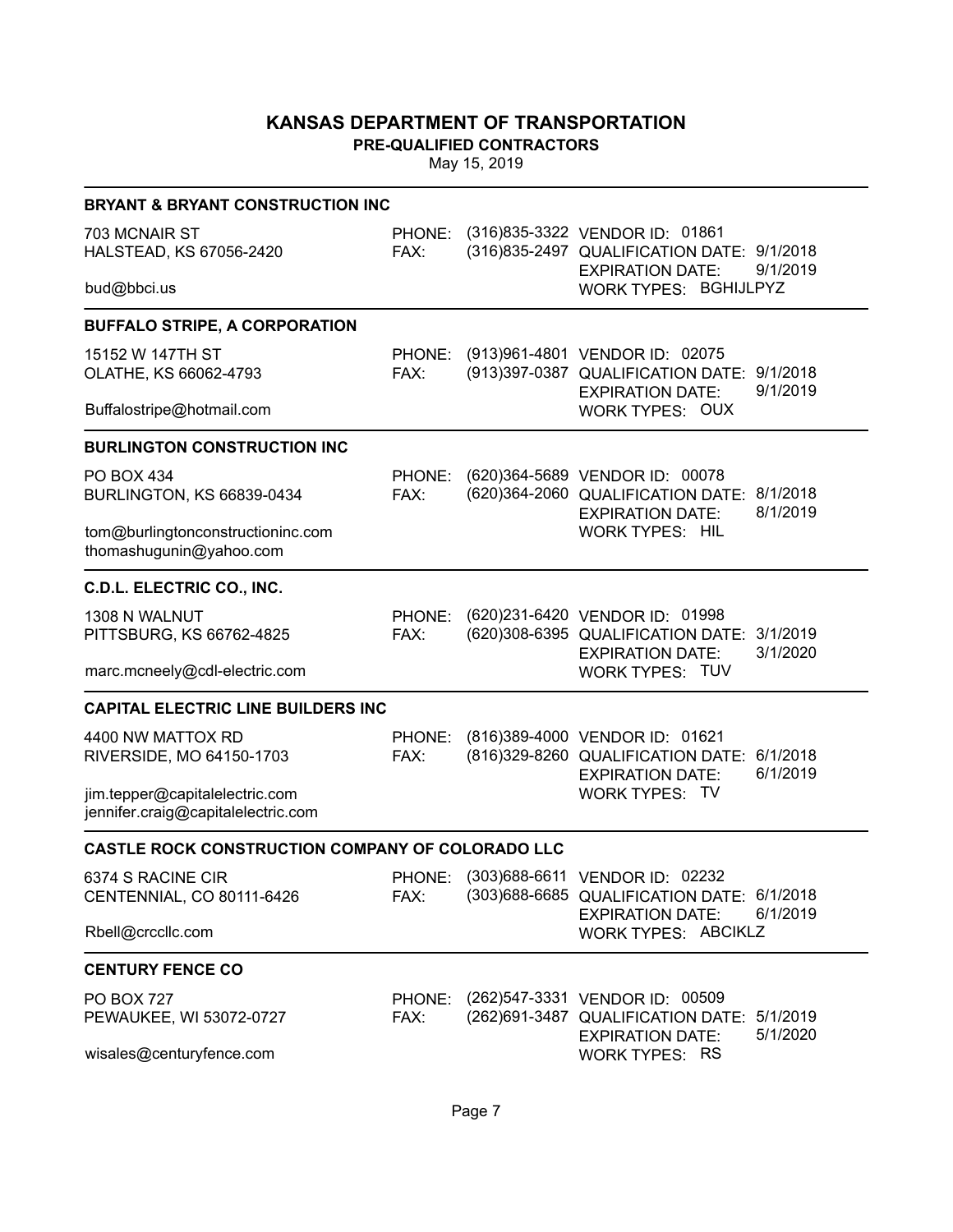**PRE-QUALIFIED CONTRACTORS**

| <b>C-HAWKK CONSTRUCTION INC</b>                                      |                       |                                                                                                                        |
|----------------------------------------------------------------------|-----------------------|------------------------------------------------------------------------------------------------------------------------|
| <b>PO BOX 449</b><br>EUDORA, KS 66025-0449                           | <b>PHONE:</b><br>FAX: | (785)542-1800 VENDOR ID: 06023<br>6/1/2018<br>(785)542-1025 QUALIFICATION DATE:<br>6/1/2019<br><b>EXPIRATION DATE:</b> |
| kevin@chawkk.com                                                     |                       | <b>WORK TYPES: UY</b>                                                                                                  |
| CHESTER BROSS CONSTRUCTION CO./C.B. EQUIPMENT, INC                   |                       |                                                                                                                        |
| PO BOX 430<br>HANNIBAL, MO 63401-0430                                | PHONE:<br>FAX:        | (573)221-5958 VENDOR ID: 01435<br>(573)221-1892 QUALIFICATION DATE: 7/1/2018<br>7/1/2019<br><b>EXPIRATION DATE:</b>    |
| mkbross@cbrossgroup.com<br>scottyfoust@hotmail.com                   |                       | WORK TYPES: ABCEFHIJKLMNOYZ                                                                                            |
| <b>CILLESSEN AND SONS INC</b>                                        |                       |                                                                                                                        |
| PO BOX 9<br>KECHI, KS 67067-0009                                     | PHONE:<br>FAX:        | (316)682-2400 VENDOR ID: 04713<br>(316) 682-0335 QUALIFICATION DATE: 7/1/2018<br>7/1/2019<br><b>EXPIRATION DATE:</b>   |
| pcillessen@cillessen.us                                              |                       | <b>WORK TYPES: SUY</b>                                                                                                 |
| <b>CIRCLE C PAVING AND CONSTRUCTION LLC</b>                          |                       |                                                                                                                        |
| PO BOX 361<br>GODDARD, KS 67052-0361                                 | PHONE:<br>FAX:        | (316)794-5070 VENDOR ID: 00065<br>(316) 794-3385 QUALIFICATION DATE: 3/1/2019<br>3/1/2020<br><b>EXPIRATION DATE:</b>   |
| chad@circlecpaving.com<br>kristen@circlecpaving.com                  |                       | WORK TYPES: O                                                                                                          |
| <b>CLARKSON CONSTRUCTION COMPANY</b>                                 |                       |                                                                                                                        |
| PO BOX 34315<br>KANSAS CITY, MO 64120-4315                           | PHONE:<br>FAX:        | (816)483-8800 VENDOR ID: 00058<br>(816) 241-6823 QUALIFICATION DATE: 5/1/2019<br>5/1/2020<br><b>EXPIRATION DATE:</b>   |
| bidinfo@clarksonconstruction.com<br>BMcCord@clarksonconstruction.com |                       | WORK TYPES: ABCDEFGHIJKLPXZ                                                                                            |
| <b>COLLINS &amp; HERMANN INC</b>                                     |                       |                                                                                                                        |
| PO BOX 38901<br>SAINT LOUIS, MO 63138-8901                           | PHONE:<br>FAX:        | (314)869-8000 VENDOR ID: 01242<br>(314)869-8498 QUALIFICATION DATE: 11/1/2018<br>11/1/2019<br><b>EXPIRATION DATE:</b>  |
| kmueller@collinsandhermann.com<br>dboland@collinsandhermann.com      |                       | <b>WORK TYPES: RTY</b>                                                                                                 |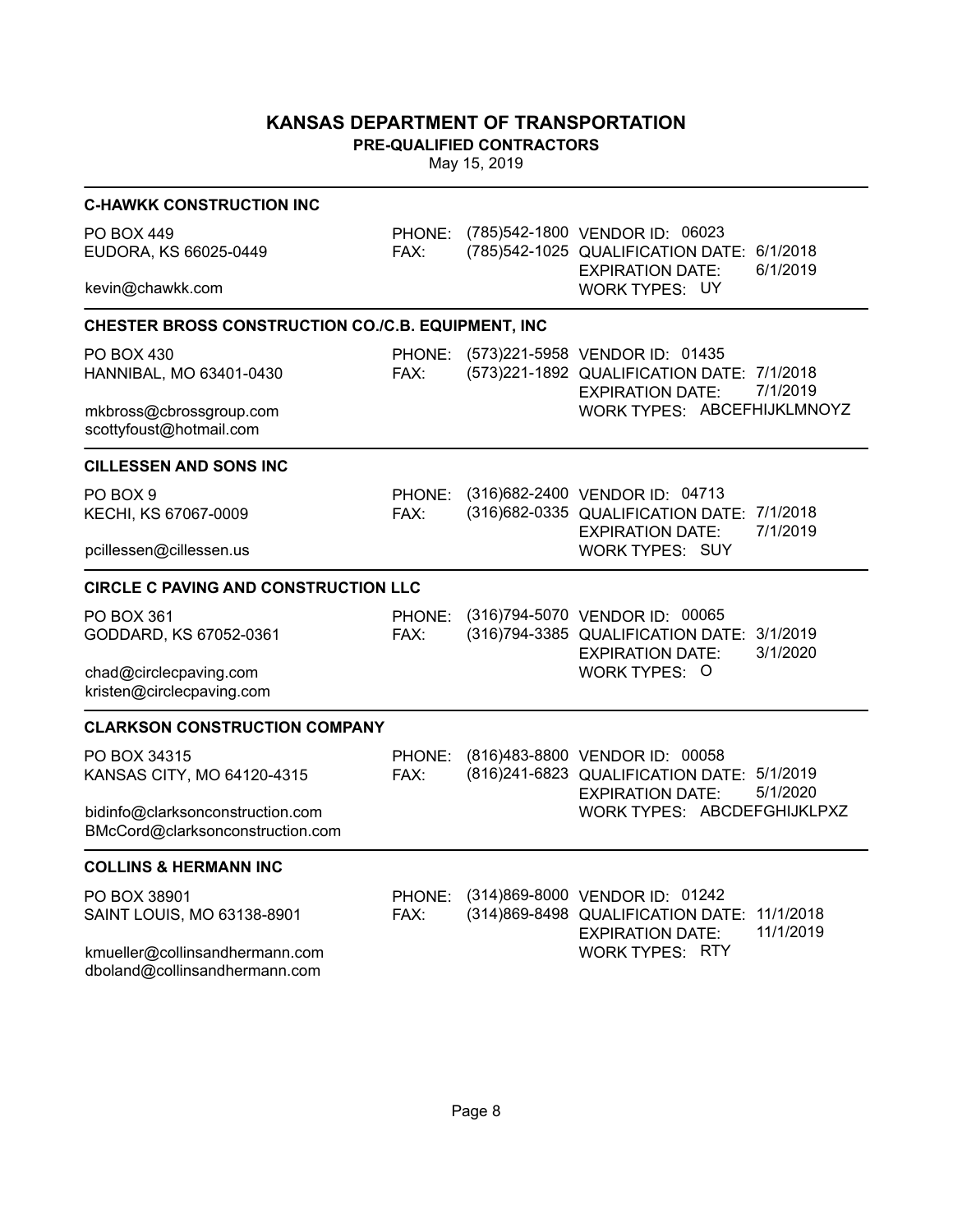**PRE-QUALIFIED CONTRACTORS**

| <b>COLUMBIA CURB &amp; GUTTER CO</b>                                     |                |                                                                                                          |                        |
|--------------------------------------------------------------------------|----------------|----------------------------------------------------------------------------------------------------------|------------------------|
| 4105 INTERSTATE 70 DR SE<br>COLUMBIA, MO 65201-6701                      | PHONE:<br>FAX: | (573)474-6186 VENDOR ID: 01598<br>(573)474-2831 QUALIFICATION DATE:<br><b>EXPIRATION DATE:</b>           | 12/1/2018<br>12/1/2019 |
| shanedurnil@live.com<br>kschuster@ccgmissouri.com<br>ccg@ccgmissouri.com |                | <b>WORK TYPES: IL</b>                                                                                    |                        |
| <b>COMANCHE CONSTRUCTION INC</b>                                         |                |                                                                                                          |                        |
| PO BOX 14158<br>SHAWNEE MISSION, KS 66285-4158                           | PHONE:<br>FAX: | (913)782-2980 VENDOR ID: 02063<br>(913) 782-6165 QUALIFICATION DATE: 1/1/2019<br><b>EXPIRATION DATE:</b> | 1/1/2020               |
| lwilkerson@comanche-kc.com<br>mhornung@comanche-kc.com                   |                | <b>WORK TYPES: DE</b>                                                                                    |                        |
| <b>COMMERCIAL CONTRACTORS EQUIPMENT INC</b>                              |                |                                                                                                          |                        |
| PO BOX 81036<br>LINCOLN, NE 68501-1036                                   | PHONE:<br>FAX: | (402) 476-1711 VENDOR ID: 01537<br>(402)476-1712 QUALIFICATION DATE: 7/1/2018<br><b>EXPIRATION DATE:</b> | 7/1/2019               |
| ccei@neb.rr.com                                                          |                | WORK TYPES: AFGKPRXZ                                                                                     |                        |
| <b>COMMERCIAL LAWN MANAGEMENT OF WICHITA</b>                             |                |                                                                                                          |                        |
| 3215 E 9TH ST<br>WICHITA, KS 67208                                       | PHONE:<br>FAX: | (316)688-0722 VENDOR ID: 06707<br>(316)684-5529 QUALIFICATION DATE:<br><b>EXPIRATION DATE:</b>           | 3/1/2019<br>3/1/2020   |
| eric@goclm.green<br>shannonherrman@gmail.com                             |                | WORK TYPES: X                                                                                            |                        |
| <b>CONLIFT LLC</b>                                                       |                |                                                                                                          |                        |
| PO BOX 158<br>MEXICO, MO 65265-0158                                      | PHONE:<br>FAX: | (573)721-0534 VENDOR ID: 00055<br>(888) 512-6171 QUALIFICATION DATE: 1/1/2019<br><b>EXPIRATION DATE:</b> | 1/1/2020               |
| conliftllc@yahoo.com                                                     |                | WORK TYPES: Y                                                                                            |                        |
| <b>CONSPEC INC DBA KANSAS PAVING</b>                                     |                |                                                                                                          |                        |
| PO BOX 4204<br>WICHITA, KS 67204-0204                                    | PHONE:<br>FAX: | (316)832-0828 VENDOR ID: 01825<br>(316) 832-0900 QUALIFICATION DATE: 8/1/2018<br><b>EXPIRATION DATE:</b> | 8/1/2019               |
|                                                                          |                | WORK TYPES: ABEFHIJLMNOPXZ                                                                               |                        |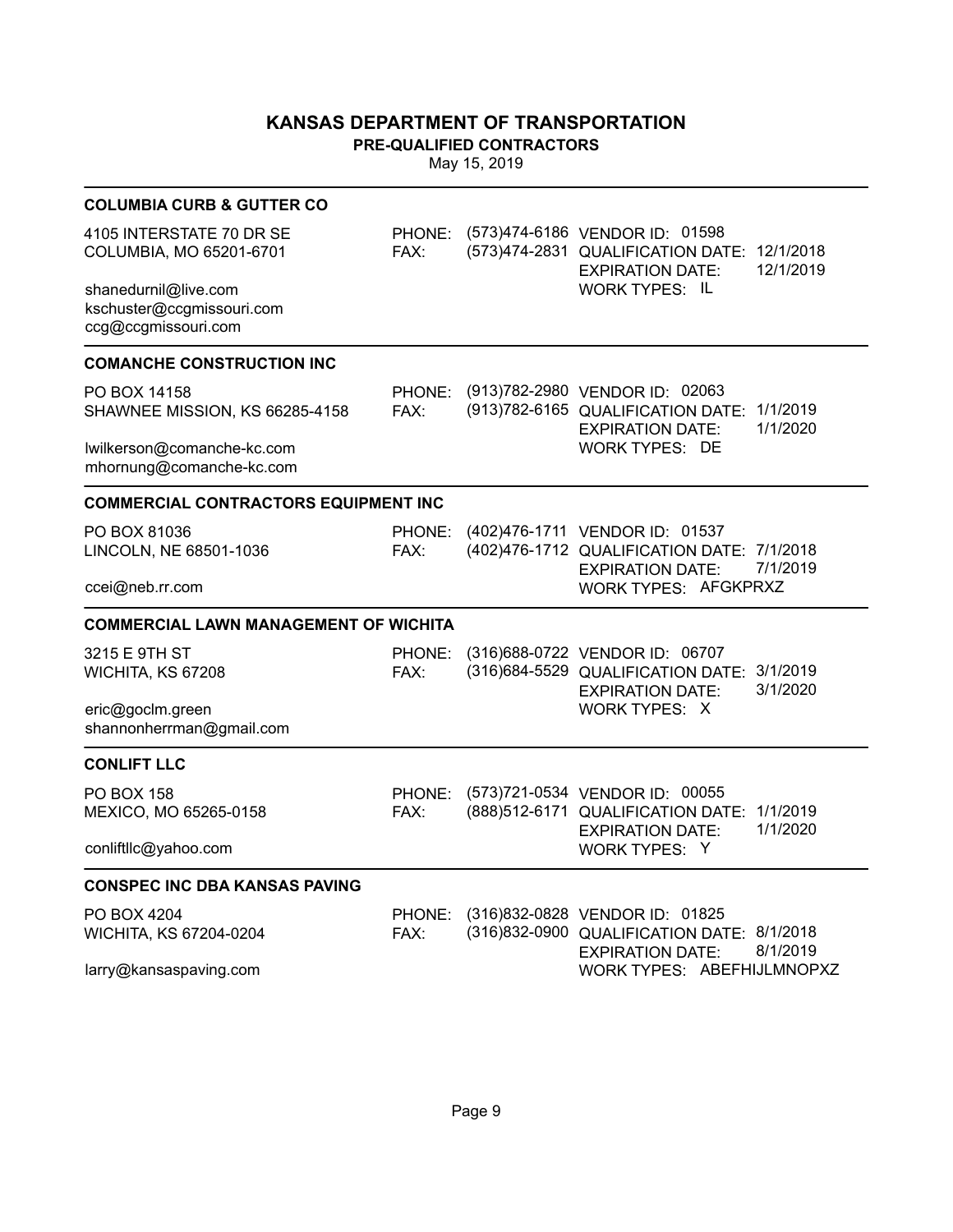**PRE-QUALIFIED CONTRACTORS**

| <b>CORNEJO &amp; SONS LLC</b>                   |                |  |                                                                                                                             |  |  |  |
|-------------------------------------------------|----------------|--|-----------------------------------------------------------------------------------------------------------------------------|--|--|--|
| PO BOX 16204<br>WICHITA, KS 67216-0204          | FAX:           |  | PHONE: (316)522-5100 VENDOR ID: 02493<br>(316) 522-8187 QUALIFICATION DATE: 8/1/2018<br>8/1/2019<br><b>EXPIRATION DATE:</b> |  |  |  |
| mike.roudybush@cornejocorp.com                  |                |  | WORK TYPES: ABCIKLMNO                                                                                                       |  |  |  |
| <b>COUGHLIN COMPANY I, INC</b>                  |                |  |                                                                                                                             |  |  |  |
| 809 E COMMERCE DR<br>ST GEORGE, UT 84790-4704   | FAX:           |  | PHONE: (435)634-1266 VENDOR ID: 00071<br>(435) 674-5119 QUALIFICATION DATE: 4/1/2019<br>4/1/2020<br><b>EXPIRATION DATE:</b> |  |  |  |
| nadine@coughlincompany.com                      |                |  | <b>WORK TYPES: ABCOZ</b>                                                                                                    |  |  |  |
| <b>CRIQUI CONSTRUCTION INC</b>                  |                |  |                                                                                                                             |  |  |  |
| <b>PO BOX 208</b><br>MELVERN, KS 66510-0208     | PHONE:<br>FAX: |  | (785) 549-3578 VENDOR ID: 01432<br>(785) 549-3687 QUALIFICATION DATE: 9/1/2018<br>9/1/2019<br><b>EXPIRATION DATE:</b>       |  |  |  |
| criq4@aol.com                                   |                |  | <b>WORK TYPES: ABCJPZ</b>                                                                                                   |  |  |  |
| <b>CROSSLAND CONSTRUCTION COMPANY INC</b>       |                |  |                                                                                                                             |  |  |  |
| <b>PO BOX 45</b><br>COLUMBUS, KS 66725-0045     | PHONE:<br>FAX: |  | (620)429-1414 VENDOR ID: 01453<br>(620)429-1416 QUALIFICATION DATE: 3/1/2019<br><b>EXPIRATION DATE:</b><br>3/1/2020         |  |  |  |
| tsills@crossland.com                            |                |  | WORK TYPES: ABDFGHIJLPWZ                                                                                                    |  |  |  |
| <b>CROSSLAND HEAVY CONTRACTORS INC</b>          |                |  |                                                                                                                             |  |  |  |
| <b>PO BOX 350</b><br>COLUMBUS, KS 66725-0350    | PHONE:<br>FAX: |  | (620)429-1410 VENDOR ID: 01795<br>(620) 429-2977 QUALIFICATION DATE: 12/1/2018<br>12/1/2019<br><b>EXPIRATION DATE:</b>      |  |  |  |
| dlucian@heavycontractors.com                    |                |  | WORK TYPES: DEFHIJKLUWX                                                                                                     |  |  |  |
| <b>CUMMINS CONSTRUCTION COMPANY INC, THE</b>    |                |  |                                                                                                                             |  |  |  |
| <b>PO BOX 748</b><br>ENID, OK 73702-0748        | PHONE:<br>FAX: |  | (580)233-6000 VENDOR ID: 01584<br>(580)233-9858 QUALIFICATION DATE: 9/1/2018<br>9/1/2019<br><b>EXPIRATION DATE:</b>         |  |  |  |
| pamjknoxccc@gmail.com                           |                |  | <b>WORK TYPES: MOZ</b>                                                                                                      |  |  |  |
| <b>CURRENT ELECTRICAL COMPANY INC</b>           |                |  |                                                                                                                             |  |  |  |
| 3811 SW SOUTH PARK AVE<br>TOPEKA, KS 66609-1482 | PHONE:<br>FAX: |  | (785)267-2108 VENDOR ID: 01658<br>(785)267-7252 QUALIFICATION DATE:<br>12/1/2018<br>12/1/2019<br><b>EXPIRATION DATE:</b>    |  |  |  |
| tbevitt@currentelectrical.net                   |                |  | WORK TYPES: V                                                                                                               |  |  |  |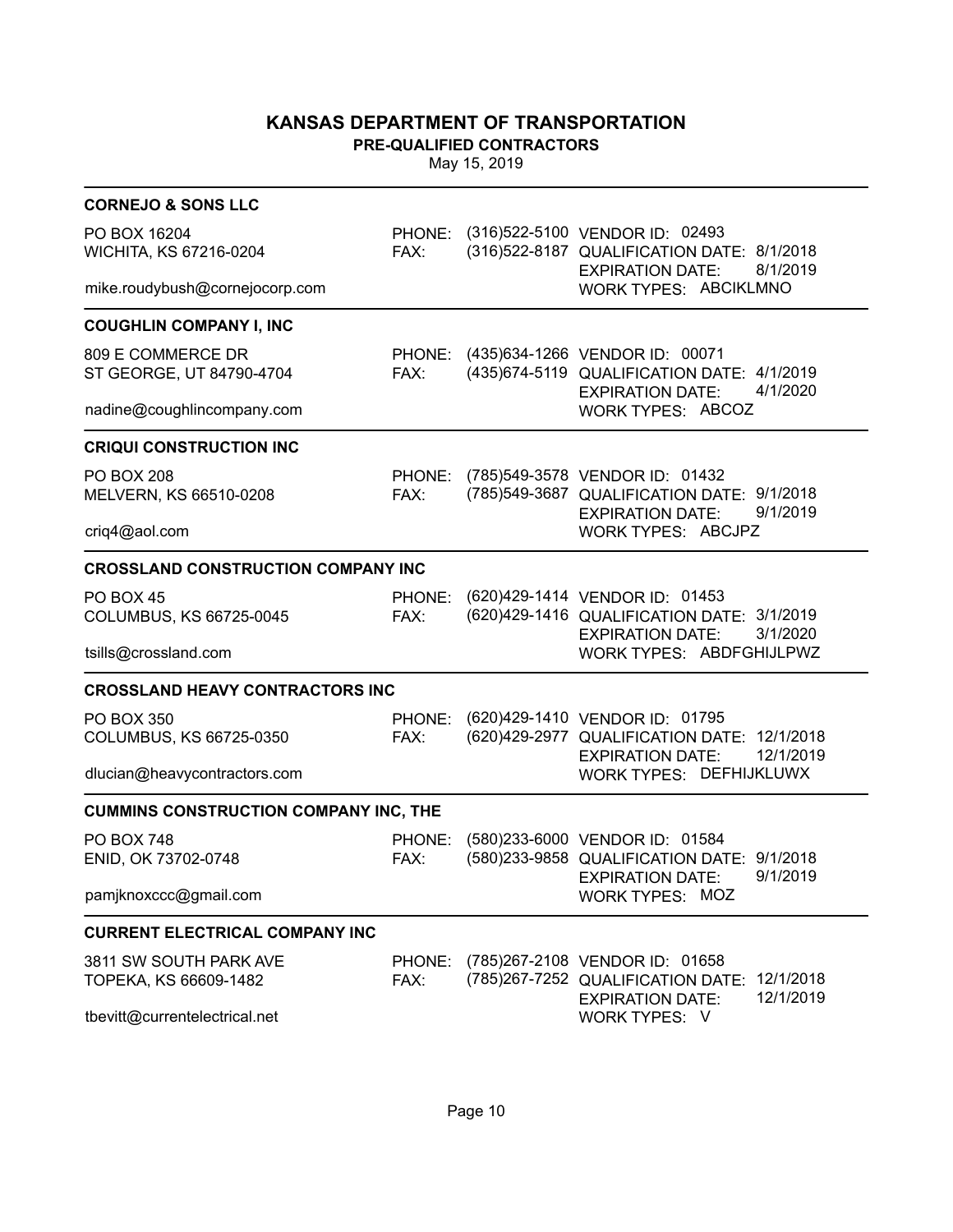**PRE-QUALIFIED CONTRACTORS**

| <b>CUSTOM LIGHTING SERVICES LLC DBA BLACK AND MCDONALD</b>        |                |                                                                                                                             |
|-------------------------------------------------------------------|----------------|-----------------------------------------------------------------------------------------------------------------------------|
| 6001 E FRONT ST<br>KANSAS CITY, MO 64120-1355                     | FAX:           | PHONE: (816)483-0257 VENDOR ID: 02138<br>(816)483-2111 QUALIFICATION DATE: 5/1/2019<br>5/1/2020<br><b>EXPIRATION DATE:</b>  |
| jprochko@blackandmcdonald.com                                     |                | WORK TYPES: VY                                                                                                              |
| <b>CUSTOM TREE CARE INC</b>                                       |                |                                                                                                                             |
| 3722 SW SPRING CREEK LN<br><b>TOPEKA, KS 66610</b>                | FAX:           | PHONE: (785)478-9805 VENDOR ID: 00095<br>(785)478-4195 QUALIFICATION DATE: 1/1/2019<br>1/1/2020<br><b>EXPIRATION DATE:</b>  |
| ggathers@customtreecare.com                                       |                | WORK TYPES: Y                                                                                                               |
| <b>CUTLER REPAVING INC</b>                                        |                |                                                                                                                             |
| 921 E 27TH ST<br>LAWRENCE, KS 66046-4917                          | FAX:           | PHONE: (785)843-1524 VENDOR ID: 00773<br>(785)843-3942 QUALIFICATION DATE: 4/1/2019<br>4/1/2020<br><b>EXPIRATION DATE:</b>  |
| jcoffman@cutlerrepaving.com                                       |                | WORK TYPES: O                                                                                                               |
| <b>CUTTING EDGE TRUCKING INC</b>                                  |                |                                                                                                                             |
| <b>PO BOX 597</b><br>LOUISBURG, KS 66053-0597                     | FAX:           | PHONE: (913)837-2249 VENDOR ID: 00052<br>(913) 837-3345 QUALIFICATION DATE: 1/1/2019<br>1/1/2020<br><b>EXPIRATION DATE:</b> |
| dpeuser@cuttingedgetrucking.com                                   |                | WORK TYPES: ABFJPXZ                                                                                                         |
| <b>DEANGELO BROTHERS LLC</b>                                      |                |                                                                                                                             |
| 100 N CONAHAN DR<br>HAZELTON, PA 18201-7355                       | FAX:           | PHONE: (570)459-1112 VENDOR ID: 02206<br>(570)459-0321 QUALIFICATION DATE: 4/1/2019<br>4/1/2020<br><b>EXPIRATION DATE:</b>  |
| Janine.sejuit@dbiservices.com<br>stephen.kaczowka@dbiservices.com |                | <b>WORK TYPES: EJRSY</b>                                                                                                    |
| <b>DEFINED LINE STRIPING LLC</b>                                  |                |                                                                                                                             |
| 505 COUNTRY LANE DR<br>AUGUSTA, KS 67010-2512                     | PHONE:<br>FAX: | (316)978-9186 VENDOR ID: 06741<br>(316)978-9186 QUALIFICATION DATE: 7/1/2018<br>7/1/2019<br><b>EXPIRATION DATE:</b>         |
| stevikennedy@hotmail.com                                          |                | <b>WORK TYPES: SUY</b>                                                                                                      |
| <b>DIAMOND CORING COMPANY INC</b>                                 |                |                                                                                                                             |
| 11800 S EWING AVE<br>CHICAGO, IL 60617-7359                       | PHONE:<br>FAX: | (773)978-5000 VENDOR ID: 00036<br>(773)978-5314 QUALIFICATION DATE: 6/1/2018<br>6/1/2019<br><b>EXPIRATION DATE:</b>         |
| accounting@diamondcoring.com<br>vic@diamondcoring.com             |                | <b>WORK TYPES: EFIOY</b>                                                                                                    |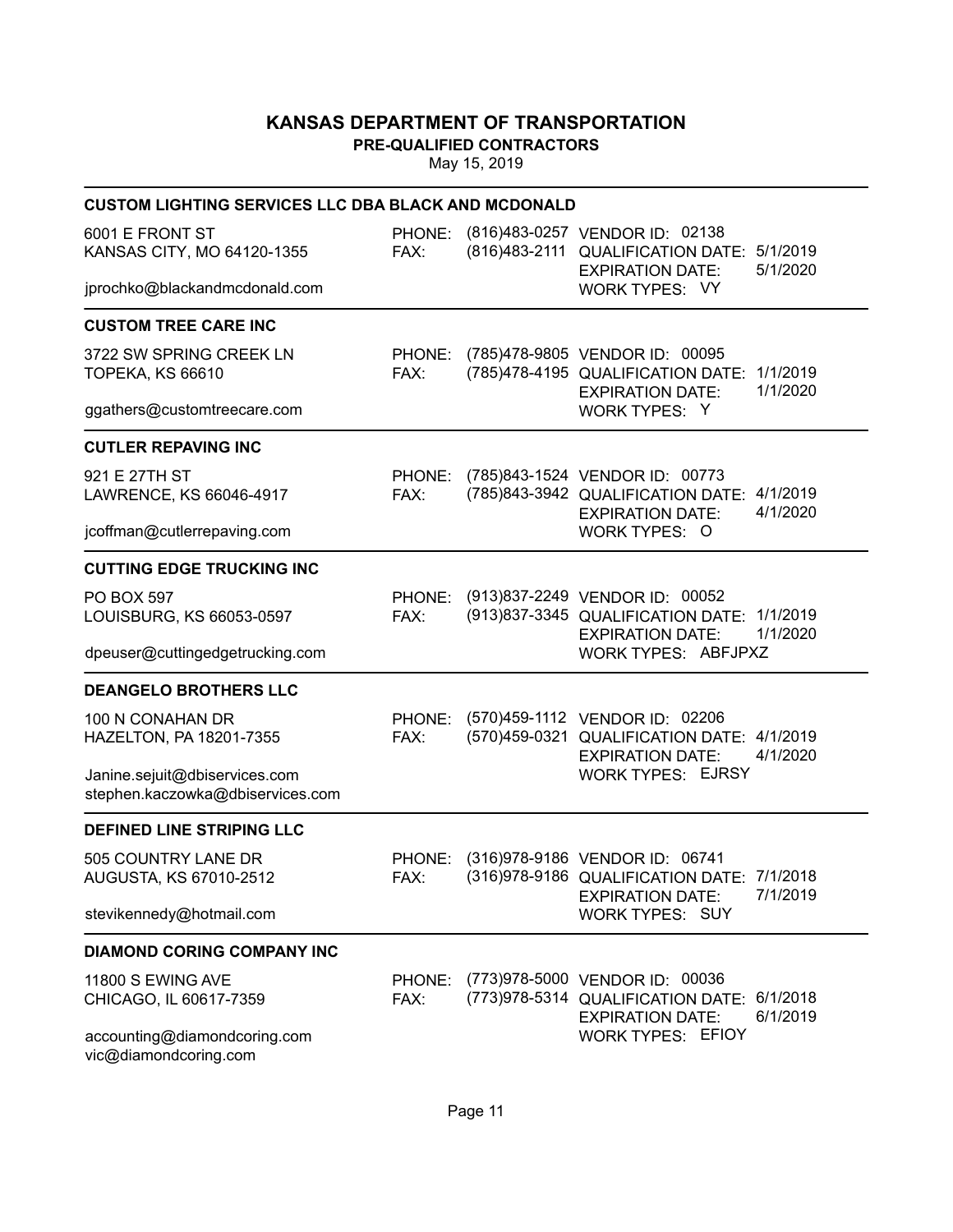**PRE-QUALIFIED CONTRACTORS**

| <b>DIAMOND SURFACE INC</b>                                                                            |                |                                                                                                           |                      |
|-------------------------------------------------------------------------------------------------------|----------------|-----------------------------------------------------------------------------------------------------------|----------------------|
| 21025 COMMERCE BLVD STE 900<br>ROGERS, MN 55374-4697                                                  | PHONE:<br>FAX: | (763)420-5009 VENDOR ID: 01614<br>(763)420-5929 QUALIFICATION DATE:<br><b>EXPIRATION DATE:</b>            | 5/1/2019<br>5/1/2020 |
| terryh@diamondsurfaceinc.com                                                                          |                | <b>WORK TYPES: LY</b>                                                                                     |                      |
| <b>DICKHUT SEED CO</b>                                                                                |                |                                                                                                           |                      |
| 100 OMEGA RANCH DR<br>SCOTT CITY, KS 67871-4016                                                       | PHONE:<br>FAX: | (620)872-2943 VENDOR ID: 01650<br>(620) 872-2943 QUALIFICATION DATE: 9/1/2018<br><b>EXPIRATION DATE:</b>  | 9/1/2019             |
| bdickhut@wbsnet.org                                                                                   |                | <b>WORK TYPES: RX</b>                                                                                     |                      |
| <b>DIRECT TRAFFIC CONTROL</b>                                                                         |                |                                                                                                           |                      |
| PO BOX 602<br>MUSKOGEE, OK 74402-0602                                                                 | PHONE:<br>FAX: | (918) 682-1900 VENDOR ID: 04997<br>(918) 682-9993 QUALIFICATION DATE: 8/1/2018<br><b>EXPIRATION DATE:</b> | 8/1/2019             |
| dtci@directtrafficcontrol.com<br>kmurphy@directtrafficcontrol.com<br>kmorgan@directtrafficcontrol.com |                | <b>WORK TYPES: RSUY</b>                                                                                   |                      |
| DONDLINGER & SONS CONSTRUCTION CO INC                                                                 |                |                                                                                                           |                      |
| <b>PO BOX 398</b><br>WICHITA, KS 67201-0398                                                           | PHONE:<br>FAX: | (316)945-0555 VENDOR ID: 02280<br>(316)945-9009 QUALIFICATION DATE: 8/1/2018<br><b>EXPIRATION DATE:</b>   | 8/1/2019             |
| mlorenz@dondlingerconst.com                                                                           |                | WORK TYPES: ABCDEFGHIJLPRU<br><b>WYZ</b>                                                                  |                      |
| <b>DOUBLE S DIRT WORKS INC</b>                                                                        |                |                                                                                                           |                      |
| PO BOX 87<br>LIBERAL, MO 64762-9502                                                                   | PHONE:<br>FAX: | (417)843-2185 VENDOR ID: 02550<br>(417)843-2056 QUALIFICATION DATE: 11/1/2018<br><b>EXPIRATION DATE:</b>  | 11/1/2019            |
| ssdirtworks@windstream.net                                                                            |                | <b>WORK TYPES: ABFR</b>                                                                                   |                      |
| DUIT CONSTRUCTION COMPANY INC                                                                         |                |                                                                                                           |                      |
| PO BOX 3788<br>EDMOND, OK 73083-3788                                                                  | PHONE:<br>FAX: | (405)340-6026 VENDOR ID: 02233<br>(405)844-4664 QUALIFICATION DATE: 1/1/2019<br><b>EXPIRATION DATE:</b>   | 1/1/2020             |
| jim@duitconstruction.com<br>ccraig@duitconstruction.com                                               |                | WORK TYPES: ABCIJKLPZ                                                                                     |                      |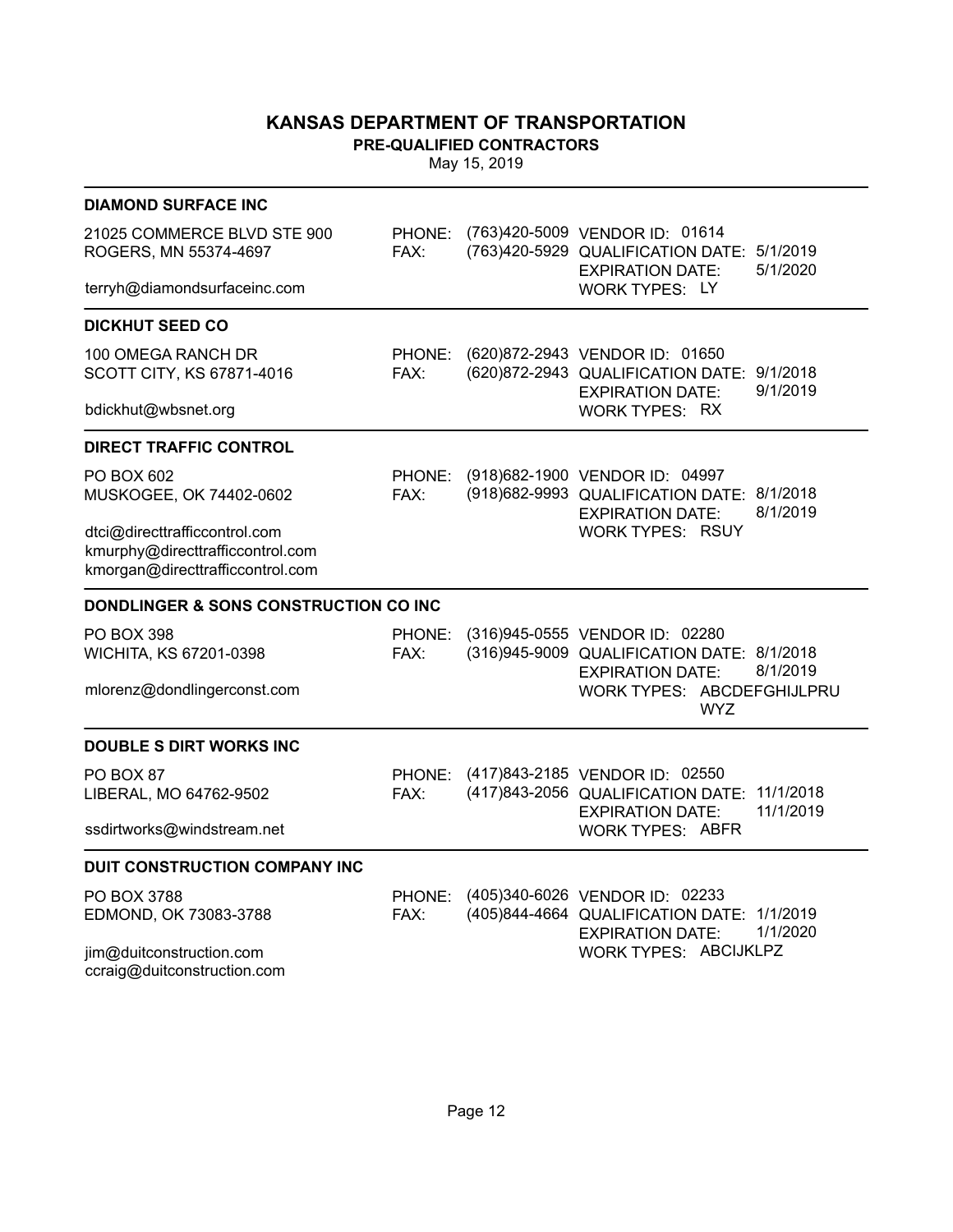**PRE-QUALIFIED CONTRACTORS**

| <b>DULING CONSTRUCTION CO INC</b>                          |                |                                                                                                                 |          |
|------------------------------------------------------------|----------------|-----------------------------------------------------------------------------------------------------------------|----------|
| 4200 S WEST ST<br>WICHITA, KS 67217-3814                   | FAX:           | PHONE: (316)522-3458 VENDOR ID: 01659<br>(316) 522-0343 QUALIFICATION DATE: 5/1/2019<br><b>EXPIRATION DATE:</b> | 5/1/2020 |
| dulcon@swbell.net                                          |                | <b>WORK TYPES: BJPY</b>                                                                                         |          |
| <b>DUNLAP CONSTRUCTION CO INC</b>                          |                |                                                                                                                 |          |
| 2006 N COMMANCHE DR<br>GARDEN CITY, KS 67846-3721          | FAX:           | PHONE: (620)521-2964 VENDOR ID: 06733<br>(620) 275-6717 QUALIFICATION DATE: 6/1/2018<br><b>EXPIRATION DATE:</b> | 6/1/2019 |
| dunlapconst@yahoo.com<br>Robert@dunlap.co                  |                | <b>WORK TYPES: IL</b>                                                                                           |          |
| <b>DUSTROL INC</b>                                         |                |                                                                                                                 |          |
| <b>PO BOX 309</b><br>TOWANDA, KS 67144-0309                | FAX:           | PHONE: (316)536-2262 VENDOR ID: 01054<br>(316) 536-2789 QUALIFICATION DATE: 7/1/2018<br><b>EXPIRATION DATE:</b> | 7/1/2019 |
| abullok@dustrol.com<br>jthompson@dustrol.com               |                | <b>WORK TYPES: NOY</b>                                                                                          |          |
| <b>EBERT CONSTRUCTION CO INC &amp; SUBSIDIARY</b>          |                |                                                                                                                 |          |
| <b>PO BOX 198</b><br>WAMEGO, KS 66547-0198                 | PHONE:<br>FAX: | (785)456-2455 VENDOR ID: 02285<br>(785)456-2017 QUALIFICATION DATE: 7/1/2018<br><b>EXPIRATION DATE:</b>         | 7/1/2019 |
| lisa@ebertconstruction.com                                 |                | WORK TYPES: ABCDEFHIJPUXYZ                                                                                      |          |
| <b>EGGER STEEL COMPANY</b>                                 |                |                                                                                                                 |          |
| PO BOX 2698<br>SIOUX FALLS, SD 57101-2698                  | PHONE:<br>FAX: | (605)336-2490 VENDOR ID: 02045<br>(605)332-3023 QUALIFICATION DATE: 8/1/2018<br><b>EXPIRATION DATE:</b>         | 8/1/2019 |
| jlarson@eggersteel.com                                     |                | WORK TYPES: Y                                                                                                   |          |
| <b>EJM PIPE SERVICES INC</b>                               |                |                                                                                                                 |          |
| <b>14461 LAKE DR</b><br>COLUMBUS, MN 55025                 | PHONE:<br>FAX: | (651)786-8041 VENDOR ID: 00114<br>(651) 786-9289 QUALIFICATION DATE: 7/1/2018<br><b>EXPIRATION DATE:</b>        | 7/1/2019 |
| kristina@ejmpipe.com                                       |                | WORK TYPES: Y                                                                                                   |          |
| ELITE INDUSTRIAL PAINTING INC                              |                |                                                                                                                 |          |
| 621 HIBISCUS STREET STE 1<br>TARPON SPRINGS, FL 34689-3306 | PHONE:<br>FAX: | (727)940-6001 VENDOR ID: 06706<br>(727) 279-2827 QUALIFICATION DATE: 3/1/2019<br><b>EXPIRATION DATE:</b>        | 3/1/2020 |
| tula@eipainting.com<br>lynn@eipainting.com                 |                | WORK TYPES: Q                                                                                                   |          |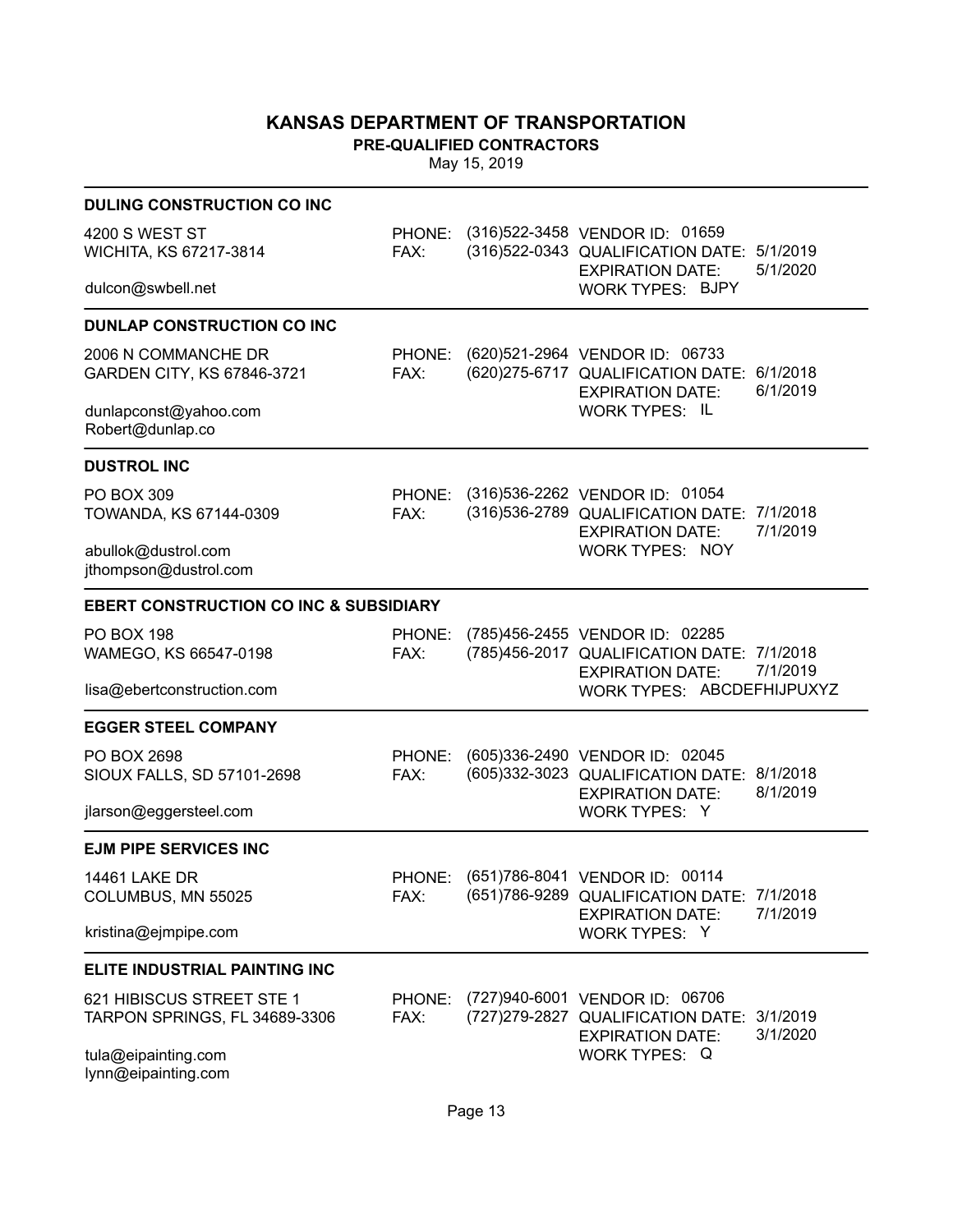**PRE-QUALIFIED CONTRACTORS**

| <b>EMERY SAPP &amp; SONS INC AND SUBSIDIARIES</b>          |                |                                                                                                                          |
|------------------------------------------------------------|----------------|--------------------------------------------------------------------------------------------------------------------------|
| 2301   70 DR NW<br>COLUMBIA, MO 65202-1347                 | PHONE:<br>FAX: | (573)445-8331 VENDOR ID: 02189<br>(573)445-0266 QUALIFICATION DATE: 11/1/2018<br>11/1/2019<br><b>EXPIRATION DATE:</b>    |
| Dan.Hoover@emerysapp.com                                   |                | WORK TYPES: ABCDEFGIJKLMNPZ                                                                                              |
| <b>ESFELD CONSTRUCTION INC</b>                             |                |                                                                                                                          |
| 1317 MORTON ST<br>GREAT BEND, KS 67530-4328                | PHONE:<br>FAX: | (620) 792-5813 VENDOR ID: 01415<br>(620) 792-3478 QUALIFICATION DATE: 6/1/2018<br>6/1/2019<br><b>EXPIRATION DATE:</b>    |
| bert@esfeldconstruction.com                                |                | <b>WORK TYPES: ABJPX</b>                                                                                                 |
| <b>ESI CONTRACTING CORPORATION</b>                         |                |                                                                                                                          |
| 3001 E 83RD ST<br>KANSAS CITY, MO 64132-2547               | PHONE:<br>FAX: | (816) 523-5081 VENDOR ID: 02323<br>(816) 523-0183 QUALIFICATION DATE: 7/1/2018<br><b>EXPIRATION DATE:</b><br>7/1/2019    |
| aewesi@esi-cc.com<br>cindyesi@esi-cc.com                   |                | <b>WORK TYPES: ABDFGHIJLP</b>                                                                                            |
| <b>EWING SIGNAL CONSTRUCTION LLC</b>                       |                |                                                                                                                          |
| 1730 N GREGORY DR<br>NIXA, MO 65714-9815                   | PHONE:<br>FAX: | (417) 724-9405 VENDOR ID: 00119<br>(417) 724-9929 QUALIFICATION DATE:<br>3/1/2019<br>3/1/2020<br><b>EXPIRATION DATE:</b> |
| daveewing@ewingsignals.com<br>kellyherren@ewingsignals.com |                | WORK TYPES: V                                                                                                            |
| <b>FAHRNER ASPHALT SEALERS LLC</b>                         |                |                                                                                                                          |
| 2800 MECCA DR<br>PLOVER, WI 54467-3224                     | PHONE:<br>FAX: | (715)341-2868 VENDOR ID: 02312<br>(715)341-1054 QUALIFICATION DATE:<br>6/1/2018<br>6/1/2019<br><b>EXPIRATION DATE:</b>   |
| jeff.salewske@fahrnerasphalt.com                           |                | <b>WORK TYPES: EOS</b>                                                                                                   |
| <b>FLAME ON INC</b>                                        |                |                                                                                                                          |
| 12632 WAGNER RD<br>MONROE, WA 98272-9732                   | PHONE:<br>FAX: | (425)397-7039 VENDOR ID: 02004<br>(425)397-7002 QUALIFICATION DATE: 6/1/2018<br>6/1/2019<br><b>EXPIRATION DATE:</b>      |
| L.Thomas@flameoninc.com<br>kinga@flameoninc.com            |                | WORK TYPES: Y                                                                                                            |
| <b>FLINT HILLS MATERIALS LLC</b>                           |                |                                                                                                                          |
| 1632 FP RD<br>CEDAR POINT, KS 66843-9538                   | PHONE:<br>FAX: | (620) 274-4500 VENDOR ID: 06646<br>(620) 274-4245 QUALIFICATION DATE:<br>6/1/2018<br>6/1/2019<br><b>EXPIRATION DATE:</b> |
| flinthillsmaterials@gmail.com                              |                | <b>WORK TYPES: BILMNOSZ</b>                                                                                              |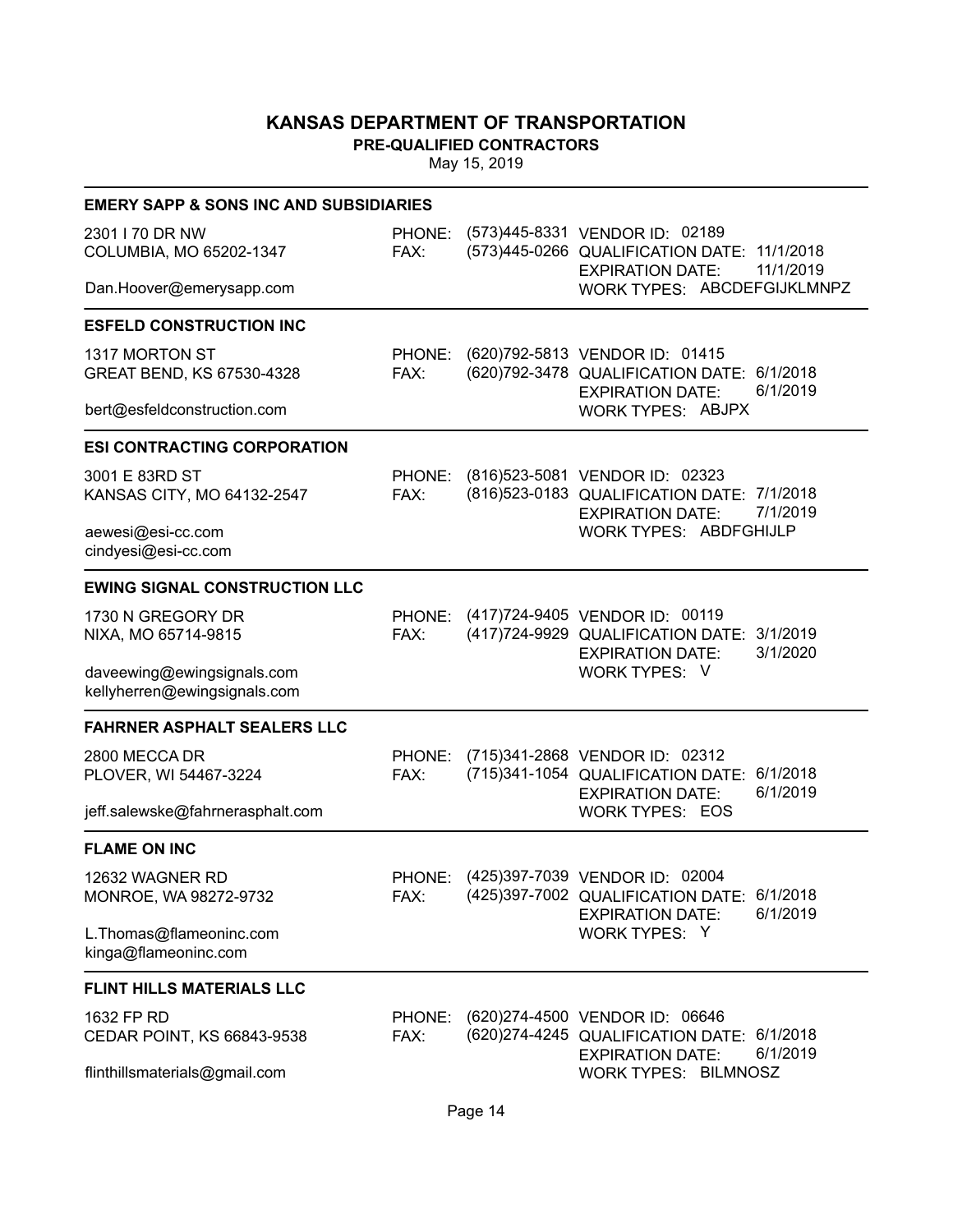**PRE-QUALIFIED CONTRACTORS**

| <b>FORBY CONTRACTING INC</b>                       |                |                                                                                                           |                      |  |
|----------------------------------------------------|----------------|-----------------------------------------------------------------------------------------------------------|----------------------|--|
| 34363 SWEDE ALY<br>HINCKLEY, MN 55037-6325         | PHONE:<br>FAX: | (320) 384-6061 VENDOR ID: 01413<br>(320) 384-7612 QUALIFICATION DATE: 3/1/2019<br><b>EXPIRATION DATE:</b> | 3/1/2020             |  |
| forbycontracting@msn.com                           |                | WORK TYPES: Y                                                                                             |                      |  |
| <b>FOUNDATION SERVICE CORP</b>                     |                |                                                                                                           |                      |  |
| <b>PO BOX 120</b><br>HUDSON, IA 50643-0120         | PHONE:<br>FAX: | (319)988-9802 VENDOR ID: 02541<br>(319)988-9839 QUALIFICATION DATE:<br><b>EXPIRATION DATE:</b>            | 5/1/2019<br>5/1/2020 |  |
| dosborn@foundationservicecorp.com                  |                | WORK TYPES: Y                                                                                             |                      |  |
| <b>FREEMAN CONCRETE CONSTRUCTION LLC</b>           |                |                                                                                                           |                      |  |
| 8357 MONTICELLO RD<br>SHAWNEE, KS 66227-3100       | PHONE:<br>FAX: | (913)825-0744 VENDOR ID: 02363<br>(913) 825-0745 QUALIFICATION DATE: 6/1/2018<br><b>EXPIRATION DATE:</b>  | 6/1/2019             |  |
| lynn@freemandb.com<br>nicki@freemandb.com          |                | <b>WORK TYPES: FHIJLN</b>                                                                                 |                      |  |
| <b>FREYSSINET INC</b>                              |                |                                                                                                           |                      |  |
| 44880 FALCON PL STE 100<br>STERLING, VA 20166-9544 | PHONE:<br>FAX: | (703)378-2500 VENDOR ID: 00028<br>(703)378-2700 QUALIFICATION DATE: 7/1/2018<br><b>EXPIRATION DATE:</b>   | 7/1/2019             |  |
| registration@freyssinetusa.com                     |                | <b>WORK TYPES: EY</b>                                                                                     |                      |  |
| <b>FULSOM BROTHERS INC</b>                         |                |                                                                                                           |                      |  |
| <b>PO BOX 522</b><br>CEDAR VALE, KS 67024-0522     | PHONE:<br>FAX: | (620) 758-2828 VENDOR ID: 02231<br>(620) 758-2464 QUALIFICATION DATE: 8/1/2018<br><b>EXPIRATION DATE:</b> | 8/1/2019             |  |
| pjfulsom@yahoo.com<br>priscillamelton@hotmail.com  |                | <b>WORK TYPES: RTV</b>                                                                                    |                      |  |
| <b>FURR LAWN CARE LLC</b>                          |                |                                                                                                           |                      |  |
| 1461 GENERAL WELCH BLVD<br>LIBERAL, KS 67901-5120  | PHONE:<br>FAX: | (620) 624-7490 VENDOR ID: 06898<br>(620) 626-9785 QUALIFICATION DATE: 1/1/2019<br><b>EXPIRATION DATE:</b> | 1/1/2020             |  |
| furrlawncare@hotmail.com                           |                | <b>WORK TYPES: RXY</b>                                                                                    |                      |  |
| <b>GALYON BROTHERS CONSTRUCTION INC</b>            |                |                                                                                                           |                      |  |
| 798 26TH RD<br>LITTLE RIVER, KS 67457-9120         | PHONE:<br>FAX: | (620)897-6290 VENDOR ID: 06744<br>(620) 897-6291 QUALIFICATION DATE: 11/1/2018<br><b>EXPIRATION DATE:</b> | 11/1/2019            |  |
| gbros4@Irmutual.com                                |                | <b>WORK TYPES: FGHIJL</b>                                                                                 |                      |  |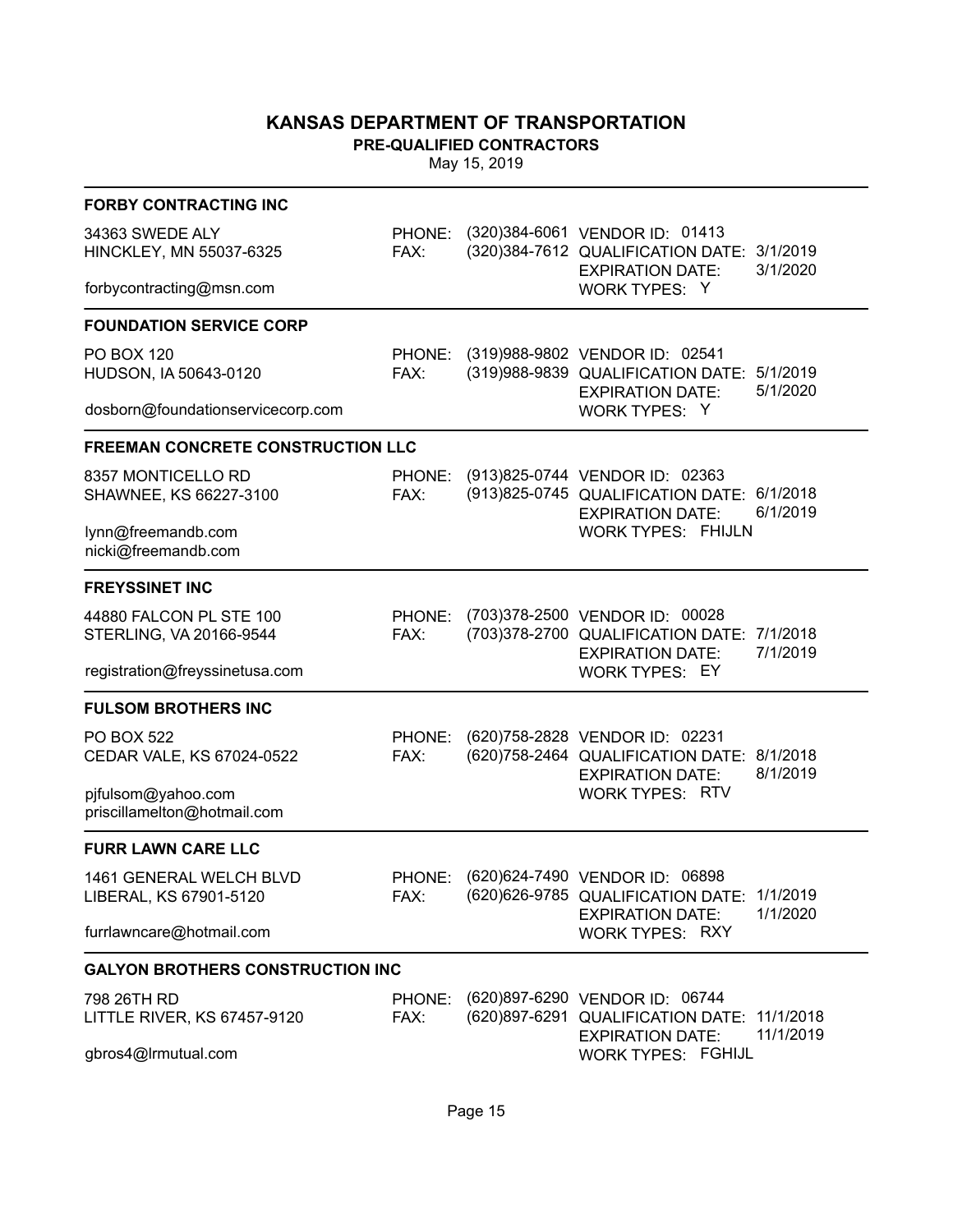**PRE-QUALIFIED CONTRACTORS**

|                                                     | <b>GARCIA-CHICOINE ENTERPRISES INC &amp; SUBSIDIARIES</b> |  |                                                                                                           |                        |  |  |  |
|-----------------------------------------------------|-----------------------------------------------------------|--|-----------------------------------------------------------------------------------------------------------|------------------------|--|--|--|
| PO BOX 703<br>MILFORD, NE 68405-0703                | PHONE:<br>FAX:                                            |  | (402)761-4460 VENDOR ID: 01748<br>(402)761-4464 QUALIFICATION DATE: 3/1/2019<br><b>EXPIRATION DATE:</b>   | 3/1/2020               |  |  |  |
| tyler.chicoine@garciachicoineent.com                |                                                           |  | <b>WORK TYPES: DEGHRY</b>                                                                                 |                        |  |  |  |
| <b>GEOSTABILIZATION INTERNATIONAL LLC</b>           |                                                           |  |                                                                                                           |                        |  |  |  |
| PO BOX 4709<br>GRAND JUNCTION, CO 81502-4709        | PHONE:<br>FAX:                                            |  | (970)210-6170 VENDOR ID: 02499<br>(970)245-7737 QUALIFICATION DATE:<br><b>EXPIRATION DATE:</b>            | 6/1/2018<br>6/1/2019   |  |  |  |
| michelle@gsi.us<br>whitney.fox@gsi.us               |                                                           |  | <b>WORK TYPES: HY</b>                                                                                     |                        |  |  |  |
| <b>GIBSON &amp; ASSOCIATES INC</b>                  |                                                           |  |                                                                                                           |                        |  |  |  |
| PO BOX 800579<br>BALCH SPRINGS, TX 75180-0579       | PHONE:<br>FAX:                                            |  | (972) 557-1199 VENDOR ID: 02250<br>(972) 557-1552 QUALIFICATION DATE: 5/1/2019<br><b>EXPIRATION DATE:</b> | 5/1/2020               |  |  |  |
| estimating @gibsonassoc.net<br>pamd@gibsonassoc.net |                                                           |  | <b>WORK TYPES: EI</b>                                                                                     |                        |  |  |  |
| <b>GRANITE INLINER LLC</b>                          |                                                           |  |                                                                                                           |                        |  |  |  |
| P O BOX 50085<br>WATSONVILLE, CA 95077              | PHONE:<br>FAX:                                            |  | (831)724-1011 VENDOR ID: 00029<br>(831)768-4021 QUALIFICATION DATE:<br><b>EXPIRATION DATE:</b>            | 7/1/2018<br>7/1/2019   |  |  |  |
| becka.shumacher@gcinc.com                           |                                                           |  | WORK TYPES: Y                                                                                             |                        |  |  |  |
| <b>GREELEY EXCAVATING LLC</b>                       |                                                           |  |                                                                                                           |                        |  |  |  |
| 31966 NEWABAUNSEE RD<br>GREELEY, KS 66033-7505      | PHONE:<br>FAX:                                            |  | (785)867-2858 VENDOR ID: 06891<br>(785)867-2858 QUALIFICATION DATE:<br><b>EXPIRATION DATE:</b>            | 12/1/2018<br>12/1/2019 |  |  |  |
| greeleyex@juno.com                                  |                                                           |  | <b>WORK TYPES: J</b>                                                                                      |                        |  |  |  |
| <b>GREEN THUMB LLC</b>                              |                                                           |  |                                                                                                           |                        |  |  |  |
| 6100 WALKER AVE<br>LINCOLN, NE 68507-2466           | PHONE:<br>FAX:                                            |  | (402)466-6115 VENDOR ID: 02432<br>(402) 227-2445 QUALIFICATION DATE: 9/1/2018<br><b>EXPIRATION DATE:</b>  | 9/1/2019               |  |  |  |
| greenthumbne@yahoo.com<br>Sharon@greenthumbne.com   |                                                           |  | WORK TYPES: X                                                                                             |                        |  |  |  |
| <b>GULF COAST CONTRACTING LLC</b>                   |                                                           |  |                                                                                                           |                        |  |  |  |
| PO BOX 2178<br>TARPON SPRINGS, FL 34688-2178        | PHONE:<br>FAX:                                            |  | (727) 938-6081 VENDOR ID: 02415<br>(727)937-0967 QUALIFICATION DATE:<br><b>EXPIRATION DATE:</b>           | 4/1/2019<br>4/1/2020   |  |  |  |
| gulfcoastoffl@aol.com                               |                                                           |  | <b>WORK TYPES: Q</b>                                                                                      |                        |  |  |  |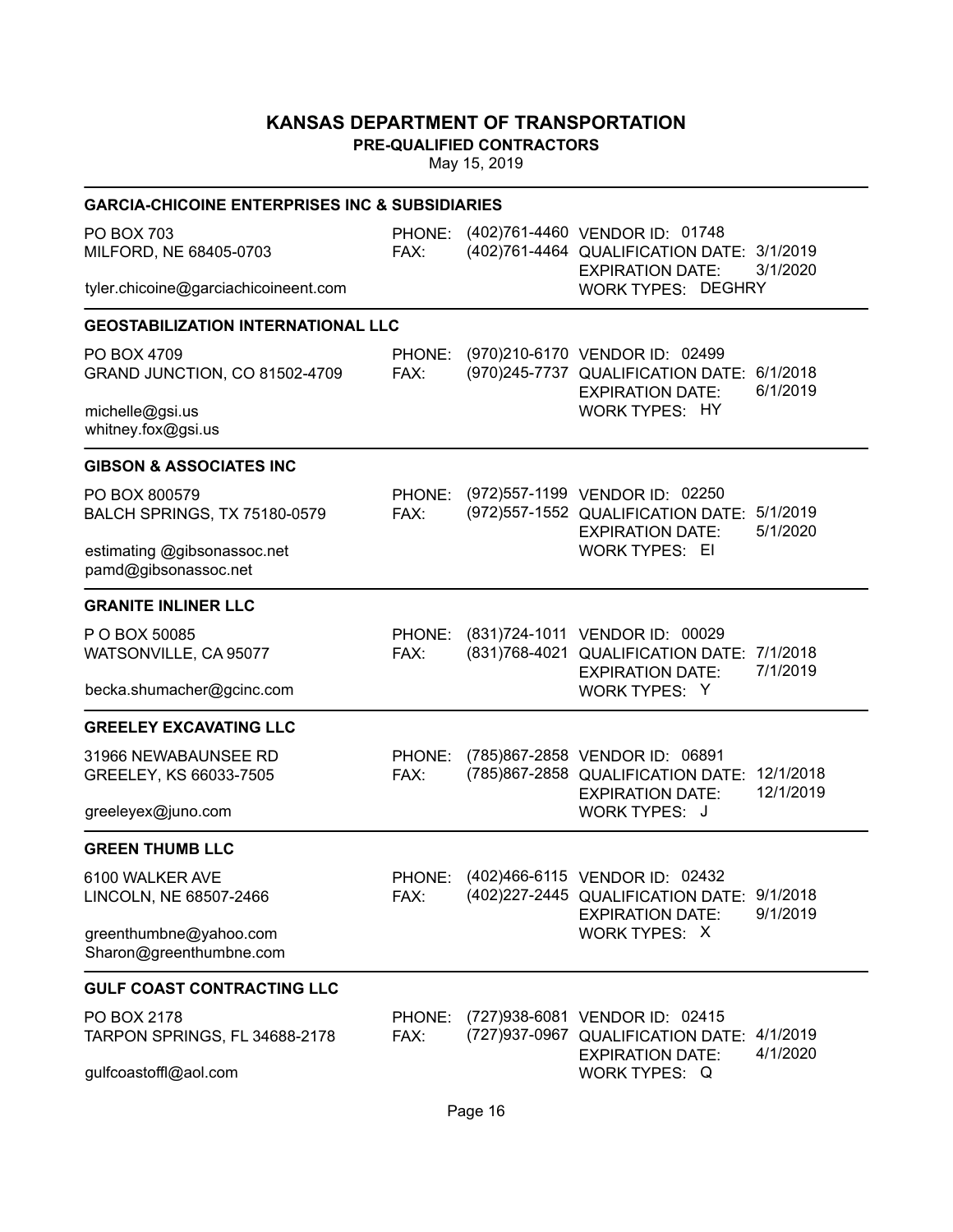**PRE-QUALIFIED CONTRACTORS**

| <b>GUNTER CONSTRUCTION COMPANY</b>             |                |                                                                                                                             |
|------------------------------------------------|----------------|-----------------------------------------------------------------------------------------------------------------------------|
| 520 DIVISION ST<br>KANSAS CITY, KS 66103-1904  | FAX:           | PHONE: (913)362-7844 VENDOR ID: 02390<br>(913) 362-7845 QUALIFICATION DATE: 4/1/2019<br>4/1/2020<br><b>EXPIRATION DATE:</b> |
| Christina@Gunterkc.com                         |                | WORK TYPES: BEFHIJLPWYZ                                                                                                     |
| <b>GUS CONSTRUCTION CO INC</b>                 |                |                                                                                                                             |
| PO BOX 77<br>CASEY, IA 50048-0077              | PHONE:<br>FAX: | (641)746-2229 VENDOR ID: 02237<br>(641)746-2600 QUALIFICATION DATE: 6/1/2018<br>6/1/2019<br><b>EXPIRATION DATE:</b>         |
| guscon@netins.net                              |                | <b>WORK TYPES: FL</b>                                                                                                       |
| <b>HALL BROTHERS INC</b>                       |                |                                                                                                                             |
| <b>PO BOX 166</b><br>MARYSVILLE, KS 66508-0166 | PHONE:<br>FAX: | (785)562-2386 VENDOR ID: 02291<br>(785) 562-5543 QUALIFICATION DATE: 11/1/2018<br>11/1/2019<br><b>EXPIRATION DATE:</b>      |
| roudybush@hallbros.net                         |                | WORK TYPES: BMNOU                                                                                                           |
| <b>HAMM CONTRACTING LLC</b>                    |                |                                                                                                                             |
| 44812 268TH ST<br>MARION, SD 57043-6413        | PHONE:<br>FAX: | (218)851-2805 VENDOR ID: 06844<br>(866) 439-9429 QUALIFICATION DATE: 6/1/2018<br>6/1/2019<br><b>EXPIRATION DATE:</b>        |
| hammcontracting@live.com                       |                | WORK TYPES: U                                                                                                               |
| <b>HAMM INC</b>                                |                |                                                                                                                             |
| PO BOX 17<br>PERRY, KS 66073-0017              | PHONE:<br>FAX: | (785)597-7400 VENDOR ID: 02261<br>(785) 597-5117 QUALIFICATION DATE: 9/1/2018<br>9/1/2019<br><b>EXPIRATION DATE:</b>        |
| construction@nrhamm.com                        |                | WORK TYPES: ABCIJMNOPZ                                                                                                      |
| <b>HARBOUR CONSTRUCTION INC</b>                |                |                                                                                                                             |
| 2717 S 88TH ST<br>KANSAS CITY, KS 66111-1757   | PHONE:<br>FAX: | (913)441-2555 VENDOR ID: 01624<br>(913)441-2576 QUALIFICATION DATE: 5/1/2019<br>5/1/2020<br><b>EXPIRATION DATE:</b>         |
| Pharbour@harbourconst.com                      |                | WORK TYPES: O                                                                                                               |
| HARTMAN WALSH PAINTING COMPANY                 |                |                                                                                                                             |
| 7144 N MARKET ST                               |                | PHONE: (314)863-1800 VENDOR ID: 02139                                                                                       |
| ST LOUIS, MO 63133-1818                        | FAX:           | (314) 863-6964 QUALIFICATION DATE: 8/1/2018<br>8/1/2019<br><b>EXPIRATION DATE:</b>                                          |
| hwis@hartmanwalsh.com                          |                | <b>WORK TYPES: Q</b>                                                                                                        |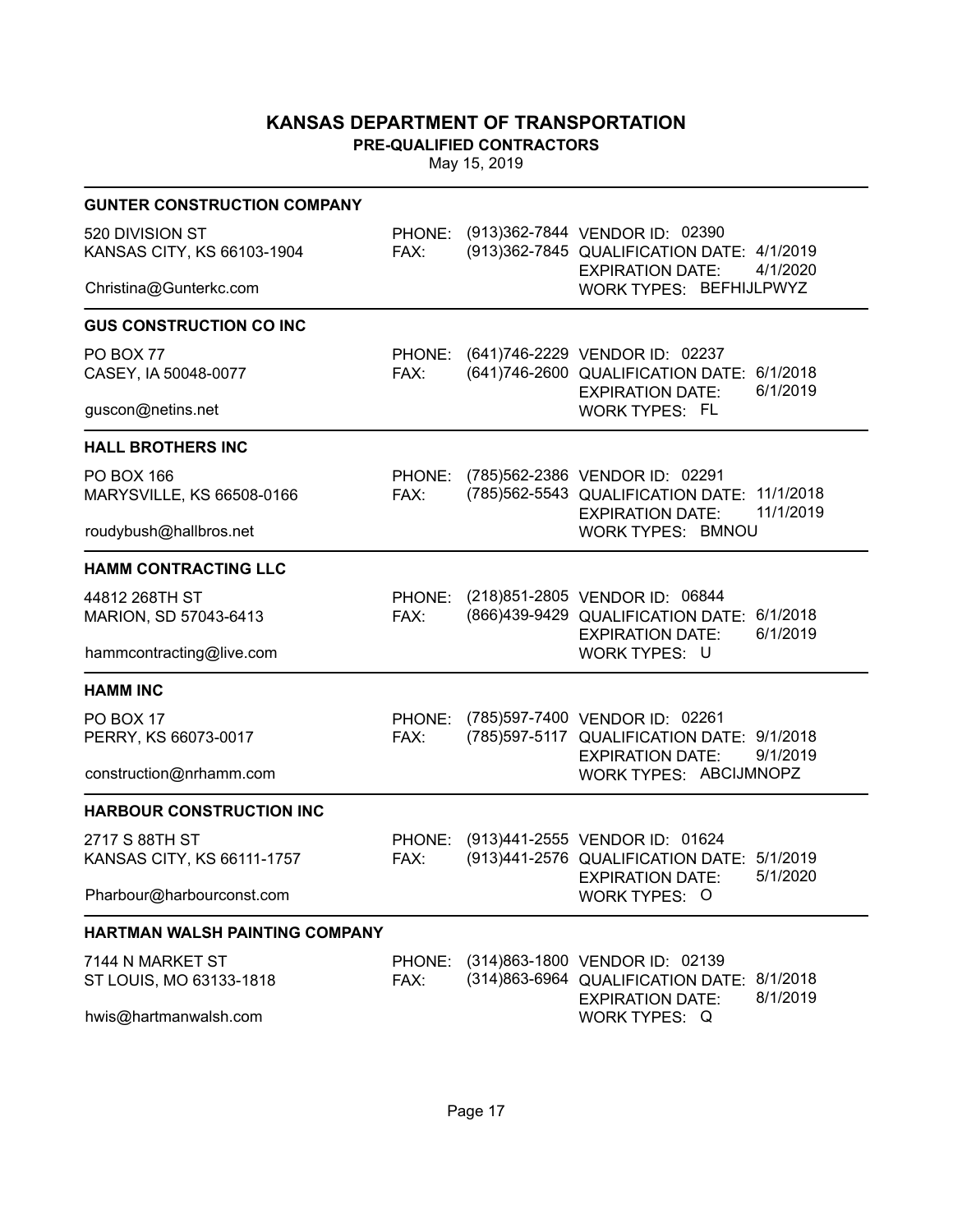**PRE-QUALIFIED CONTRACTORS**

| <b>HAUPT CONSTRUCTION COMPANY</b>                              |                |                                                                                                                              |
|----------------------------------------------------------------|----------------|------------------------------------------------------------------------------------------------------------------------------|
| <b>PO BOX 428</b><br>SPRING HILL, KS 66083-0428                | FAX:           | PHONE: (913)686-4411 VENDOR ID: 02103<br>(913) 686-4416 QUALIFICATION DATE: 5/1/2019<br>5/1/2020<br><b>EXPIRATION DATE:</b>  |
| Michelle@hauptconstruction.com                                 |                | WORK TYPES: ACJPZ                                                                                                            |
| <b>HAWKINS CONSTRUCTION CO</b>                                 |                |                                                                                                                              |
| PO BOX 9008<br>OMAHA, NE 68109-0008                            | FAX:           | PHONE: (402)342-1607 VENDOR ID: 01346<br>(402)342-3221 QUALIFICATION DATE: 4/1/2019<br><b>EXPIRATION DATE:</b><br>4/1/2020   |
| mmiller@hawkins1.com<br>barp@hawkins1.com                      |                | WORK TYPES: BCDEFGHIJKLPZ                                                                                                    |
| <b>HAYWARD BAKER INC &amp; SUBSIDIARIES</b>                    |                |                                                                                                                              |
| 7550 TEAGUE RD STE 300<br>HANOVER, MD 21076-1807               | FAX:           | PHONE: (410)551-8200 VENDOR ID: 01693<br>(410)799-3786 QUALIFICATION DATE: 11/1/2018<br>11/1/2019<br><b>EXPIRATION DATE:</b> |
| hbacctg@haywardbaker.com                                       |                | WORK TYPES: Y                                                                                                                |
| <b>HDB CONSTRUCTION INC</b>                                    |                |                                                                                                                              |
| 729 SE WEAR AVE<br>TOPEKA, KS 66607-1769                       | PHONE:<br>FAX: | (785)232-5444 VENDOR ID: 01361<br>(785)232-5445 QUALIFICATION DATE: 6/1/2018<br>6/1/2019<br><b>EXPIRATION DATE:</b>          |
| info@hdbconstruction.com                                       |                | <b>WORK TYPES: BHJPZ</b>                                                                                                     |
| <b>HECK &amp; WICKER INC</b>                                   |                |                                                                                                                              |
| 1900 SOUTHERN AVE<br>PARSONS, KS 67357-5276                    | PHONE:<br>FAX: | (620)421-3280 VENDOR ID: 01015<br>(620)421-4430 QUALIFICATION DATE: 3/1/2019<br>3/1/2020<br><b>EXPIRATION DATE:</b>          |
| khwicker@valnet.net                                            |                | <b>WORK TYPES: ABIJP</b>                                                                                                     |
| <b>HECKERT CONSTRUCTION COMPANY INC</b>                        |                |                                                                                                                              |
| 746 E 520TH AVE<br>PITTSBURG, KS 66762-6261                    | PHONE:<br>FAX: | (620)231-6090 VENDOR ID: 00793<br>(620) 231-1733 QUALIFICATION DATE: 10/1/2018<br>10/1/2019<br><b>EXPIRATION DATE:</b>       |
| lemon@heckertconstruction.com<br>chuck@heckertconstruction.com |                | WORK TYPES: BCILMNOXZ                                                                                                        |
| <b>HEFT AND SONS LLC</b>                                       |                |                                                                                                                              |
| <b>PO BOX 200</b><br>GREENSBURG, KS 67054-0200                 | PHONE:<br>FAX: | (620) 723-2495 VENDOR ID: 01942<br>(620) 723-2215 QUALIFICATION DATE: 7/1/2018<br>7/1/2019<br><b>EXPIRATION DATE:</b>        |
| heftandsons@att.net                                            |                | WORK TYPES: ACMNOZ                                                                                                           |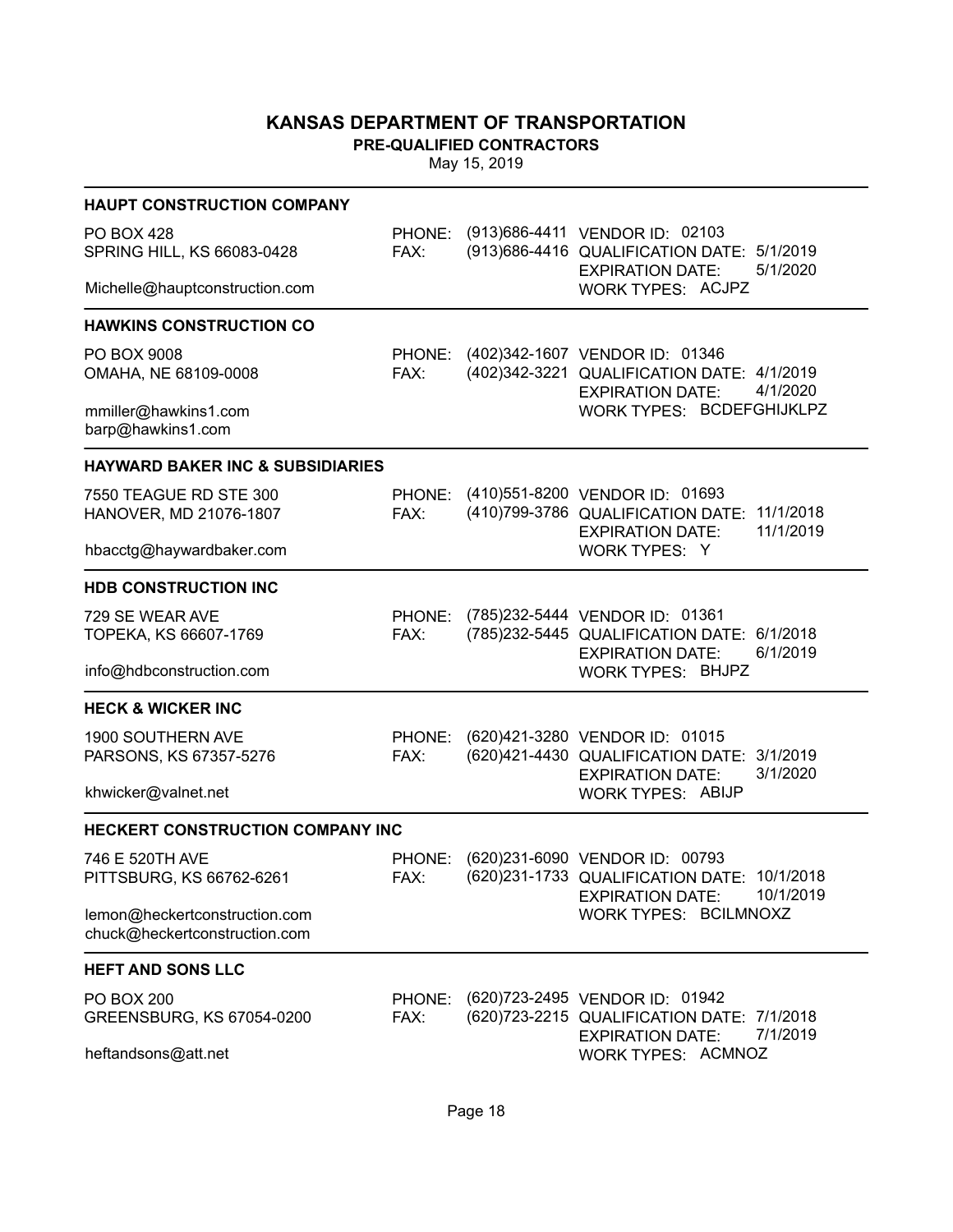**PRE-QUALIFIED CONTRACTORS**

| <b>HERZOG CONTRACTING CORP</b>                    |                |                                                                                                           |                        |
|---------------------------------------------------|----------------|-----------------------------------------------------------------------------------------------------------|------------------------|
| PO BOX 1089<br>SAINT JOSEPH, MO 64502-1089        | PHONE:<br>FAX: | (816) 233-9001 VENDOR ID: 01715<br>(816) 233-9881 QUALIFICATION DATE: 4/1/2019<br><b>EXPIRATION DATE:</b> | 4/1/2020               |
| trowland@herzog.com                               |                | WORK TYPES: CMNO                                                                                          |                        |
| HETT CONSTRUCTION LLC                             |                |                                                                                                           |                        |
| <b>1212 E MAIN ST</b><br>MARION, KS 66861-1114    | PHONE:<br>FAX: | (620) 382-7711 VENDOR ID: 06732<br>QUALIFICATION DATE: 6/1/2018<br><b>EXPIRATION DATE:</b>                | 6/1/2019               |
| hettconstruction@sbcglobal.net                    |                | <b>WORK TYPES: HIL</b>                                                                                    |                        |
| <b>HIGHWAY CONTRACTORS INC</b>                    |                |                                                                                                           |                        |
| PO BOX 487<br>GUYMON, OK 73942-0487               | PHONE:<br>FAX: | (580)338-7271 VENDOR ID: 01745<br>(580)338-0436 QUALIFICATION DATE: 4/1/2019<br><b>EXPIRATION DATE:</b>   | 4/1/2020               |
| glenda@highwaycontractors.net<br>highway@ptsi.net |                | <b>WORK TYPES: BMNO</b>                                                                                   |                        |
| <b>HIGHWAY HEAVY REPAIR LLC</b>                   |                |                                                                                                           |                        |
| 14039 VICKI CIRCLE<br>ROGERS, MN 55374            | PHONE:<br>FAX: | (763)218-2181 VENDOR ID: 06764<br>(763)401-8039 QUALIFICATION DATE:<br><b>EXPIRATION DATE:</b>            | 11/1/2018<br>11/1/2019 |
| bolsterHHR@comcast.net<br>grudemHHR@comcast.net   |                | <b>WORK TYPES: EILQ</b>                                                                                   |                        |
| <b>HIGHWAY SIGNING INC</b>                        |                |                                                                                                           |                        |
| 3250 16TH AVE<br>COUNCIL BLUFFS, IA 51501-7039    | PHONE:<br>FAX: | (402)457-6810 VENDOR ID: 01410<br>(402) 457-1998 QUALIFICATION DATE: 3/1/2019<br><b>EXPIRATION DATE:</b>  | 3/20/2020              |
| matt@highwaysigning.com                           |                | <b>WORK TYPES: S</b>                                                                                      |                        |
| robin@highwaysigning.com                          |                |                                                                                                           |                        |
| HOME CENTER CONSTRUCTION INC                      |                |                                                                                                           |                        |
| 420 W ATKINSON RD<br>PITTSBURG, KS 66762-8634     | PHONE:<br>FAX: | (620)231-0992 VENDOR ID: 00100<br>(620) 231-6962 QUALIFICATION DATE: 3/1/2019<br><b>EXPIRATION DATE:</b>  | 3/1/2020               |
| hcc@hccgeneralcontractors.com                     |                | WORK TYPES: BFIJLPRWYZ                                                                                    |                        |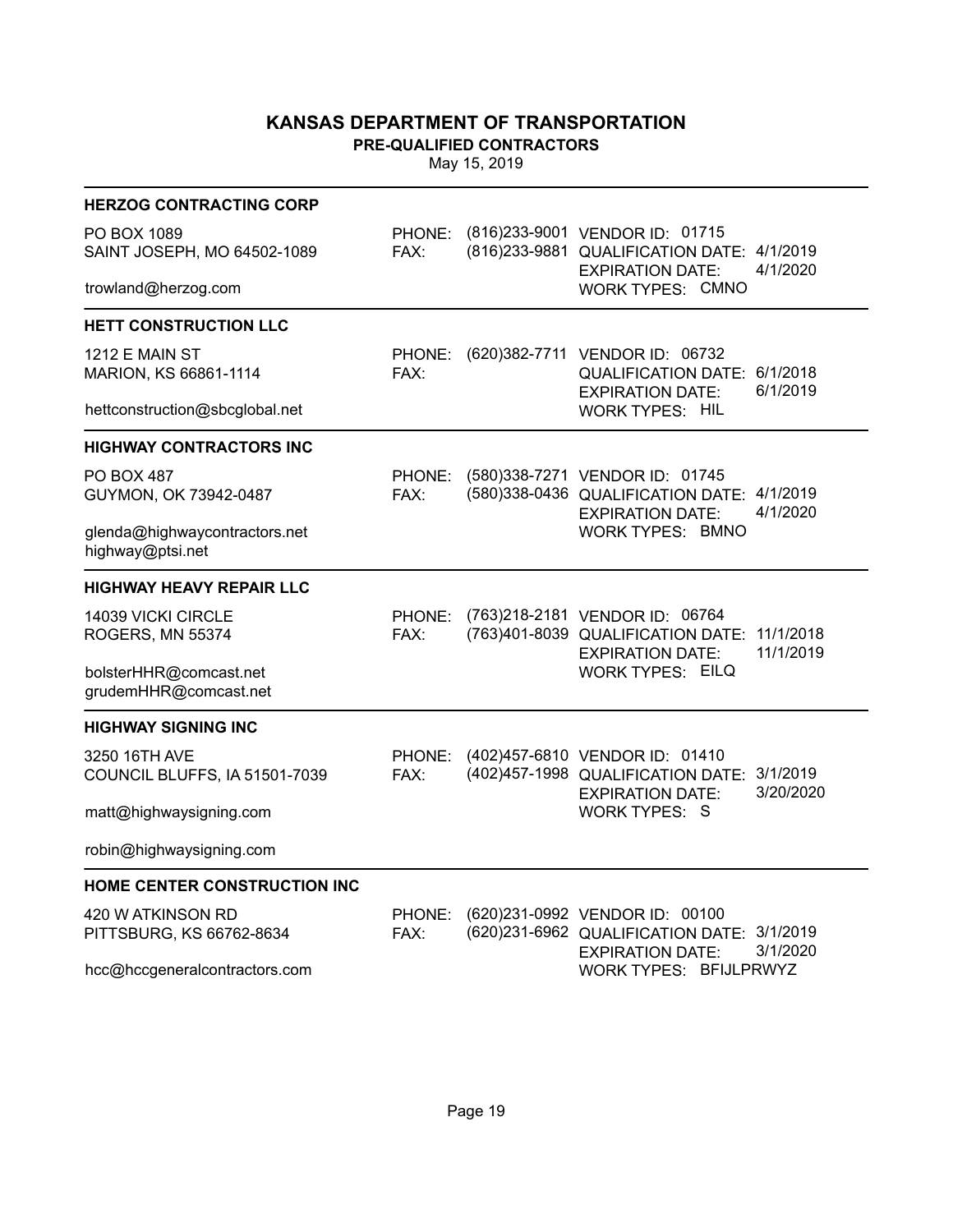**PRE-QUALIFIED CONTRACTORS**

| <b>HOOKER BROTHERS CONSTRUCTION COMPANY</b>                      |                |                                                                                                                             |
|------------------------------------------------------------------|----------------|-----------------------------------------------------------------------------------------------------------------------------|
| PO BOX 5288<br>GRAND ISLAND, NE 68802-5288                       | PHONE:<br>FAX: | (308) 384-2030 VENDOR ID: 02126<br>(308) 384-2036 QUALIFICATION DATE: 5/1/2019<br>5/1/2020<br><b>EXPIRATION DATE:</b>       |
| michelle@hookerbrothers.com                                      |                | WORK TYPES: ABCJPXZ                                                                                                         |
| <b>HOY EXCAVATING LLC</b>                                        |                |                                                                                                                             |
| 7308 NW TIFFANY SPRINGS PKWY<br>KANSAS CITY, MO 64153-1381       | FAX:           | PHONE: (816)464-2374 VENDOR ID: 00049<br>(816)464-2375 QUALIFICATION DATE: 1/1/2019<br>1/1/2020<br><b>EXPIRATION DATE:</b>  |
| jnickell@hoyexcavating.com                                       |                | WORK TYPES: ABFJPZ                                                                                                          |
| HUDSON, INC.                                                     |                |                                                                                                                             |
| PO BOX 30272<br>EDMOND, OK 73003-0005                            | FAX:           | PHONE: (405)348-9335 VENDOR ID: 05974<br>(405)359-1615 QUALIFICATION DATE: 7/1/2018<br>7/1/2019<br><b>EXPIRATION DATE:</b>  |
| estimator@hudsonincorporated.com<br>patty@hudsonincorporated.com |                | WORK TYPES: Y                                                                                                               |
| <b>HWA DAVIS CONSTRUCTION &amp; SUPPLY INC</b>                   |                |                                                                                                                             |
| PO BOX 51<br>NEWTON, KS 67114-0051                               | FAX:           | PHONE: (316)283-0330 VENDOR ID: 02379<br>(316) 283-3093 QUALIFICATION DATE: 6/1/2018<br>6/1/2019<br><b>EXPIRATION DATE:</b> |
| Linda@hwadavis.com                                               |                | <b>WORK TYPES: FIJ</b>                                                                                                      |
| <b>HYDRO-KLEAN LLC</b>                                           |                |                                                                                                                             |
| 333 NW 49TH PLACE<br>DES MOINES, IA 50313                        | FAX:           | PHONE: (515)283-0500 VENDOR ID: 06784<br>(515)283-0505 QUALIFICATION DATE: 3/1/2019<br>3/1/2020<br><b>EXPIRATION DATE:</b>  |
| jlomp@hydro-klean.com                                            |                | WORK TYPES: Y                                                                                                               |
| <b>IDEKER INCORPORATED</b>                                       |                |                                                                                                                             |
| PO BOX 7140<br>SAINT JOSEPH, MO 64507-7140                       | PHONE:<br>FAX: | (816)364-3970 VENDOR ID: 00306<br>(816)364-4783 QUALIFICATION DATE: 7/1/2018<br><b>EXPIRATION DATE:</b><br>7/1/2019         |
| paul@ideker.net<br>amiljavac@ideker.net                          |                | WORK TYPES: ABCEFGHIJKLMNO<br>PZ                                                                                            |
| <b>IES HOLDING INC &amp; SUBSIDIARIES</b>                        |                |                                                                                                                             |
| PO BOX 27<br>HOLDREGE, NE 68949-0027                             | PHONE:<br>FAX: | (308)995-4462 VENDOR ID: 02530<br>(308)995-8771 QUALIFICATION DATE:<br>3/1/2019<br>3/1/2020<br><b>EXPIRATION DATE:</b>      |
| clint.spath@iesci.net<br>barb.parsons@iesci.net                  |                | WORK TYPES: V                                                                                                               |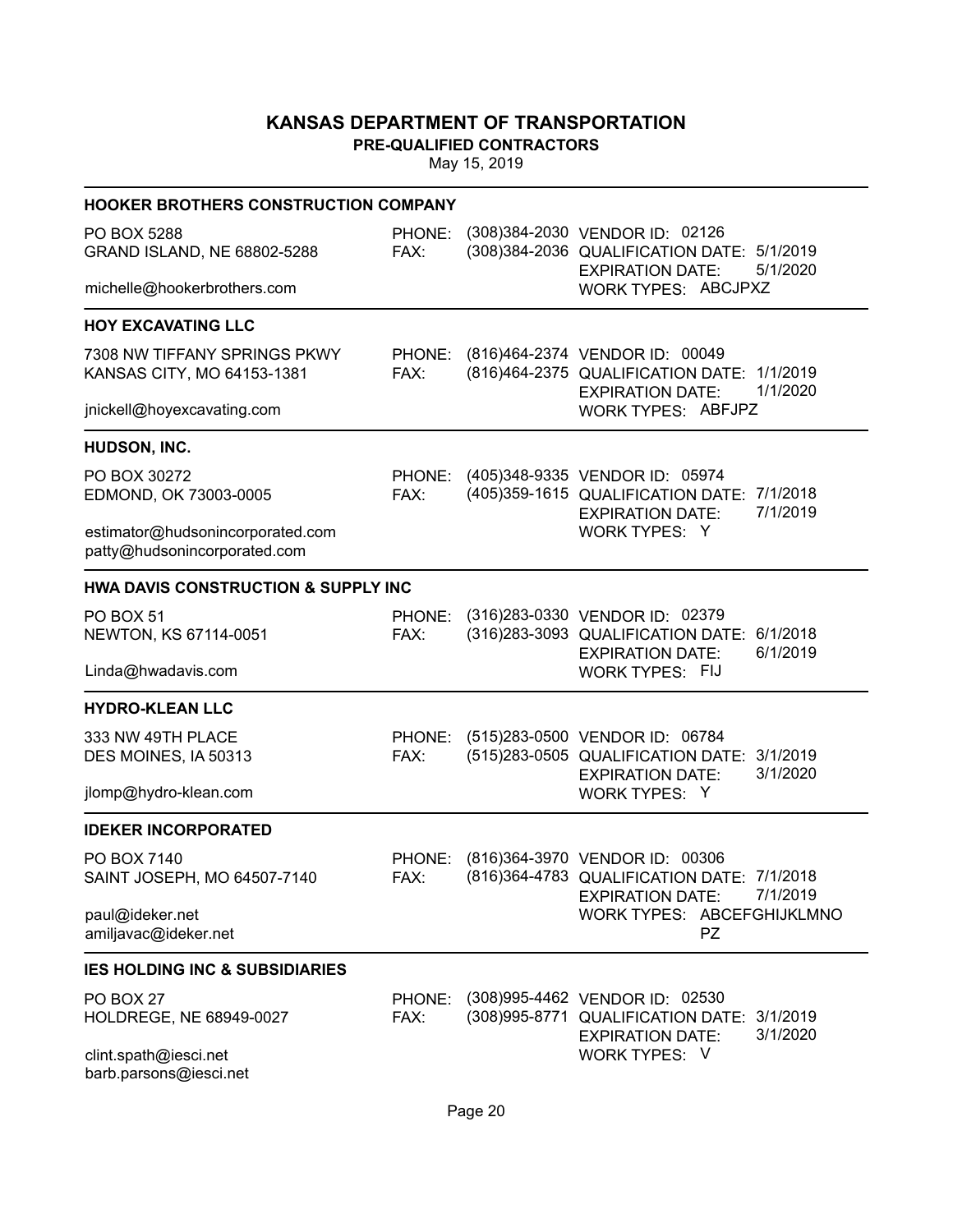**PRE-QUALIFIED CONTRACTORS**

| <b>INNOVATIVE MARKING SYSTEMS INC</b>                                                                                                                                  |                |                                                                                                                                                   |
|------------------------------------------------------------------------------------------------------------------------------------------------------------------------|----------------|---------------------------------------------------------------------------------------------------------------------------------------------------|
| 14792 S HERITAGE CREST WAY<br>BLUFFDALE, UT 84065-4814                                                                                                                 | PHONE:<br>FAX: | (801)849-0050 VENDOR ID: 06630<br>(801)601-1526 QUALIFICATION DATE: 4/1/2019<br>4/1/2020<br><b>EXPIRATION DATE:</b>                               |
| mary.cheever@innovativemarkings.com                                                                                                                                    |                | <b>WORK TYPES: SU</b>                                                                                                                             |
| <b>INTERNATIONAL RIGGING GROUP, LLC</b>                                                                                                                                |                |                                                                                                                                                   |
| 955 E MARTIN LUTHER KING JR DR<br>STE <sub>E</sub><br>TARPON SPRINGS, FL 34689-4803<br>info@intlrigging.com<br>vkaipakis@intlrigging.com<br>diorvavlas@intlrigging.com | PHONE:<br>FAX: | (727)938-6557 VENDOR ID: 00035<br>(727)942-1450 QUALIFICATION DATE: 6/1/2018<br>6/1/2019<br><b>EXPIRATION DATE:</b><br>WORK TYPES: *NONE GRANTED* |
| <b>INTERSTATE HIGHWAY CONSTRUCTION INC</b>                                                                                                                             |                |                                                                                                                                                   |
| PO BOX 4356<br>ENGLEWOOD, CO 80155-4356                                                                                                                                | PHONE:<br>FAX: | (303)790-9100 VENDOR ID: 01368<br>(303)790-8524 QUALIFICATION DATE: 4/1/2019<br><b>EXPIRATION DATE:</b><br>4/1/2020                               |
| estimating@ihcquality.com                                                                                                                                              |                | WORK TYPES: BDEIJKLY                                                                                                                              |
| <b>INTERSTATE IMPROVEMENT INC</b>                                                                                                                                      |                |                                                                                                                                                   |
| PO BOX 8<br>FARIBAULT, MN 55021-0008<br>tdetomaso@interstateimprovement.com                                                                                            | PHONE:<br>FAX: | (507) 333-2677 VENDOR ID: 02182<br>(507)333-3901 QUALIFICATION DATE: 4/1/2019<br>4/1/2020<br><b>EXPIRATION DATE:</b><br><b>WORK TYPES: EILO</b>   |
| <b>INTERSTATE SEALANT &amp; CONCRETE INC</b>                                                                                                                           |                |                                                                                                                                                   |
| S40W24211 ROCKWOOD WAY<br>WAUKESHA, WI 53189-7924<br>ehouk@interstatesealant.com                                                                                       | PHONE:<br>FAX: | (262) 547-6316 VENDOR ID: 02405<br>(262) 547-6844 QUALIFICATION DATE: 4/1/2019<br>4/1/2020<br><b>EXPIRATION DATE:</b><br><b>WORK TYPES: OY</b>    |
| csment@interstatesealant.com                                                                                                                                           |                |                                                                                                                                                   |
| <b>IOWA BRIDGE &amp; CULVERT LC &amp; ITS SUBSIDIARIES</b>                                                                                                             |                |                                                                                                                                                   |
| PO BOX 13<br>WASHINGTON, IA 52353-0013                                                                                                                                 | FAX:           | PHONE: (319)653-5436 VENDOR ID: 02119<br>(319) 653-5439 QUALIFICATION DATE: 4/1/2019<br>4/1/2020<br><b>EXPIRATION DATE:</b>                       |
| admin@iowabridge.com                                                                                                                                                   |                | <b>WORK TYPES: DEFH</b>                                                                                                                           |
| <b>IOWA CIVIL CONTRACTING INC</b>                                                                                                                                      |                |                                                                                                                                                   |
| PO BOX Q<br>VICTOR, IA 52347-7722                                                                                                                                      | PHONE:<br>FAX: | (319)647-3561 VENDOR ID: 01117<br>(319)647-2376 QUALIFICATION DATE: 1/1/2019<br>1/1/2020<br><b>EXPIRATION DATE:</b>                               |
| terin@iowacivil.com                                                                                                                                                    |                | WORK TYPES: EHIJLORUXY                                                                                                                            |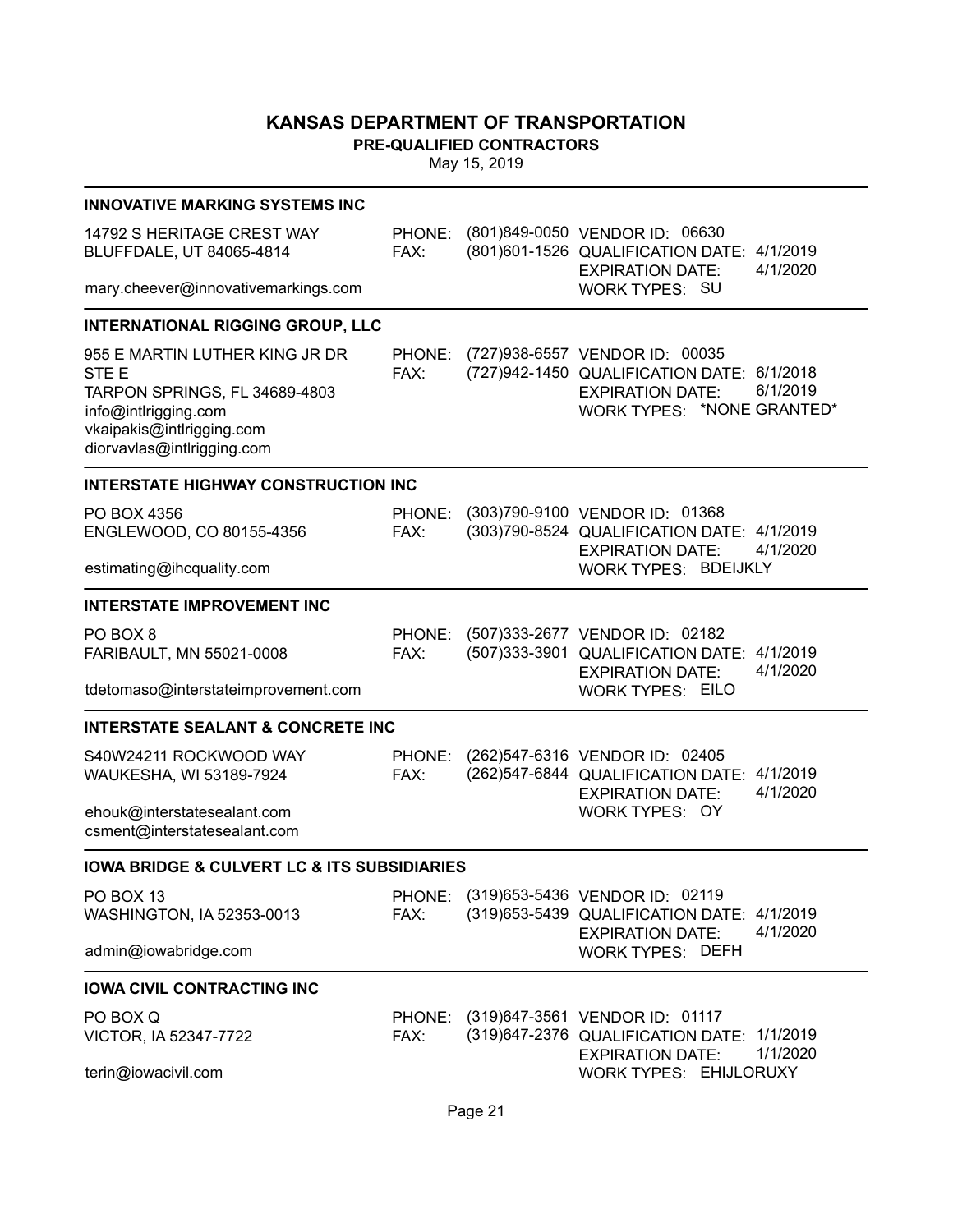**PRE-QUALIFIED CONTRACTORS**

| <b>IOWA TRENCHLESS LLC</b>                             |                |                                                                                                                       |
|--------------------------------------------------------|----------------|-----------------------------------------------------------------------------------------------------------------------|
| <b>PO BOX 846</b><br>PANORA, IA 50216-0846             | PHONE:<br>FAX: | (641) 755-4692 VENDOR ID: 00115<br>(641) 755-4361 QUALIFICATION DATE: 3/1/2019<br>3/1/2020<br><b>EXPIRATION DATE:</b> |
| jasonc@iowatrenchless.com<br>jasonk@iowatrenchless.com |                | WORK TYPES: JY                                                                                                        |
| <b>J &amp; J CONTRACTORS INC</b>                       |                |                                                                                                                       |
| PO BOX 646<br>IOLA, KS 66749-0646                      | PHONE:<br>FAX: | (620)365-5500 VENDOR ID: 01499<br>(620)365-2241 QUALIFICATION DATE: 11/1/2018<br>11/1/2019<br><b>EXPIRATION DATE:</b> |
| nicolle@jandjcontractors.com                           |                | WORK TYPES: BDEFGHIJLPRUYZ                                                                                            |
| <b>J &amp; K CONTRACTING LLC</b>                       |                |                                                                                                                       |
| <b>PO BOX 306</b><br>JUNCTION CITY, KS 66441-0306      | PHONE:<br>FAX: | (785)238-3298 VENDOR ID: 02486<br>(785)238-3290 QUALIFICATION DATE: 5/1/2019<br>5/1/2020<br><b>EXPIRATION DATE:</b>   |
| shannonjnk@embarqmail.com<br>nancyjnk@embarqmail.com   |                | WORK TYPES: FJPY                                                                                                      |
| <b>J &amp; R SAND COMPANY INC</b>                      |                |                                                                                                                       |
| PO BOX 2436<br>LIBERAL, KS 67905-2436                  | PHONE:<br>FAX: | (620) 624-8439 VENDOR ID: 00670<br>(620) 624-2846 QUALIFICATION DATE: 1/1/2019<br>1/1/2020<br><b>EXPIRATION DATE:</b> |
| larrywolfram@sbcglobal.net                             |                | <b>WORK TYPES: ABJMOZ</b>                                                                                             |
| <b>J CORP</b>                                          |                |                                                                                                                       |
| PO BOX 698<br>HAYS, KS 67601-0698                      | PHONE:<br>FAX: | (785) 628-8101 VENDOR ID: 02098<br>(785) 625-8843 QUALIFICATION DATE: 7/1/2018<br>7/1/2019<br><b>EXPIRATION DATE:</b> |
| tina@JCorpConstruction.com                             |                | <b>WORK TYPES: CIJLZ</b>                                                                                              |
| <b>J GRAHAM CONSTRUCTION INC</b>                       |                |                                                                                                                       |
| <b>1306 ELM ST</b><br>COFFEYVILLE, KS 67337-5215       | PHONE:<br>FAX: | (620) 252-2395 VENDOR ID: 06747<br>QUALIFICATION DATE: 9/1/2018<br>9/1/2019<br><b>EXPIRATION DATE:</b>                |
| sigraham61@jgrahamconstruction.com                     |                | <b>WORK TYPES: BFHIJLPUZ</b>                                                                                          |
| <b>J M FAHEY CONSTRUCTION COMPANY</b>                  |                |                                                                                                                       |
| 408 HIGH GROVE RD<br>GRANDVIEW, MO 64030-2338          | PHONE:<br>FAX: | (816)763-3010 VENDOR ID: 01573<br>(816)763-3862 QUALIFICATION DATE: 9/1/2018<br>9/1/2019<br><b>EXPIRATION DATE:</b>   |
| david.veit@jmfahey.com<br>amfahey@jmfahey.com          |                | WORK TYPES: ABCEFIJKLMNPYZ                                                                                            |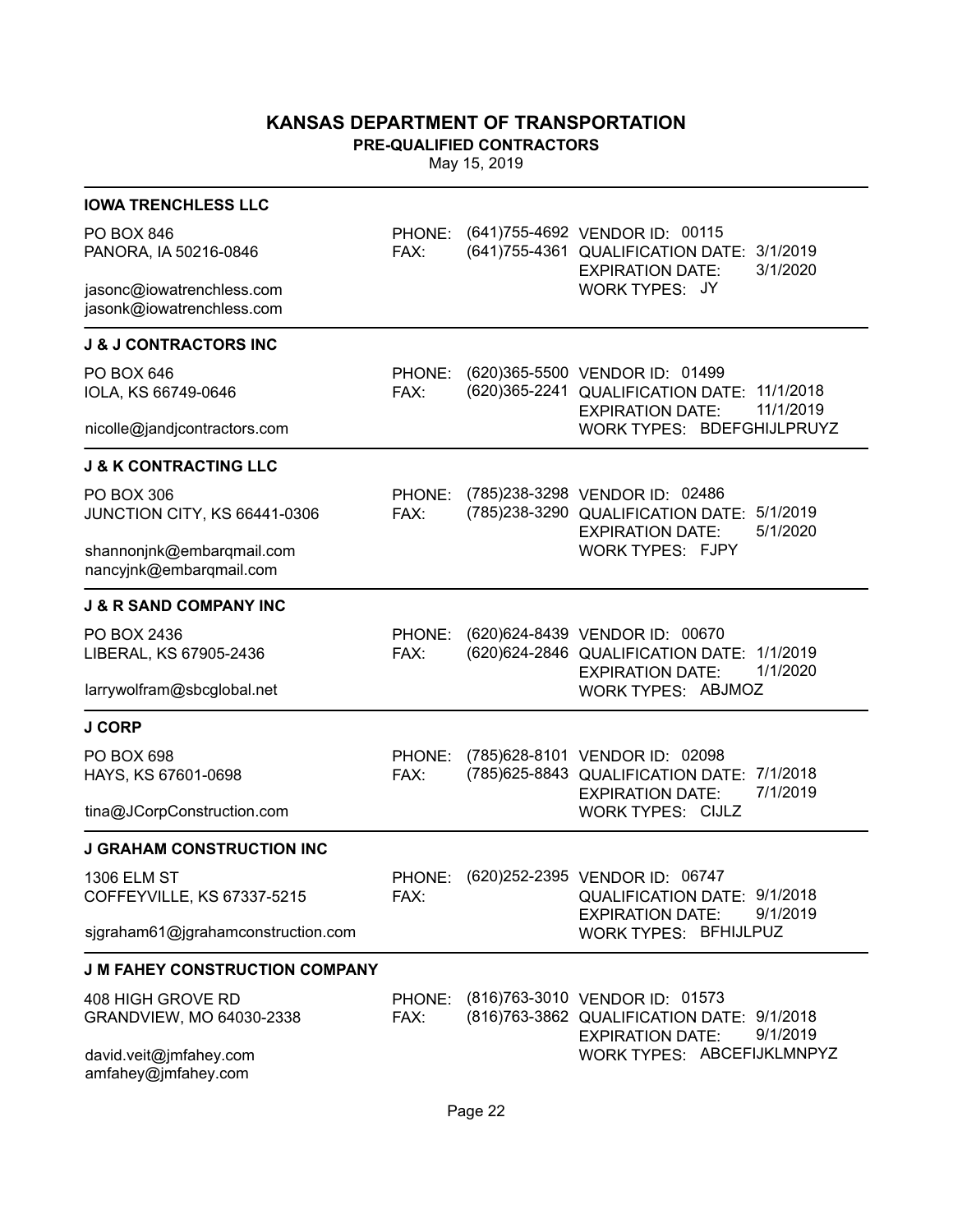**PRE-QUALIFIED CONTRACTORS**

| <b>J WARREN COMPANY INC</b>                            |                |                                                                                                                 |                      |
|--------------------------------------------------------|----------------|-----------------------------------------------------------------------------------------------------------------|----------------------|
| 3327 SE 21ST ST<br>TOPEKA, KS 66607-2520               | PHONE:<br>FAX: | (785)235-9944 VENDOR ID: 01550<br>(785)235-8404 QUALIFICATION DATE: 6/1/2018<br><b>EXPIRATION DATE:</b>         | 6/1/2019             |
| aking1501@gmail.com                                    |                | <b>WORK TYPES: V</b>                                                                                            |                      |
| <b>JAMES H DREW CORPORATION &amp; SUBSIDIARY</b>       |                |                                                                                                                 |                      |
| PO BOX 68935<br>INDIANAPOLIS, IN 46268-0935            | PHONE:<br>FAX: | (317)876-3739 VENDOR ID: 02027<br>(317)876-3829 QUALIFICATION DATE: 8/1/2018<br><b>EXPIRATION DATE:</b>         | 8/1/2019             |
| bblake@jameshdrew.com                                  |                | <b>WORK TYPES: RTV</b>                                                                                          |                      |
| JEFF ASBELL EXCAVATING & TRUCKING INC                  |                |                                                                                                                 |                      |
| 9400 STATE HIGHWAY 171<br>CARL JUNCTION, MO 64834-5174 | FAX:           | PHONE: (417)649-1269 VENDOR ID: 06684<br>(417) 649-1900 QUALIFICATION DATE: 3/1/2019<br><b>EXPIRATION DATE:</b> | 3/1/2020             |
| bids@jeffasbell.com<br>nhenderson@jeffasbell.com       |                | <b>WORK TYPES: ABJPZ</b>                                                                                        |                      |
| JEFF HOGE CONCRETE LLC                                 |                |                                                                                                                 |                      |
| 6884 W 183RD ST<br>STILWELL, KS 66085-9422             | PHONE:<br>FAX: | (913)239-0903 VENDOR ID: 06936<br>(913)239-0906 QUALIFICATION DATE:<br><b>EXPIRATION DATE:</b>                  | 5/1/2019<br>5/1/2020 |
| ali@hogeconcrete.com                                   |                | <b>WORK TYPES: IL</b>                                                                                           |                      |
| <b>JENSEN CONSTRUCTION COMPANY</b>                     |                |                                                                                                                 |                      |
| PO BOX 3345<br>DES MOINES, IA 50316-0345               | FAX:           | PHONE: (515)266-5173 VENDOR ID: 00141<br>(515)266-5152 QUALIFICATION DATE: 10/1/2018<br><b>EXPIRATION DATE:</b> | 10/1/2019            |
| lgerber@rasmussengroup.com                             |                | <b>WORK TYPES: DH</b>                                                                                           |                      |
| JOHN ROHRER CONTRACTING COMPANY INC                    |                |                                                                                                                 |                      |
| 2820 ROE LN STE S<br>KANSAS CITY, KS 66103-1594        | PHONE:<br>FAX: | (913) 956-7360 VENDOR ID: 01870<br>(913) 236-7291 QUALIFICATION DATE: 7/1/2018<br><b>EXPIRATION DATE:</b>       | 7/1/2019             |
| curtis@johnrohrercontracting.com                       |                | <b>WORK TYPES: EIL</b>                                                                                          |                      |
| <b>JUENEMAN EXCAVATION INC</b>                         |                |                                                                                                                 |                      |
| 2758 20TH RD<br>HANOVER, KS 66945-8850                 | PHONE:<br>FAX: | (785)337-2823 VENDOR ID: 06883<br><b>QUALIFICATION DATE:</b>                                                    | 11/1/2018            |
| GregJueneman@Gmail.com                                 |                | <b>EXPIRATION DATE:</b><br><b>WORK TYPES: ABPZ</b>                                                              | 11/1/2019            |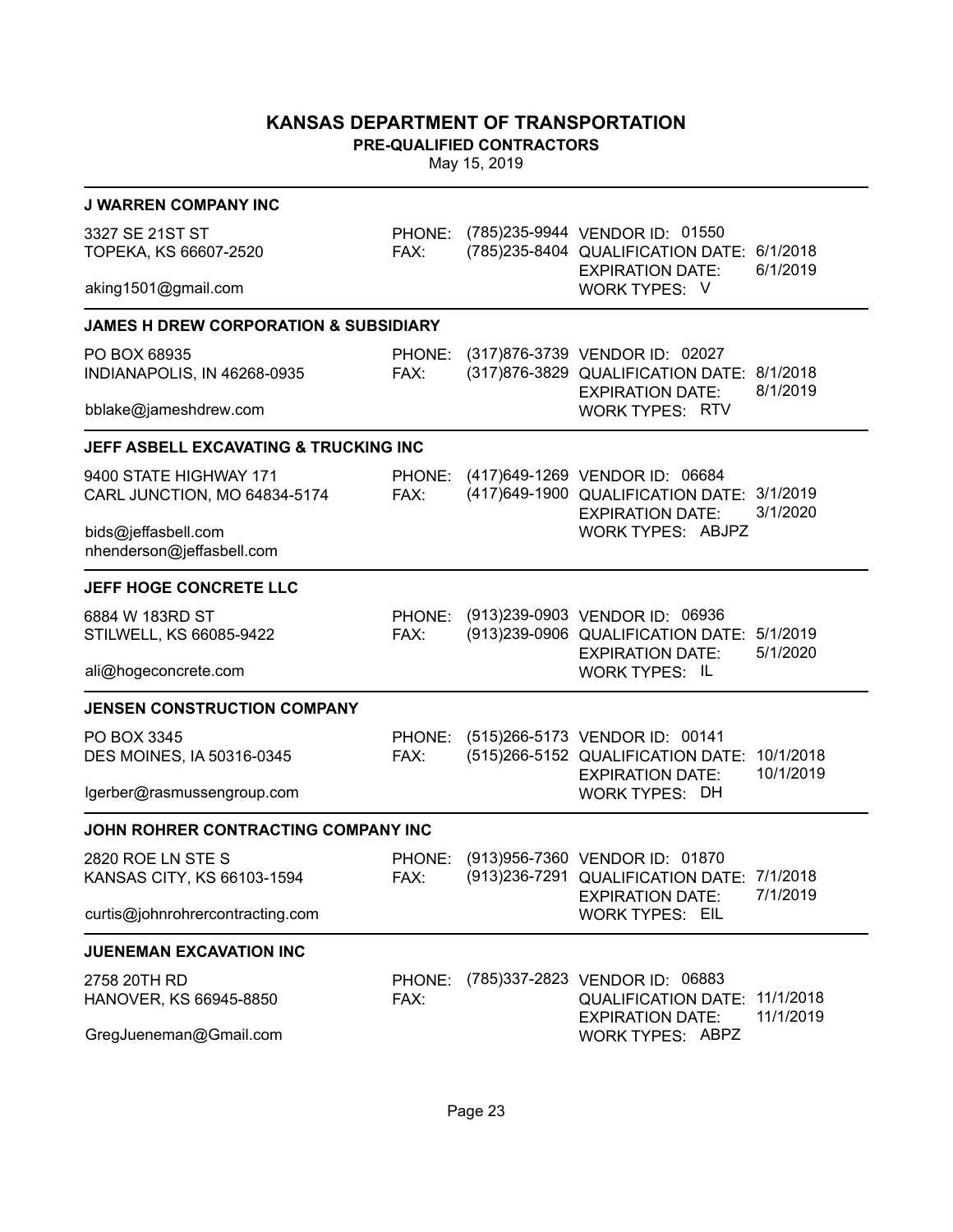**PRE-QUALIFIED CONTRACTORS**

| <b>JULIUS KAAZ CONSTRUCTION CO INC</b>              |                |                                                                                                                   |           |
|-----------------------------------------------------|----------------|-------------------------------------------------------------------------------------------------------------------|-----------|
| 716 CHEROKEE ST<br>LEAVENWORTH, KS 66048-2467       | FAX:           | PHONE: (913)682-3550 VENDOR ID: 00151<br>(913) 682-7592 QUALIFICATION DATE: 7/1/2018<br>EXPIRATION DATE: 7/1/2019 |           |
| teresa@jkaaz.com<br>jeff@jkaaz.com                  |                | WORK TYPES: BFHIJLPWYZ                                                                                            |           |
| <b>K &amp; G STRIPING INC</b>                       |                |                                                                                                                   |           |
| 4125 NW RIVERSIDE DR<br>RIVERSIDE, MO 64150-9669    | FAX:           | PHONE: (816)741-3339 VENDOR ID: 02002<br>(816)741-3699 QUALIFICATION DATE: 2/1/2019<br><b>EXPIRATION DATE:</b>    | 2/1/2020  |
| Alex@kgstriping.com                                 |                | <b>WORK TYPES: SY</b>                                                                                             |           |
| <b>KANSAS ASPHALT INC.</b>                          |                |                                                                                                                   |           |
| 7000 W 206TH ST<br>BUCYRUS, KS 66013-9610           | FAX:           | PHONE: (913)384-1010 VENDOR ID: 02386<br>(913)384-1017 QUALIFICATION DATE: 5/1/2019<br><b>EXPIRATION DATE:</b>    | 5/1/2020  |
| andy@kansasasphalt.com<br>ceckert@kansasasphalt.com |                | <b>WORK TYPES: ILNS</b>                                                                                           |           |
| KANSAS CORING & CUTTING LLC000                      |                |                                                                                                                   |           |
| 620 N BROADWAY BLVD<br>SALINA, KS 67401-2079        | PHONE:<br>FAX: | (785)825-7222 VENDOR ID: 02424<br>(785)825-6760 QUALIFICATION DATE: 11/1/2018<br><b>EXPIRATION DATE:</b>          | 11/1/2019 |
| kccsalina@yahoo.com                                 |                | WORK TYPES: Y                                                                                                     |           |
| <b>KANSAS ELECTRIC INC</b>                          |                |                                                                                                                   |           |
| 1420 NW 36TH ST<br>NEWTON, KS 67114-9035            | FAX:           | PHONE: (316)283-4750 VENDOR ID: 06931<br>(316) 283-4773 QUALIFICATION DATE: 4/1/2019<br><b>EXPIRATION DATE:</b>   | 4/1/2020  |
| KSE@Kansaselectric.com<br>Stacey@kansaselectric.com |                | <b>WORK TYPES: VY</b>                                                                                             |           |
| <b>KANSAS HEAVY CONSTRUCTION LLC</b>                |                |                                                                                                                   |           |
| PO BOX 860603<br>SHAWNEE, KS 66286-0603             | FAX:           | PHONE: (913)845-2121 VENDOR ID: 02281<br>(913)845-2813 QUALIFICATION DATE: 9/1/2018<br><b>EXPIRATION DATE:</b>    | 9/1/2019  |
| tom.giefer@kshvycon.com                             |                | <b>WORK TYPES: BIJKL</b>                                                                                          |           |
| <b>KELLY-HILL COMPANY LLC</b>                       |                |                                                                                                                   |           |
| PO BOX 681464<br>RIVERSIDE, MO 64168-1464           | FAX:           | PHONE: (816)741-7727 VENDOR ID: 02444<br>(816) 587-4123 QUALIFICATION DATE: 8/1/2018<br><b>EXPIRATION DATE:</b>   | 8/1/2019  |
| kwright@kellyhillco.com                             |                | WORK TYPES: Y                                                                                                     |           |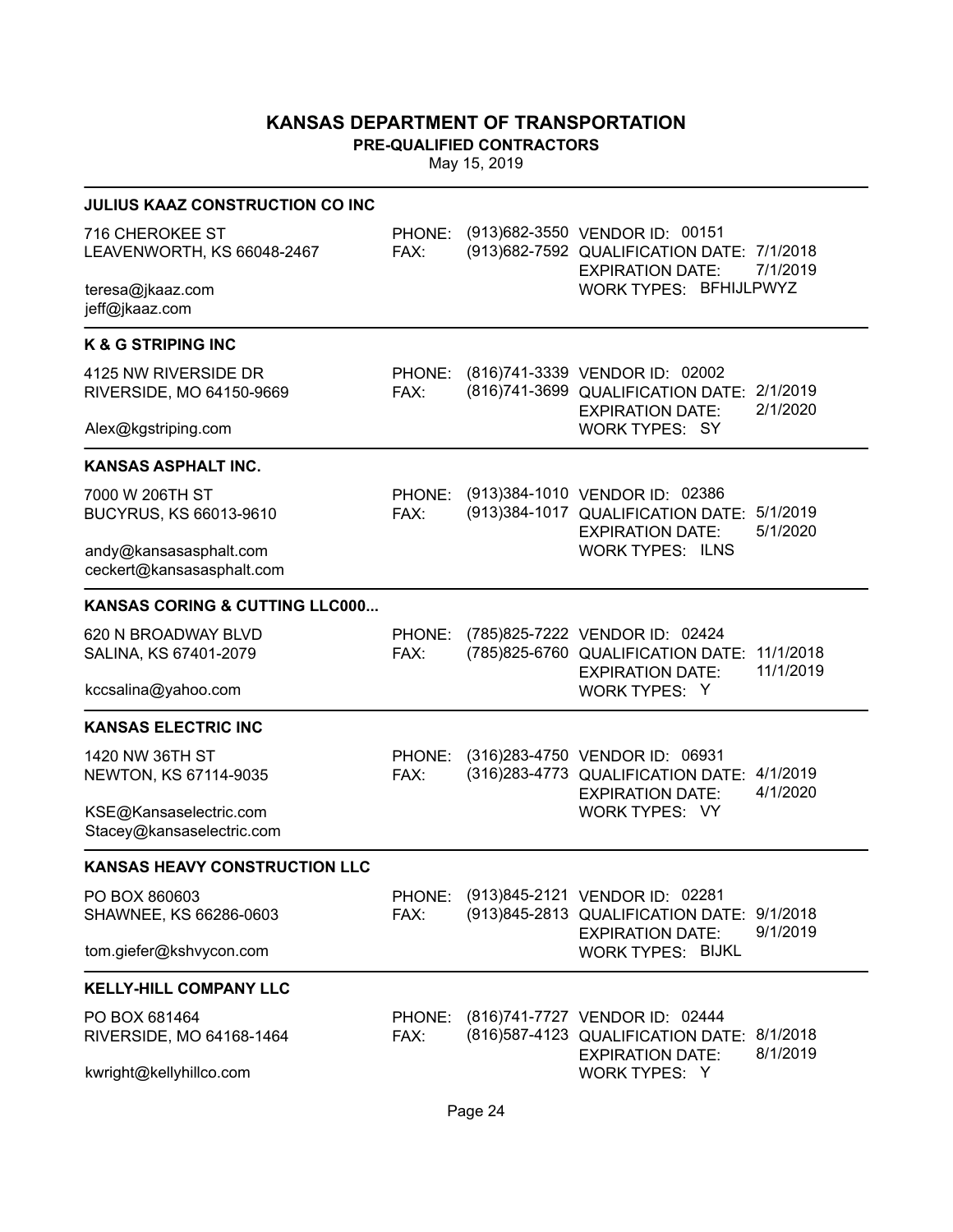**PRE-QUALIFIED CONTRACTORS**

| <b>KENNY CONSTRUCTION COMPANY</b>                      |                |                                                                                                                            |
|--------------------------------------------------------|----------------|----------------------------------------------------------------------------------------------------------------------------|
| 585 W BEACH ST<br>WATSONVILLE, CA 95076-5123           | FAX:           | PHONE: (831)724-1011 VENDOR ID: 06651<br>(831)768-4021 QUALIFICATION DATE: 8/1/2018<br>8/1/2019<br><b>EXPIRATION DATE:</b> |
| Isabel.barron@gcinc.com                                |                | <b>WORK TYPES: DFHJY</b>                                                                                                   |
| <b>KIEWIT INFRASTRUCTURE CO</b>                        |                |                                                                                                                            |
| 4004 S 60TH ST<br>OMAHA, NE 68117-1220                 | PHONE:<br>FAX: | (402)734-9200 VENDOR ID: 02495<br>(402)734-9239 QUALIFICATION DATE: 6/1/2018<br>6/1/2019<br><b>EXPIRATION DATE:</b>        |
| kelle.barrientos@kiewit.com<br>pam.cloutier@kiewit.com |                | WORK TYPES: ABCDEFGHIJKLMN<br><b>OPTUZ</b>                                                                                 |
| <b>KILLOUGH CONSTRUCTION INC</b>                       |                |                                                                                                                            |
| PO BOX 810<br>OTTAWA, KS 66067-0810                    | PHONE:<br>FAX: | (785)242-1500 VENDOR ID: 01569<br>(785)242-1560 QUALIFICATION DATE: 7/1/2018<br>7/1/2019<br><b>EXPIRATION DATE:</b>        |
| asink@killoughconstruction.com                         |                | WORK TYPES: ABCJLMN                                                                                                        |
| KING CONSTRUCTION COMPANY INC AND SUBSIDIARIES         |                |                                                                                                                            |
| PO BOX 849<br>HESSTON, KS 67062-0849                   | PHONE:<br>FAX: | (620) 327-4251 VENDOR ID: 02006<br>(620) 327-2873 QUALIFICATION DATE: 8/1/2018<br>8/1/2019<br><b>EXPIRATION DATE:</b>      |
| cwalex@kingco-ks.com                                   |                | <b>WORK TYPES: DEFIL</b>                                                                                                   |
| <b>KINGS CONSTRUCTION CO INC</b>                       |                |                                                                                                                            |
| <b>PO BOX 188</b><br>OSKALOOSA, KS 66066-0188          | PHONE:<br>FAX: | (785)863-2534 VENDOR ID: 01517<br>(785)863-2880 QUALIFICATION DATE: 4/1/2019<br>4/1/2020<br><b>EXPIRATION DATE:</b>        |
| jenni@kings-const.com                                  |                | WORK TYPES: ABCFIJPXZ                                                                                                      |
| <b>KIRK BARNES CONSTRUCTION INC</b>                    |                |                                                                                                                            |
| PO BOX 656<br>VALENTINE, NE 69201-0656                 | PHONE:<br>FAX: | (402)376-2723 VENDOR ID: 02290<br>(402) 376-3013 QUALIFICATION DATE: 8/1/2018<br>8/1/2019<br><b>EXPIRATION DATE:</b>       |
| kbarnes@shwisp.net<br>vlw@shwisp.net                   |                | <b>WORK TYPES: FIJLPX</b>                                                                                                  |
| <b>KISSICK CONSTRUCTION COMPANY INC</b>                |                |                                                                                                                            |
| 8131 INDIANA AVE<br>KANSAS CITY, MO 64132-2507         | PHONE:<br>FAX: | (816)363-5530 VENDOR ID: 02122<br>(816) 523-1557 QUALIFICATION DATE: 6/1/2018<br>6/1/2019<br><b>EXPIRATION DATE:</b>       |
| brichmond@kissickco.com                                |                | <b>WORK TYPES: ADFILY</b>                                                                                                  |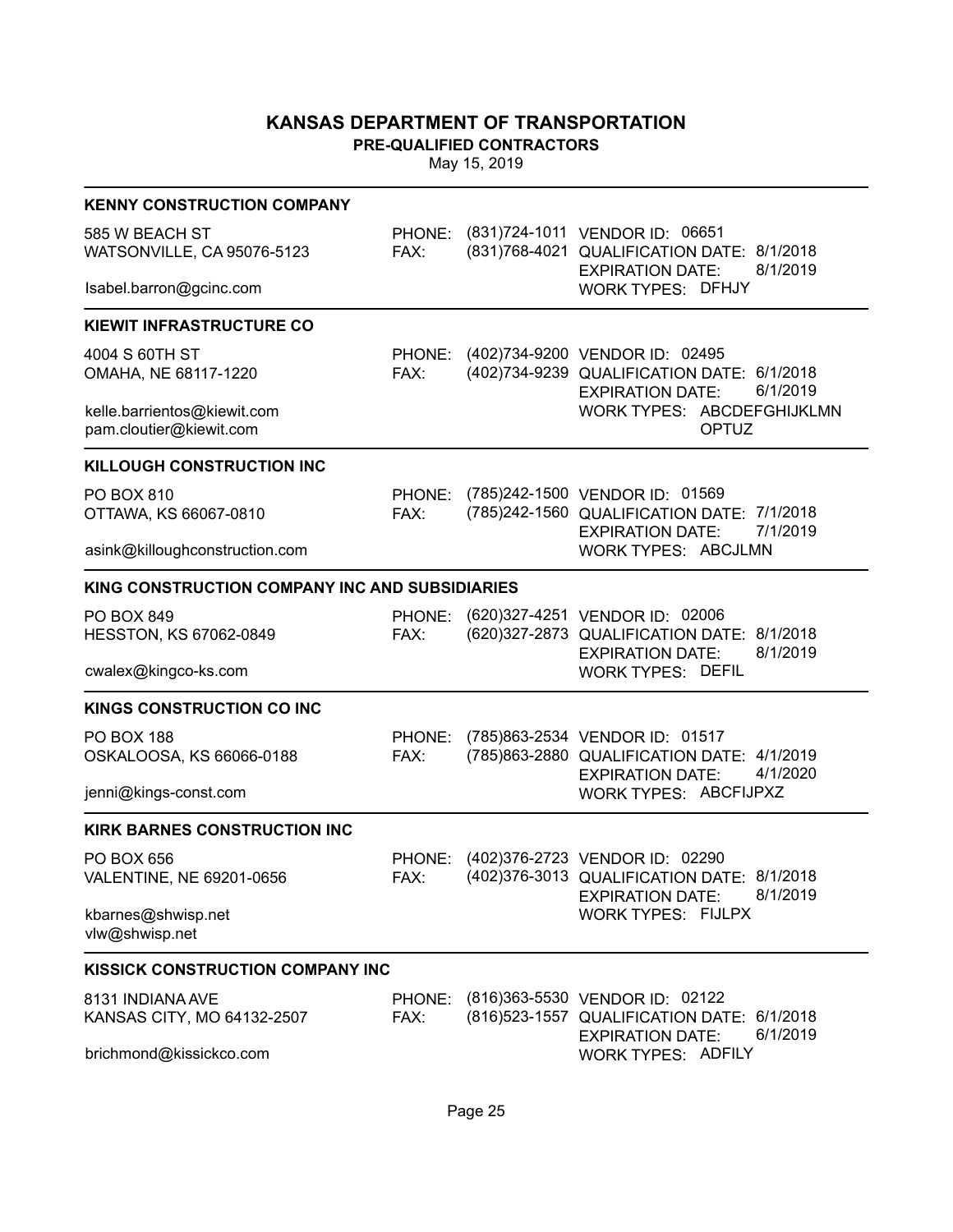**PRE-QUALIFIED CONTRACTORS**

| <b>KLAVER CONSTRUCTION COMPANY INC</b>               |                |                                                                                                                                                                |
|------------------------------------------------------|----------------|----------------------------------------------------------------------------------------------------------------------------------------------------------------|
| PO BOX 9163<br>WICHITA, KS 67277-0163                | FAX:           | PHONE: (620)532-3183 VENDOR ID: 02234<br>(620) 532-2924 QUALIFICATION DATE: 6/1/2018<br>6/1/2019<br><b>EXPIRATION DATE:</b>                                    |
| Lanny.Gridley@Sherwood.net<br>Gay.James@sherwood.net |                | WORK TYPES: ABCEFHIJKLMNPR<br><b>STUVXYZ</b>                                                                                                                   |
| <b>KLOTZ SAND CO INC</b>                             |                |                                                                                                                                                                |
| <b>PO BOX 150</b><br>HOLCOMB, KS 67851-0150          | FAX:           | PHONE: (620)277-2627 VENDOR ID: 02123<br>(620) 277-0505 QUALIFICATION DATE: 1/1/2019<br>1/1/2020<br><b>EXPIRATION DATE:</b>                                    |
| klotzsand@yahoo.com                                  |                | <b>WORK TYPES: MNZ</b>                                                                                                                                         |
| <b>KNIFE RIVER CORPORATION &amp; SUBSIDIARIES</b>    |                |                                                                                                                                                                |
| 2220 HAWKEYE DR<br>SIOUX CITY, IA 51105-2048         | PHONE:<br>FAX: | (320) 529-2740 VENDOR ID: 02540<br>(320) 251-0011 QUALIFICATION DATE: 6/1/2018<br>6/1/2019<br><b>EXPIRATION DATE:</b>                                          |
| Jeremy.Stover@kniferiver.com                         |                | <b>WORK TYPES: KLMN</b>                                                                                                                                        |
| <b>KOLB GRADING LLC</b>                              |                |                                                                                                                                                                |
| 5731 WESTWOOD DR<br>ST CHARLES, MO 63304-7650        | FAX:           | PHONE: (636)441-0200 VENDOR ID: 02475<br>(636)441-8291 QUALIFICATION DATE: 3/1/2019<br>3/1/2020<br><b>EXPIRATION DATE:</b>                                     |
| cathyw@kolbgrading.com                               |                | <b>WORK TYPES: ACFJ</b>                                                                                                                                        |
| <b>KOSS CONSTRUCTION CO</b>                          |                |                                                                                                                                                                |
| 5830 SW DRURY LN<br>TOPEKA, KS 66604-2262            | PHONE:<br>FAX: | (785) 228-2928 VENDOR ID: 00149<br>(785) 228-2927 QUALIFICATION DATE: 5/1/2019<br>5/1/2020<br><b>EXPIRATION DATE:</b>                                          |
| bcf@kossconstruction.com                             |                | WORK TYPES: ABCFHIJKLMNPZ                                                                                                                                      |
| KOSS-COHRON, A JOINT VENTURE                         |                |                                                                                                                                                                |
| 5830 SW DRURY LN<br>TOPEKA, KS 66604-2262            | PHONE:<br>FAX: | (785)228-2928 VENDOR ID: 02473<br>(785)228-2927 QUALIFICATION DATE: 1/1/2019<br><b>EXPIRATION DATE:</b><br>1/1/2020<br>WORK TYPES: ABCDEFGHIJKLMN<br><b>PZ</b> |
| <b>KRAEMER NORTH AMERICA LLC</b>                     |                |                                                                                                                                                                |
| <b>PO BOX 220</b><br>PLAIN, WI 53577-0220            | PHONE:<br>FAX: | (608) 546-2311 VENDOR ID: 06677<br>(608) 546-2130 QUALIFICATION DATE: 9/1/2018<br>9/1/2019                                                                     |
| kmeise@KraemerNA.com                                 |                | <b>EXPIRATION DATE:</b><br>WORK TYPES: BDEFGHIJ                                                                                                                |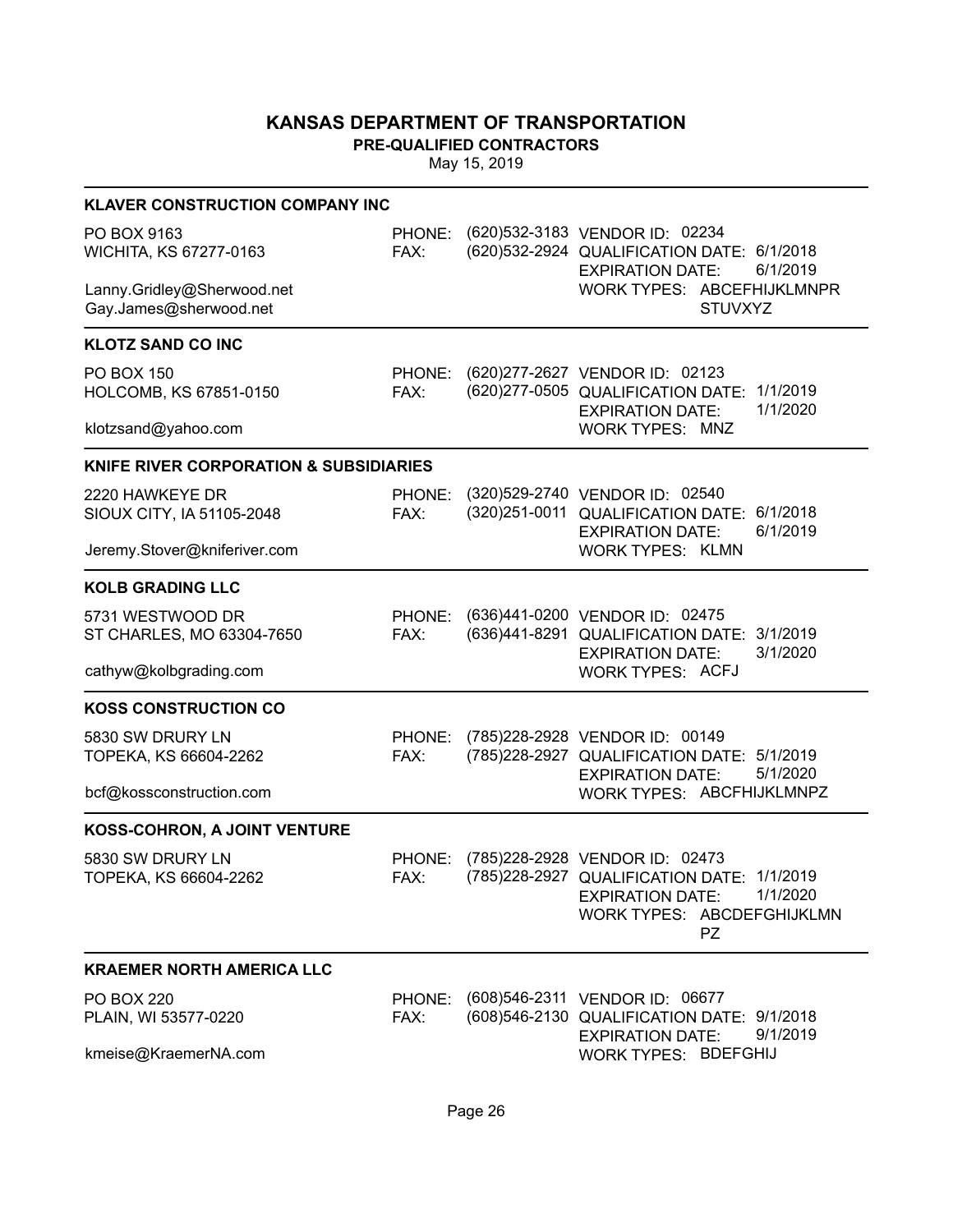**PRE-QUALIFIED CONTRACTORS**

| <b>L &amp; M CONTRACTORS INC</b>                                          |                |                                                                                                                                       |
|---------------------------------------------------------------------------|----------------|---------------------------------------------------------------------------------------------------------------------------------------|
| PO BOX 1171<br>GREAT BEND, KS 67530-1171                                  | PHONE:<br>FAX: | (620) 793-8137 VENDOR ID: 00725<br>(620)793-5602 QUALIFICATION DATE: 4/1/2019<br>4/1/2020<br><b>EXPIRATION DATE:</b>                  |
| curt@landm.kscoxmail.com<br>keri@landm.kscoxmail.com                      |                | <b>WORK TYPES: DEFIJLY</b>                                                                                                            |
| <b>L &amp; S ELECTRIC LLC</b>                                             |                |                                                                                                                                       |
| PO BOX 1701<br>SALINA, KS 67402-1701                                      | PHONE:<br>FAX: | (785)820-1898 VENDOR ID: 02186<br>(785)825-7337 QUALIFICATION DATE:<br>4/1/2019<br>4/1/2020<br><b>EXPIRATION DATE:</b>                |
| brrlittle@gmail.com                                                       |                | WORK TYPES: V                                                                                                                         |
| <b>L G BARCUS &amp; SONS INC</b>                                          |                |                                                                                                                                       |
| 1430 STATE AVE<br>KANSAS CITY, KS 66102-4469                              | PHONE:<br>FAX: | (913)621-1100 VENDOR ID: 00023<br>(913) 621-3288 QUALIFICATION DATE: 5/1/2019<br>5/1/2020<br><b>EXPIRATION DATE:</b>                  |
| stephen.kimsey@Barcus.com                                                 |                | <b>WORK TYPES: DEFHJP</b>                                                                                                             |
| <b>LAFORGE &amp; BUDD CONSTRUCTION COMPANY INC</b>                        |                |                                                                                                                                       |
| 2020 N 21ST ST<br>PARSONS, KS 67357-8090                                  | PHONE:<br>FAX: | (620)421-4470 VENDOR ID: 00888<br>(620)421-0249 QUALIFICATION DATE: 6/1/2018<br>6/1/2019<br><b>EXPIRATION DATE:</b>                   |
| pat@laforgebudd.com<br>anita@laforgebudd.com                              |                | WORK TYPES: ABCFIJLPRVWZ                                                                                                              |
| LANE CONSTRUCTION CORPORATION, THE                                        |                |                                                                                                                                       |
| 90 FIELDSTONE CT<br>CHESHIRE, CT 06410-1212                               | PHONE:<br>FAX: | (203)235-3351 VENDOR ID: 02326<br>(203) 651-1864 QUALIFICATION DATE: 6/1/2018<br>6/1/2019<br><b>EXPIRATION DATE:</b>                  |
| KSPrequal@laneconstruct.com                                               |                | WORK TYPES: ABCDEFGHIJKLMN<br><b>OPTUVZ</b>                                                                                           |
| <b>LARSON CONSTRUCTION INC</b>                                            |                |                                                                                                                                       |
| 2616 EUREKA TER<br><b>MANHATTAN, KS 66503-8490</b><br>larson@larcoinc.biz | PHONE:<br>FAX: | (785)537-0160 VENDOR ID: 01153<br>(785) 537-8256 QUALIFICATION DATE: 9/1/2018<br>9/1/2019<br><b>EXPIRATION DATE:</b><br>WORK TYPES: J |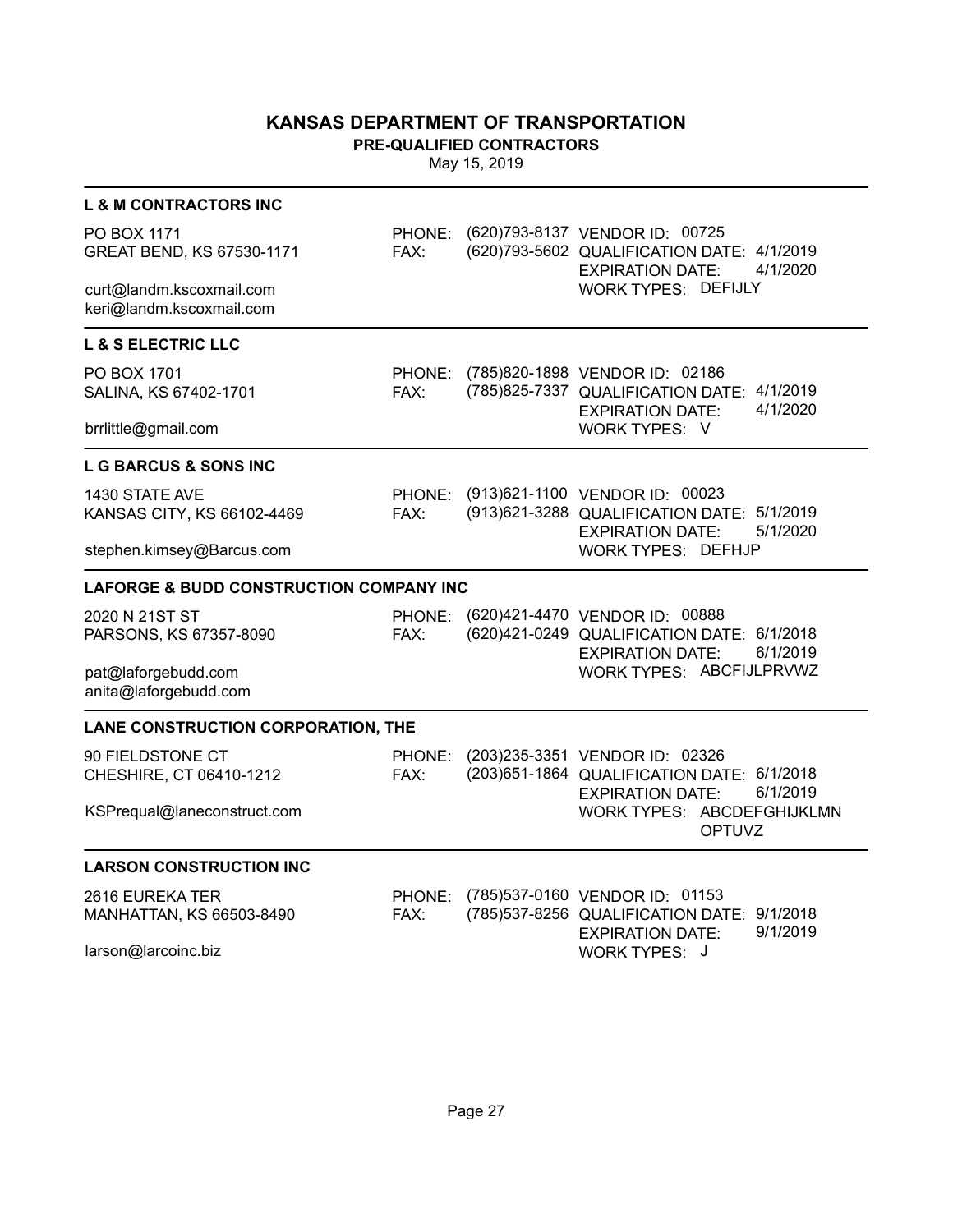**PRE-QUALIFIED CONTRACTORS**

| <b>LEATH &amp; SONS INC</b>                                                                                  |                |                                                                                                                             |  |
|--------------------------------------------------------------------------------------------------------------|----------------|-----------------------------------------------------------------------------------------------------------------------------|--|
| 9301 E 63RD ST<br>RAYTOWN, MO 64133-4954                                                                     | PHONE:<br>FAX: | (816) 353-8623 VENDOR ID: 01843<br>(816) 353-7011 QUALIFICATION DATE: 4/1/2019<br>4/1/2020<br><b>EXPIRATION DATE:</b>       |  |
| DaveO@leathandsons.com<br>Estimating@leathandsons.com<br>jeffl@leathandsons.com<br>clerical@leathandsons.com |                | WORK TYPES: FGHIJLNOPTUXY                                                                                                   |  |
| LEAVENWORTH EXCAVATING & EQUIPMENT COMPANY INC AND AFFILIATE                                                 |                |                                                                                                                             |  |
| 5037 S 4TH ST<br>LEAVENWORTH, KS 66048-0168                                                                  | PHONE:<br>FAX: | (913)727-1234 VENDOR ID: 00169<br>(913) 727-1270 QUALIFICATION DATE: 6/1/2018<br>6/1/2019<br><b>EXPIRATION DATE:</b>        |  |
| greg@lexeco.com                                                                                              |                | WORK TYPES: ABCFGIJPRUXYZ                                                                                                   |  |
| <b>LEE CONSTRUCTION INC</b>                                                                                  |                |                                                                                                                             |  |
| 413 N CAMPUS DR STE 101<br>GARDEN CITY, KS 67846-6065                                                        | PHONE:<br>FAX: | (620) 276-6811 VENDOR ID: 01162<br>(620) 276-3980 QUALIFICATION DATE: 4/1/2019<br>4/1/2020<br><b>EXPIRATION DATE:</b>       |  |
| lee3construction@gmail.com                                                                                   |                | <b>WORK TYPES: BIJLW</b>                                                                                                    |  |
| <b>LEGEND PAINTING INC</b>                                                                                   |                |                                                                                                                             |  |
| 468 PARK DR<br>CAMPBELL, OH 44405                                                                            | PHONE:<br>FAX: | (330)953-3264 VENDOR ID: 06786<br>(330)953-1035 QUALIFICATION DATE:<br>3/1/2019<br>3/1/2020<br><b>EXPIRATION DATE:</b>      |  |
| legendpaintingohio@hotmail.com                                                                               |                | WORK TYPES: QY                                                                                                              |  |
| <b>LEO JOURNAGAN CONSTRUCTION CO INC</b>                                                                     |                |                                                                                                                             |  |
| 3003 E CHESTNUT EXP STE 1200<br>SPRINGFIELD, MO 65802-6322                                                   | PHONE:<br>FAX: | (417)869-7222 VENDOR ID: 00955<br>(417)869-7421 QUALIFICATION DATE: 6/1/2018<br>6/1/2019<br><b>EXPIRATION DATE:</b>         |  |
| jview@journagan.com                                                                                          |                | WORK TYPES: MNOZ                                                                                                            |  |
| <b>LIBERTY MAINTENANCE INC</b>                                                                               |                |                                                                                                                             |  |
| 777 N MERIDIAN RD<br>YOUNGSTOWN, OH 44509-1006                                                               | PHONE:<br>FAX: | (330) 755-7711 VENDOR ID: 01865<br>1/1/2019<br>(330)755-1847 QUALIFICATION DATE:<br>1/1/2020<br><b>EXPIRATION DATE:</b>     |  |
| ck@libertymaintenanceinc.com                                                                                 |                | <b>WORK TYPES: EQ</b>                                                                                                       |  |
| <b>LINAWEAVER CONSTRUCTION INC</b>                                                                           |                |                                                                                                                             |  |
| 719 GILMAN RD<br>LANSING, KS 66043-6261                                                                      | FAX:           | PHONE: (913)351-3474 VENDOR ID: 02077<br>(913) 351-2749 QUALIFICATION DATE: 5/1/2019<br>5/1/2020<br><b>EXPIRATION DATE:</b> |  |
| john@linaweaver.com                                                                                          |                | WORK TYPES: ABCFGHIJPXYZ                                                                                                    |  |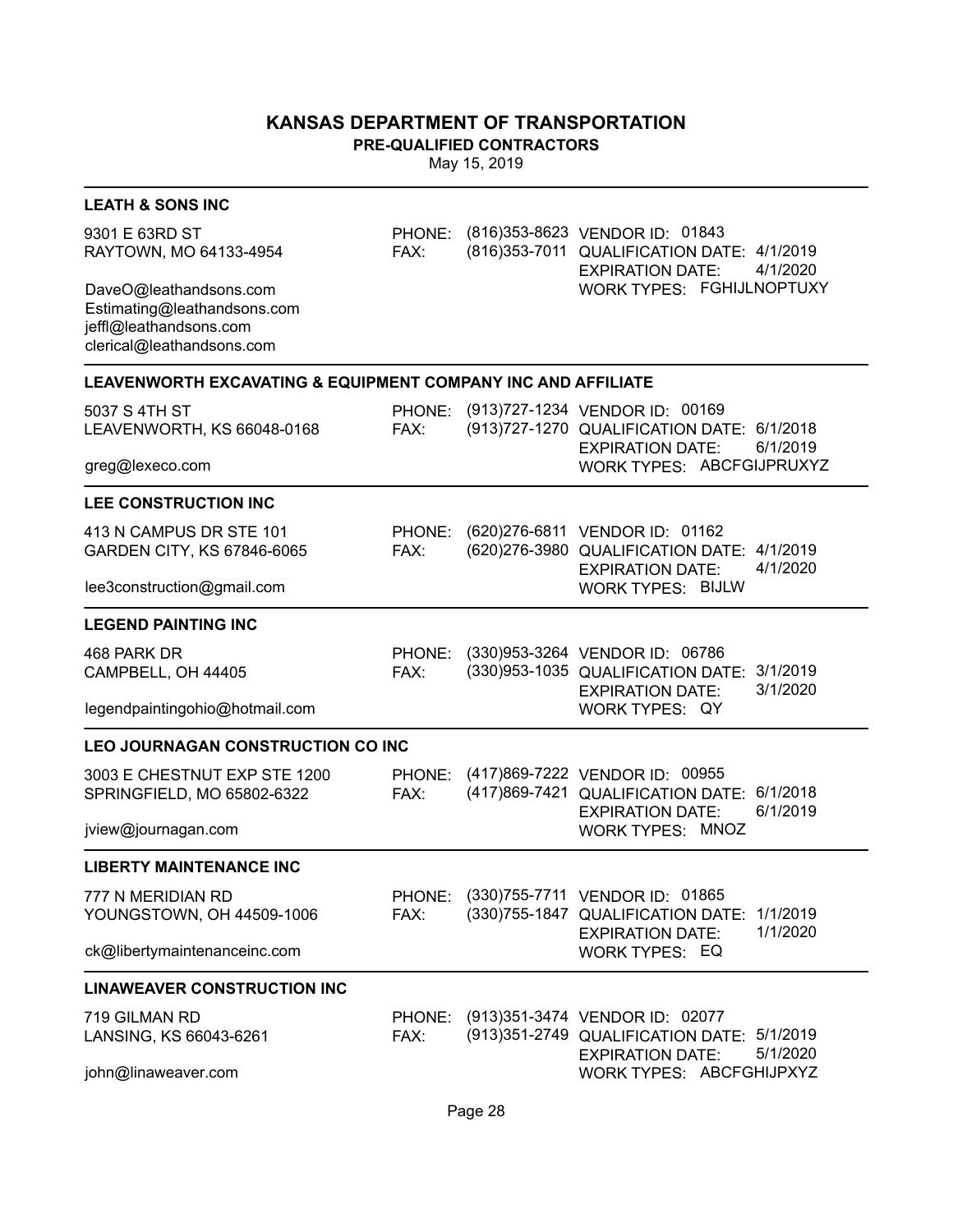**PRE-QUALIFIED CONTRACTORS**

| <b>LINDNER PAINTING INC</b>                                  |                |  |                                                                                                       |                        |  |  |  |
|--------------------------------------------------------------|----------------|--|-------------------------------------------------------------------------------------------------------|------------------------|--|--|--|
| 701 S CODDINGTON AVE STE 100<br>LINCOLN, NE 68522-1119       | FAX:           |  | PHONE: (402)421-8027 VENDOR ID: 01518<br>(402)421-8097 QUALIFICATION DATE:<br><b>EXPIRATION DATE:</b> | 4/1/2019<br>4/1/2020   |  |  |  |
| john@lpicoatings.com<br>mail@lpicoatings.com                 |                |  | <b>WORK TYPES: EQ</b>                                                                                 |                        |  |  |  |
| <b>LONE STAR RAILROAD CONTRACTORS INC</b>                    |                |  |                                                                                                       |                        |  |  |  |
| PO BOX 1150<br>ENNIS, TX 75120-1150                          | PHONE:<br>FAX: |  | (972)878-9500 VENDOR ID: 02452<br>(972)878-9503 QUALIFICATION DATE:<br><b>EXPIRATION DATE:</b>        | 12/1/2018<br>12/1/2019 |  |  |  |
| susan@lonestarrr.net                                         |                |  | WORK TYPES: Y                                                                                         |                        |  |  |  |
| <b>LOUIS-COMPANY LLC</b>                                     |                |  |                                                                                                       |                        |  |  |  |
| 802 NE CHESTNUT STREET<br>LEES SUMMIT, MO 64086-5427         | PHONE:<br>FAX: |  | (618) 604-2009 VENDOR ID: 06657<br>(816)867-5250 QUALIFICATION DATE:<br><b>EXPIRATION DATE:</b>       | 6/1/2018<br>6/1/2019   |  |  |  |
| hq@louiscompany.net                                          |                |  | <b>WORK TYPES: EY</b>                                                                                 |                        |  |  |  |
| <b>M &amp; J CONST CO OF PINELLAS COUNTY INC</b>             |                |  |                                                                                                       |                        |  |  |  |
| 809 S SAFFORD AVE<br>TARPON SPRINGS, FL 34689-3756           | PHONE:<br>FAX: |  | (727) 938-6478 VENDOR ID: 02155<br>(727)934-4665 QUALIFICATION DATE:<br><b>EXPIRATION DATE:</b>       | 5/1/2019<br>5/1/2020   |  |  |  |
| johnvarlese@mjconstruction.net<br>jtaylor@mjconstruction.net |                |  | <b>WORK TYPES: EQ</b>                                                                                 |                        |  |  |  |
| <b>MALM CONSTRUCTION COMPANY</b>                             |                |  |                                                                                                       |                        |  |  |  |
| <b>PO BOX 269</b><br>LINDSBORG, KS 67456-0269                | PHONE:<br>FAX: |  | (785)227-3190 VENDOR ID: 00774<br>(785) 227-2445 QUALIFICATION DATE:<br><b>EXPIRATION DATE:</b>       | 9/1/2018<br>9/1/2019   |  |  |  |
| kennethmalm@gmail.com<br>palm@malm.kscoxmail.com             |                |  | <b>WORK TYPES: ABJZ</b>                                                                               |                        |  |  |  |
| <b>MANATT'S INC</b>                                          |                |  |                                                                                                       |                        |  |  |  |
| <b>PO BOX 535</b><br>BROOKLYN, IA 52211-0535                 | PHONE:<br>FAX: |  | (641) 522-9206 VENDOR ID: 01552<br>(641)522-9407 QUALIFICATION DATE:<br><b>EXPIRATION DATE:</b>       | 3/1/2019<br>3/1/2020   |  |  |  |
| timd@manatts.com                                             |                |  | <b>WORK TYPES: CKMO</b>                                                                               |                        |  |  |  |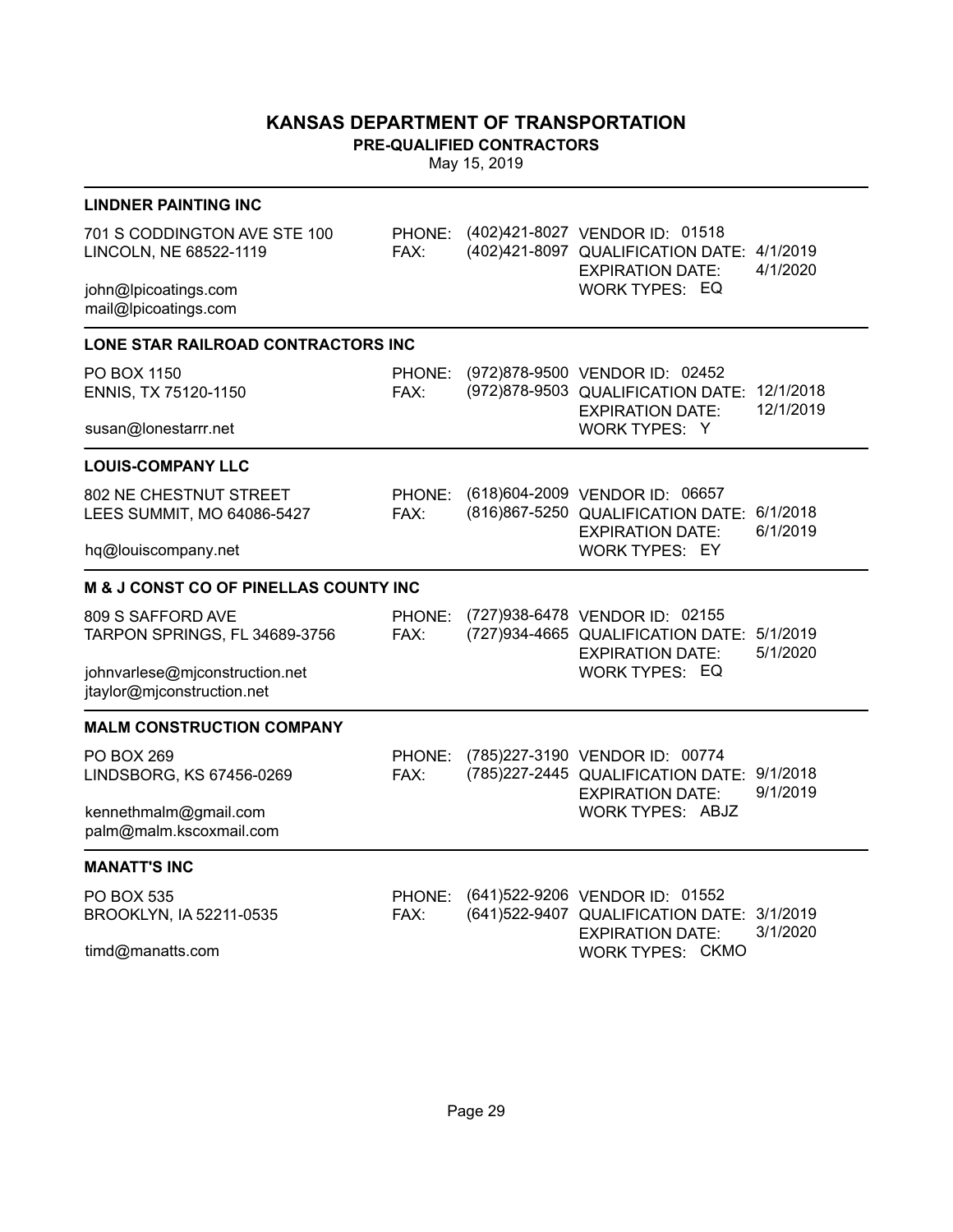**PRE-QUALIFIED CONTRACTORS**

| <b>MANHATTAN ROAD &amp; BRIDGE COMPANY</b>                  |                |  |                                                                                                                          |  |  |
|-------------------------------------------------------------|----------------|--|--------------------------------------------------------------------------------------------------------------------------|--|--|
| 5601 S 122ND EAST AVE<br>TULSA, OK 74146-6912               | PHONE:<br>FAX: |  | (918) 878-3483 VENDOR ID: 02151<br>(918)437-9563 QUALIFICATION DATE: 5/1/2019<br>5/1/2020<br><b>EXPIRATION DATE:</b>     |  |  |
| estimating@manhattanrb.com<br>kcastillo@manhattanrb.com     |                |  | WORK TYPES: ACDFGHIJKLPZ                                                                                                 |  |  |
| <b>MARBERY CONCRETE INC</b>                                 |                |  |                                                                                                                          |  |  |
| 2122 S. COOPER ST<br>FORT SCOTT, KS 66701-3011              | PHONE:<br>FAX: |  | (620) 223-5590 VENDOR ID: 02426<br>(620) 223-5579 QUALIFICATION DATE: 12/1/2018<br>12/1/2019<br><b>EXPIRATION DATE:</b>  |  |  |
| Jason@marberyconcrete.com<br>Julie@marberyconcrete.com      |                |  | <b>WORK TYPES: EFHILRU</b>                                                                                               |  |  |
| <b>MARK ONE ELECTRIC COMPANY INC</b>                        |                |  |                                                                                                                          |  |  |
| 1414 GENESSEE ST<br>KANSAS CITY, MO 64102-1047              | PHONE:<br>FAX: |  | (816)842-7023 VENDOR ID: 02351<br>(816) 842-8955 QUALIFICATION DATE:<br>3/1/2019<br>3/1/2020<br><b>EXPIRATION DATE:</b>  |  |  |
| rosana.priviterabiondo@markone.com<br>markone@markone.com   |                |  | WORK TYPES: VY                                                                                                           |  |  |
| <b>MARTIN OUTDOOR ENTERPRISES INC</b>                       |                |  |                                                                                                                          |  |  |
| PO BOX 1564<br>PITTSBURG, KS 66762-1564                     | PHONE:<br>FAX: |  | (620)719-8700 VENDOR ID: 06524<br>QUALIFICATION DATE: 12/1/2018<br>12/1/2019<br><b>EXPIRATION DATE:</b>                  |  |  |
| martinoutdoor.office@gmail.com                              |                |  | WORK TYPES: BCHIJLRTUXY                                                                                                  |  |  |
| <b>MASSMAN CONSTRUCTION COMPANY</b>                         |                |  |                                                                                                                          |  |  |
| 4400 W 109TH STREET STE 300<br>OVERLAND PARK, KS 66211-1319 | PHONE:<br>FAX: |  | (913) 291-2600 VENDOR ID: 00186<br>(913) 291-2601 QUALIFICATION DATE: 5/1/2019<br>5/1/2020<br><b>EXPIRATION DATE:</b>    |  |  |
| jryan@massman.net<br>rbrunner@massman.net                   |                |  | <b>WORK TYPES: DEY</b>                                                                                                   |  |  |
| MAX JANTZ EXCAVATING, INC; MJE, LLC & JANTZ MANAGEMENT, LLC |                |  |                                                                                                                          |  |  |
| 26503 11 RD<br>MONTEZUMA, KS 67867-9065                     | PHONE:<br>FAX: |  | (620)846-2634 VENDOR ID: 02037<br>(620)846-2322 QUALIFICATION DATE:<br>10/1/2018<br>10/1/2019<br><b>EXPIRATION DATE:</b> |  |  |
| scoleman@mjellc.net                                         |                |  | WORK TYPES: ACI                                                                                                          |  |  |
| chrissy@maxjantzexcavating.com                              |                |  |                                                                                                                          |  |  |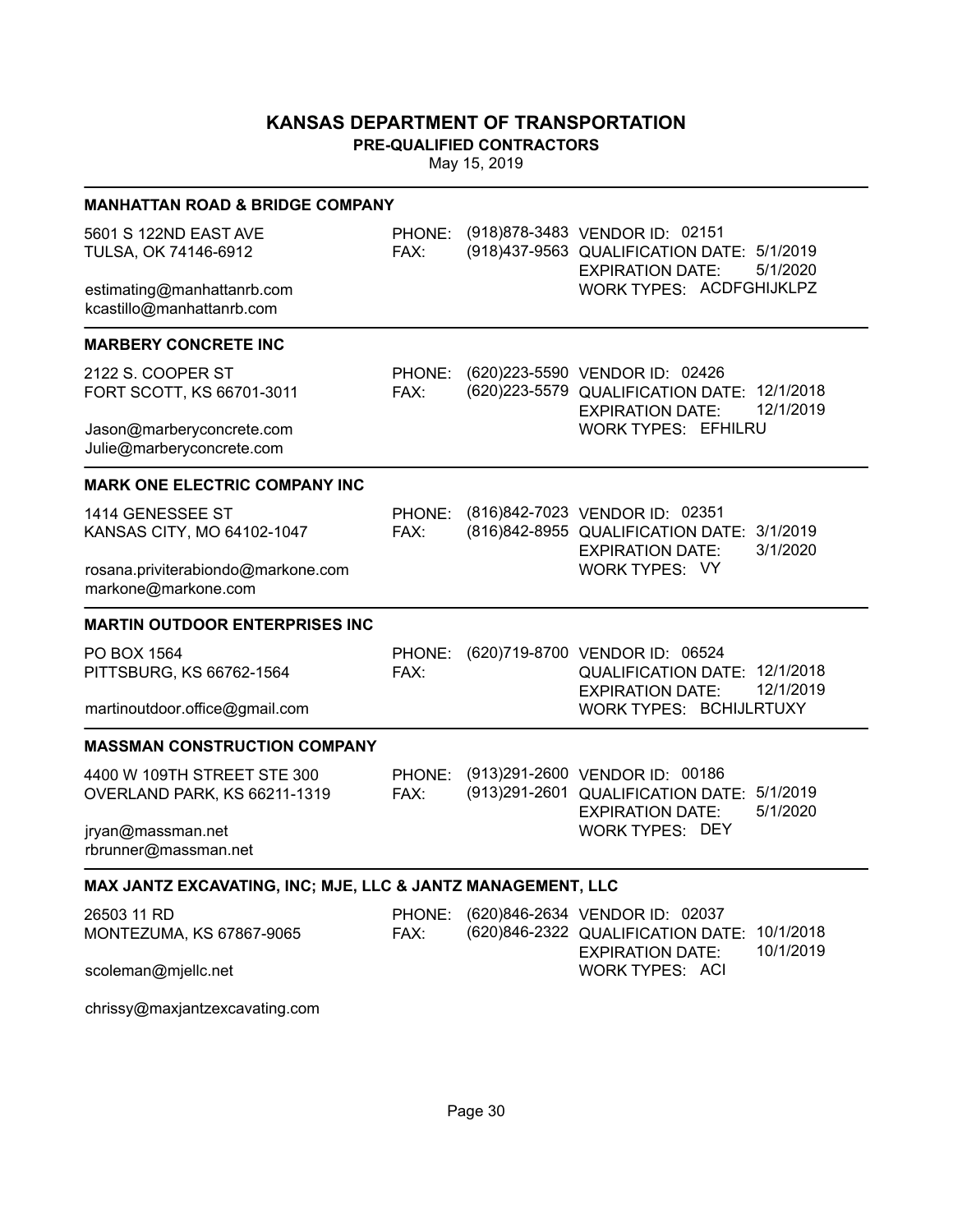**PRE-QUALIFIED CONTRACTORS**

| <b>MAX RIEKE &amp; BROTHERS INC</b>                          |                |                                                                                                                         |
|--------------------------------------------------------------|----------------|-------------------------------------------------------------------------------------------------------------------------|
| PO BOX 860227<br>SHAWNEE, KS 66286-0227                      | PHONE:<br>FAX: | (913) 631-7111 VENDOR ID: 00764<br>(913) 631-0484 QUALIFICATION DATE: 10/1/2018<br>10/1/2019<br><b>EXPIRATION DATE:</b> |
| MRB@maxrieke.com<br>leona@maxrieke.com                       |                | WORK TYPES: ABCFJPWZ                                                                                                    |
| <b>MC INC DBA GORDON ENERGY AND DRAINAGE</b>                 |                |                                                                                                                         |
| 15735 S MAHAFFIE ST<br>OLATHE, KS 66062-4038                 | PHONE:<br>FAX: | (913)764-6229 VENDOR ID: 02364<br>(913) 764-8198 QUALIFICATION DATE: 7/1/2018<br>7/1/2019<br><b>EXPIRATION DATE:</b>    |
| loril@gordonenergy.com                                       |                | WORK TYPES: X                                                                                                           |
| <b>MCANANY CONSTRUCTION INC</b>                              |                |                                                                                                                         |
| 15320 MIDLAND DR<br>SHAWNEE, KS 66217-9605                   | PHONE:<br>FAX: | (913) 631-5440 VENDOR ID: 01623<br>7/1/2018<br>(913)631-7043 QUALIFICATION DATE:<br>7/1/2019<br><b>EXPIRATION DATE:</b> |
| benm@mcananyconstruction.com<br>Debk@mcananyconstruction.com |                | <b>WORK TYPES: BINY</b>                                                                                                 |
| <b>MCCORMICK EXCAVATION &amp; PAVING LLC</b>                 |                |                                                                                                                         |
| 30887 HIGHWAY 24<br>STRATTON, CO 80836-8509                  | PHONE:<br>FAX: | (719)348-5383 VENDOR ID: 02446<br>(719)348-5931 QUALIFICATION DATE: 4/1/2019<br>4/1/2020<br><b>EXPIRATION DATE:</b>     |
| mccormickllc@yahoo.com<br>jill@mxpllc.com                    |                | WORK TYPES: ABCJMNOYZ                                                                                                   |
| <b>MCCULLOUGH EXCAVATION INC</b>                             |                |                                                                                                                         |
| 9210 E 34TH ST N<br>WICHITA, KS 67226-2612                   | PHONE:<br>FAX: | (316)634-2199 VENDOR ID: 00112<br>(316)634-6071 QUALIFICATION DATE: 9/1/2018<br>9/1/2019<br><b>EXPIRATION DATE:</b>     |
| ryan@mcculloughexcavation.com                                |                | <b>WORK TYPES: BFGIJ</b>                                                                                                |
| <b>MEGA INDUSTRIES CORPORATION</b>                           |                |                                                                                                                         |
| <b>1491 IRON ST</b>                                          | PHONE:         | (816)472-8722 VENDOR ID: 01815                                                                                          |
| N KANSAS CITY, MO 64116-3919                                 | FAX:           | (816)472-6722 QUALIFICATION DATE: 7/1/2018<br>7/1/2019<br><b>EXPIRATION DATE:</b>                                       |
| Jacob@megakc.com                                             |                | WORK TYPES: ABCEGHIJLPWZ                                                                                                |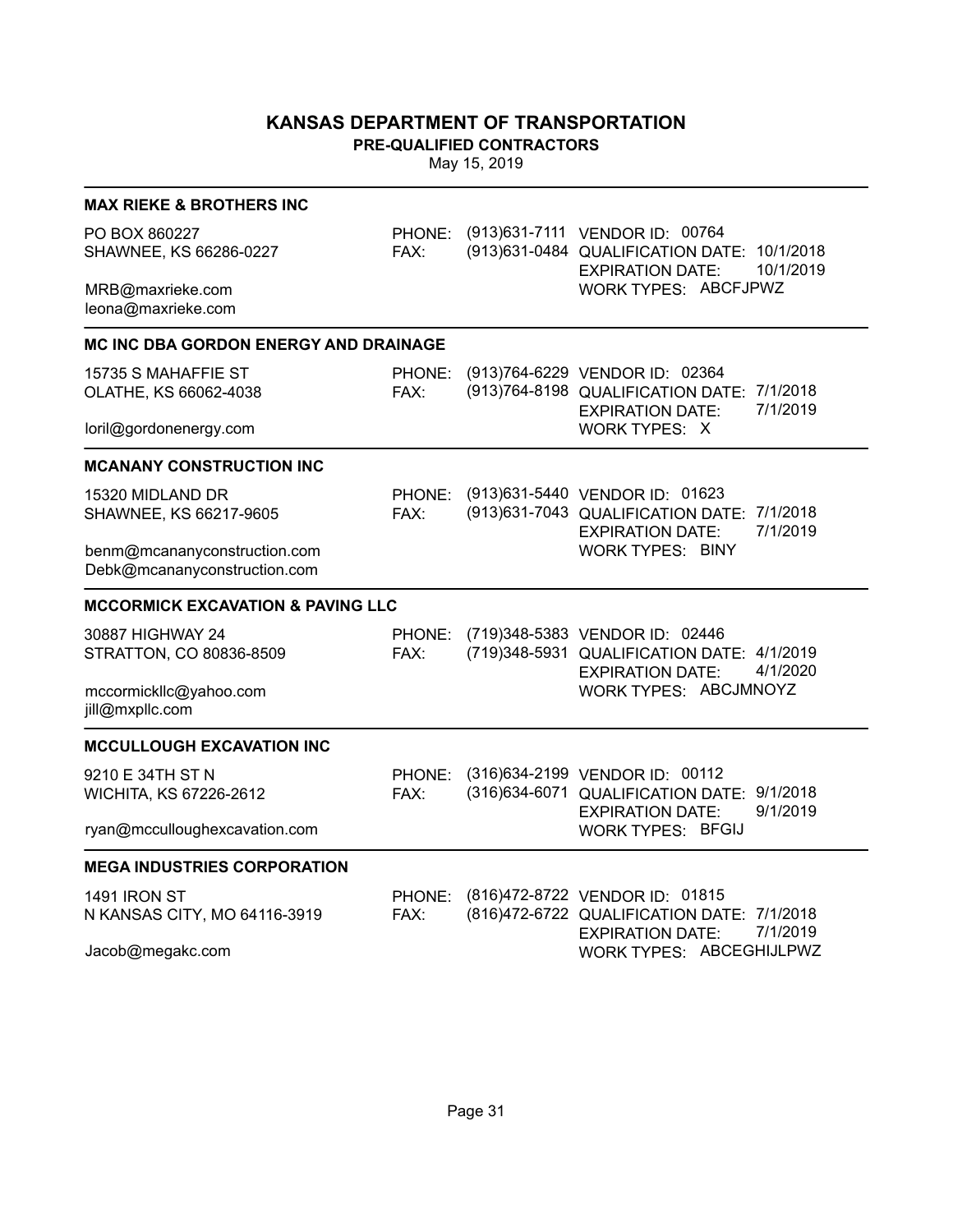**PRE-QUALIFIED CONTRACTORS**

| (920) 583-3132 VENDOR ID: 02297<br>817 W MAIN ST<br>PHONE:<br>(920) 924-4342 QUALIFICATION DATE: 5/1/2019<br>BROWNSVILLE, WI 53006-1439<br>FAX:<br>5/1/2020<br><b>EXPIRATION DATE:</b><br>WORK TYPES: BCFGIJKLPYZ<br>tditter@michels.us<br>qualifications@michels.us<br><b>MID AMERICA ROAD BUILDERS INC</b><br>PO BOX 2336<br>(816) 858-2611 VENDOR ID: 01504<br>PHONE:<br>(816)431-2573 QUALIFICATION DATE:<br>11/1/2018<br>PLATTE CITY, MO 64079-2336<br>FAX:<br>11/1/2019<br><b>EXPIRATION DATE:</b><br><b>WORK TYPES: BOZ</b><br>kmcconnel@kptrucking.com<br>ken@midamericaroadbuilders.com<br><b>MIDLANDS CONTRACTING INC</b><br>(308)237-7979 VENDOR ID: 01487<br>PO BOX 1065<br>PHONE:<br>(308) 234-5390 QUALIFICATION DATE: 3/1/2019<br>FAX:<br>KEARNEY, NE 68848-1065<br>3/1/2020<br><b>EXPIRATION DATE:</b><br>ethel@midlandscontracting.com<br><b>WORK TYPES: BFIJ</b><br><b>MIDSTATE TRAFFIC CONTROL INC</b><br>(405)751-6227 VENDOR ID: 00984<br>12501 N SANTA FE AVE<br>PHONE:<br>(405)751-8338 QUALIFICATION DATE: 3/1/2019<br>OKLAHOMA CITY, OK 73114-3804<br>FAX:<br>3/1/2020<br><b>EXPIRATION DATE:</b><br>mail@midstatetraffic.com<br><b>WORK TYPES: RTV</b><br>doris@midstatetraffic.com<br>MIDWEST COATINGS COMPANY INC<br>(712) 645-2050 VENDOR ID: 06650<br>1425 280TH ST<br>PHONE:<br>(712) 645-2095 QUALIFICATION DATE: 8/1/2018<br>FAX:<br>MODALE, IA 51556-4040<br>8/1/2019<br><b>EXPIRATION DATE:</b><br>tracy@midwest-coatings.com<br><b>WORK TYPES: O</b><br><b>MIDWEST INFRASTRUCTURE INC</b><br>(402)786-7410 VENDOR ID: 06756<br>5320 N 148TH ST<br>PHONE:<br>(402)786-7412 QUALIFICATION DATE:<br>10/1/2018<br>LINCOLN, NE 68527-7000<br>FAX: | <b>MICHELS CORPORATION</b> |  |                         |           |
|----------------------------------------------------------------------------------------------------------------------------------------------------------------------------------------------------------------------------------------------------------------------------------------------------------------------------------------------------------------------------------------------------------------------------------------------------------------------------------------------------------------------------------------------------------------------------------------------------------------------------------------------------------------------------------------------------------------------------------------------------------------------------------------------------------------------------------------------------------------------------------------------------------------------------------------------------------------------------------------------------------------------------------------------------------------------------------------------------------------------------------------------------------------------------------------------------------------------------------------------------------------------------------------------------------------------------------------------------------------------------------------------------------------------------------------------------------------------------------------------------------------------------------------------------------------------------------------------------------------------------------------------------------------------------------|----------------------------|--|-------------------------|-----------|
|                                                                                                                                                                                                                                                                                                                                                                                                                                                                                                                                                                                                                                                                                                                                                                                                                                                                                                                                                                                                                                                                                                                                                                                                                                                                                                                                                                                                                                                                                                                                                                                                                                                                                  |                            |  |                         |           |
|                                                                                                                                                                                                                                                                                                                                                                                                                                                                                                                                                                                                                                                                                                                                                                                                                                                                                                                                                                                                                                                                                                                                                                                                                                                                                                                                                                                                                                                                                                                                                                                                                                                                                  |                            |  |                         |           |
|                                                                                                                                                                                                                                                                                                                                                                                                                                                                                                                                                                                                                                                                                                                                                                                                                                                                                                                                                                                                                                                                                                                                                                                                                                                                                                                                                                                                                                                                                                                                                                                                                                                                                  |                            |  |                         |           |
|                                                                                                                                                                                                                                                                                                                                                                                                                                                                                                                                                                                                                                                                                                                                                                                                                                                                                                                                                                                                                                                                                                                                                                                                                                                                                                                                                                                                                                                                                                                                                                                                                                                                                  |                            |  |                         |           |
|                                                                                                                                                                                                                                                                                                                                                                                                                                                                                                                                                                                                                                                                                                                                                                                                                                                                                                                                                                                                                                                                                                                                                                                                                                                                                                                                                                                                                                                                                                                                                                                                                                                                                  |                            |  |                         |           |
|                                                                                                                                                                                                                                                                                                                                                                                                                                                                                                                                                                                                                                                                                                                                                                                                                                                                                                                                                                                                                                                                                                                                                                                                                                                                                                                                                                                                                                                                                                                                                                                                                                                                                  |                            |  |                         |           |
|                                                                                                                                                                                                                                                                                                                                                                                                                                                                                                                                                                                                                                                                                                                                                                                                                                                                                                                                                                                                                                                                                                                                                                                                                                                                                                                                                                                                                                                                                                                                                                                                                                                                                  |                            |  |                         |           |
|                                                                                                                                                                                                                                                                                                                                                                                                                                                                                                                                                                                                                                                                                                                                                                                                                                                                                                                                                                                                                                                                                                                                                                                                                                                                                                                                                                                                                                                                                                                                                                                                                                                                                  |                            |  |                         |           |
|                                                                                                                                                                                                                                                                                                                                                                                                                                                                                                                                                                                                                                                                                                                                                                                                                                                                                                                                                                                                                                                                                                                                                                                                                                                                                                                                                                                                                                                                                                                                                                                                                                                                                  |                            |  |                         |           |
|                                                                                                                                                                                                                                                                                                                                                                                                                                                                                                                                                                                                                                                                                                                                                                                                                                                                                                                                                                                                                                                                                                                                                                                                                                                                                                                                                                                                                                                                                                                                                                                                                                                                                  |                            |  |                         |           |
|                                                                                                                                                                                                                                                                                                                                                                                                                                                                                                                                                                                                                                                                                                                                                                                                                                                                                                                                                                                                                                                                                                                                                                                                                                                                                                                                                                                                                                                                                                                                                                                                                                                                                  |                            |  |                         |           |
|                                                                                                                                                                                                                                                                                                                                                                                                                                                                                                                                                                                                                                                                                                                                                                                                                                                                                                                                                                                                                                                                                                                                                                                                                                                                                                                                                                                                                                                                                                                                                                                                                                                                                  |                            |  |                         |           |
|                                                                                                                                                                                                                                                                                                                                                                                                                                                                                                                                                                                                                                                                                                                                                                                                                                                                                                                                                                                                                                                                                                                                                                                                                                                                                                                                                                                                                                                                                                                                                                                                                                                                                  |                            |  |                         |           |
|                                                                                                                                                                                                                                                                                                                                                                                                                                                                                                                                                                                                                                                                                                                                                                                                                                                                                                                                                                                                                                                                                                                                                                                                                                                                                                                                                                                                                                                                                                                                                                                                                                                                                  |                            |  |                         |           |
|                                                                                                                                                                                                                                                                                                                                                                                                                                                                                                                                                                                                                                                                                                                                                                                                                                                                                                                                                                                                                                                                                                                                                                                                                                                                                                                                                                                                                                                                                                                                                                                                                                                                                  |                            |  |                         |           |
| rmanning@midwestinc.com<br><b>WORK TYPES: DEJ</b>                                                                                                                                                                                                                                                                                                                                                                                                                                                                                                                                                                                                                                                                                                                                                                                                                                                                                                                                                                                                                                                                                                                                                                                                                                                                                                                                                                                                                                                                                                                                                                                                                                |                            |  | <b>EXPIRATION DATE:</b> | 10/1/2019 |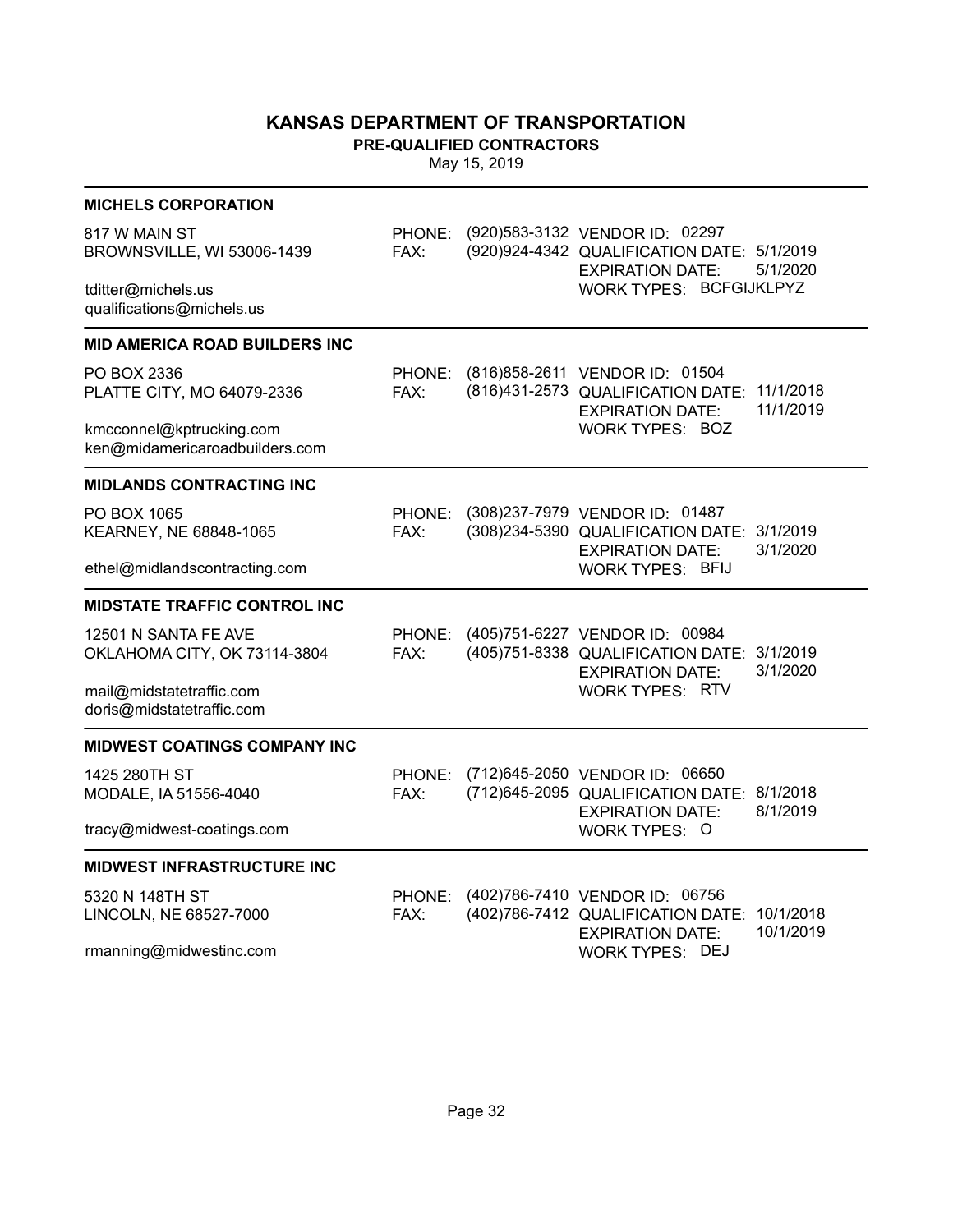**PRE-QUALIFIED CONTRACTORS**

| <b>MIES CONSTRUCTION INC</b>                           |                |                                                                                                                             |
|--------------------------------------------------------|----------------|-----------------------------------------------------------------------------------------------------------------------------|
| 1919 SOUTHWEST BLVD<br>WICHITA, KS 67213-1437          | FAX:           | PHONE: (316)945-7227 VENDOR ID: 02299<br>(316)945-7799 QUALIFICATION DATE: 3/1/2019<br>3/1/2020<br><b>EXPIRATION DATE:</b>  |
| dean@miesconstruction.com<br>earl@miesconstruction.com |                | WORK TYPES: ABFGHIJPYZ                                                                                                      |
| <b>MILES EXCAVATING INC</b>                            |                |                                                                                                                             |
| <b>PO BOX 458</b><br>BASEHOR, KS 66007-0458            | PHONE:<br>FAX: | (913)724-1934 VENDOR ID: 01686<br>(913)724-2529 QUALIFICATION DATE: 10/1/2018<br>10/1/2019<br><b>EXPIRATION DATE:</b>       |
| janeb@milesexcavating.com                              |                | WORK TYPES: ABCDFGHIJKLPXZ                                                                                                  |
| MILL VALLEY CONSTRUCTION INC                           |                |                                                                                                                             |
| PO BOX 14186<br>SHAWNEE MISSION, KS 66285-4186         | FAX:           | PHONE: (913)764-6539 VENDOR ID: 01774<br>(913) 782-6165 QUALIFICATION DATE: 4/1/2019<br>4/1/2020<br><b>EXPIRATION DATE:</b> |
| randyfruits@hotmail.com<br>mhornung@comanche-kc.com    |                | <b>WORK TYPES: EW</b>                                                                                                       |
| <b>MILLER CONSTRUCTION SERVICES LLC</b>                |                |                                                                                                                             |
| <b>PO BOX 911</b><br>GOODLAND, KS 67735-0911           | PHONE:<br>FAX: | (785)899-5231 VENDOR ID: 06616<br>(785)899-3157 QUALIFICATION DATE: 2/1/2019<br>2/1/2020<br><b>EXPIRATION DATE:</b>         |
| jodim@millercs.com                                     |                | <b>WORK TYPES: IL</b>                                                                                                       |
| <b>MILLSTONE WEBER LLC</b>                             |                |                                                                                                                             |
| 601 FOUNTAIN LAKE BLVD<br>SAINT CHARLES, MO 63301-4347 | PHONE:<br>FAX: | (636)949-0038 VENDOR ID: 06934<br>(636)949-0532 QUALIFICATION DATE: 11/1/2018<br>11/1/2019<br><b>EXPIRATION DATE:</b>       |
| Bob.Leingang@millstoneweber.com                        |                | <b>WORK TYPES: BCDEFGHIJKL</b>                                                                                              |
| <b>MISSION CONSTRUCTION CO INC</b>                     |                |                                                                                                                             |
| PO BOX 321<br>ST PAUL, KS 66771-0321                   | PHONE:<br>FAX: | (620)449-2545 VENDOR ID: 01901<br>QUALIFICATION DATE: 9/1/2018<br>9/1/2019<br>EXPIRATION DATE:                              |
| mission@ckt.net                                        |                | WORK TYPES: ABDFGHIJLNOPRTU<br>VXZ                                                                                          |
| <b>MISSOURI PETROLEUM PRODUCTS COMPANY LLC</b>         |                |                                                                                                                             |
| 1620 WOODSON RD<br>ST LOUIS, MO 63114-6129             | FAX:           | PHONE: (314)219-7305 VENDOR ID: 02114<br>(314)991-9624 QUALIFICATION DATE: 8/1/2018<br>8/1/2019<br><b>EXPIRATION DATE:</b>  |
| jsoller@lionmark.com                                   |                | <b>WORK TYPES: NO</b>                                                                                                       |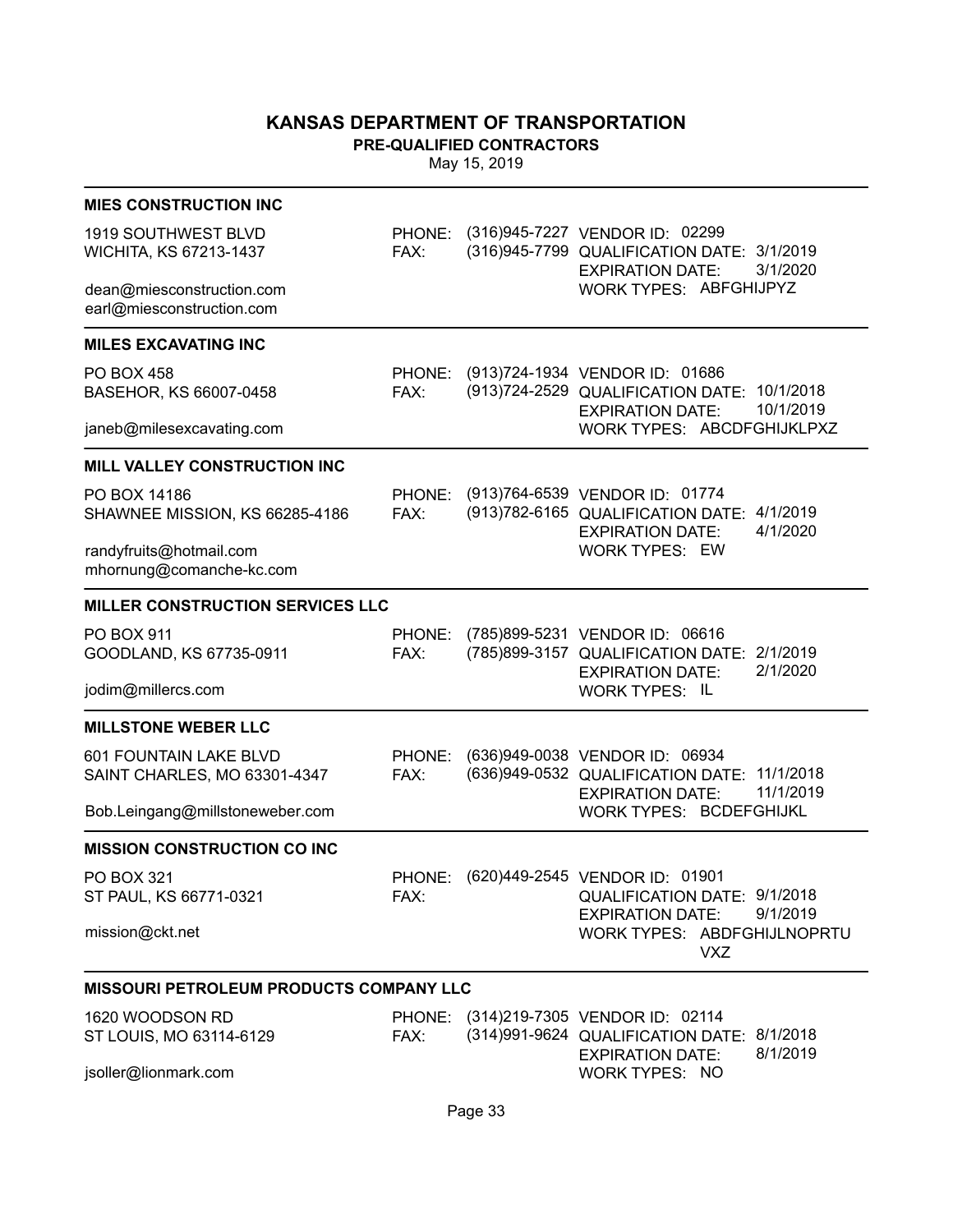**PRE-QUALIFIED CONTRACTORS**

| <b>MOHAN CONSTRUCTION INC</b>                                             |                |                                                                                                                 |                        |
|---------------------------------------------------------------------------|----------------|-----------------------------------------------------------------------------------------------------------------|------------------------|
| 125 S KANSAS AVE<br>TOPEKA, KS 66603-3614<br>smohan@mohanconstruction.com | PHONE:<br>FAX: | (785)233-1615 VENDOR ID: 06773<br>(785)233-8731 QUALIFICATION DATE:<br><b>EXPIRATION DATE:</b><br>WORK TYPES: W | 2/1/2019<br>2/1/2020   |
|                                                                           |                |                                                                                                                 |                        |
| <b>MONOKO LLC</b>                                                         |                |                                                                                                                 |                        |
| 760 BAYSHORE DR<br>TARPON SPRINGS, FL 34689-2407                          | FAX:           | PHONE: (727)940-3244 VENDOR ID: 02559<br>(727) 279-8795 QUALIFICATION DATE: 4/1/2019<br><b>EXPIRATION DATE:</b> | 4/1/2020               |
| monokollc@aol.com                                                         |                | <b>WORK TYPES: EQ</b>                                                                                           |                        |
| <b>MORGAN BROTHERS CONSTRUCTION INC</b>                                   |                |                                                                                                                 |                        |
| <b>PO BOX 556</b><br>LACROSSE, KS 67548-0446                              | PHONE:<br>FAX: | (785) 222-9977 VENDOR ID: 06737<br>(785)222-9978 QUALIFICATION DATE:<br><b>EXPIRATION DATE:</b>                 | 6/1/2018<br>6/1/2019   |
| morganbrothers@hotmail.com                                                |                | <b>WORK TYPES: IL</b>                                                                                           |                        |
| <b>MORGAN CONTRACTORS INC</b>                                             |                |                                                                                                                 |                        |
| 929 LOCUST HILL CIR<br>BELTON, MO 64012-1786                              | PHONE:<br>FAX: | (816)313-5721 VENDOR ID: 06789<br>QUALIFICATION DATE: 4/1/2019<br><b>EXPIRATION DATE:</b>                       | 4/1/2020               |
| admin@morgancontractors.com                                               |                | <b>WORK TYPES: SU</b>                                                                                           |                        |
| <b>MULTICON INC</b>                                                       |                |                                                                                                                 |                        |
| 3082 S ALL HALLOWS AVE                                                    | PHONE:         | (316)440-0830 VENDOR ID: 06669                                                                                  |                        |
| WICHITA, KS 67217-1055                                                    | FAX:           | (316)943-2739 QUALIFICATION DATE: 8/1/2018                                                                      |                        |
| mp@multicon.build                                                         |                | 8/1/2019<br><b>EXPIRATION DATE:</b><br>WORK TYPES: ABCFGHIJLPWXYZ                                               |                        |
| <b>MUSSELMAN &amp; HALL CONTRACTORS LLC</b>                               |                |                                                                                                                 |                        |
| PO BOX 300858                                                             | PHONE:         | (816)861-1234 VENDOR ID: 01959                                                                                  |                        |
| KANSAS CITY, MO 64130-0858                                                | FAX:           | (816) 861-1237 QUALIFICATION DATE: 8/1/2018                                                                     |                        |
| mmorris@mandh.net<br>tonyam@mandh.net                                     |                | 8/1/2019<br><b>EXPIRATION DATE:</b><br>WORK TYPES: ABCFHIJLNOPY                                                 |                        |
| <b>MYCO CONSTRUCTION CORP</b>                                             |                |                                                                                                                 |                        |
| <b>PO BOX 750</b><br>WHEATLAND, OK 73097-0750                             | PHONE:<br>FAX: | (405)745-7655 VENDOR ID: 06602<br>(405)745-9753 QUALIFICATION DATE:                                             | 12/1/2018<br>12/1/2019 |
| myco@mycocorp.com                                                         |                | <b>EXPIRATION DATE:</b><br><b>WORK TYPES: ABCO</b>                                                              |                        |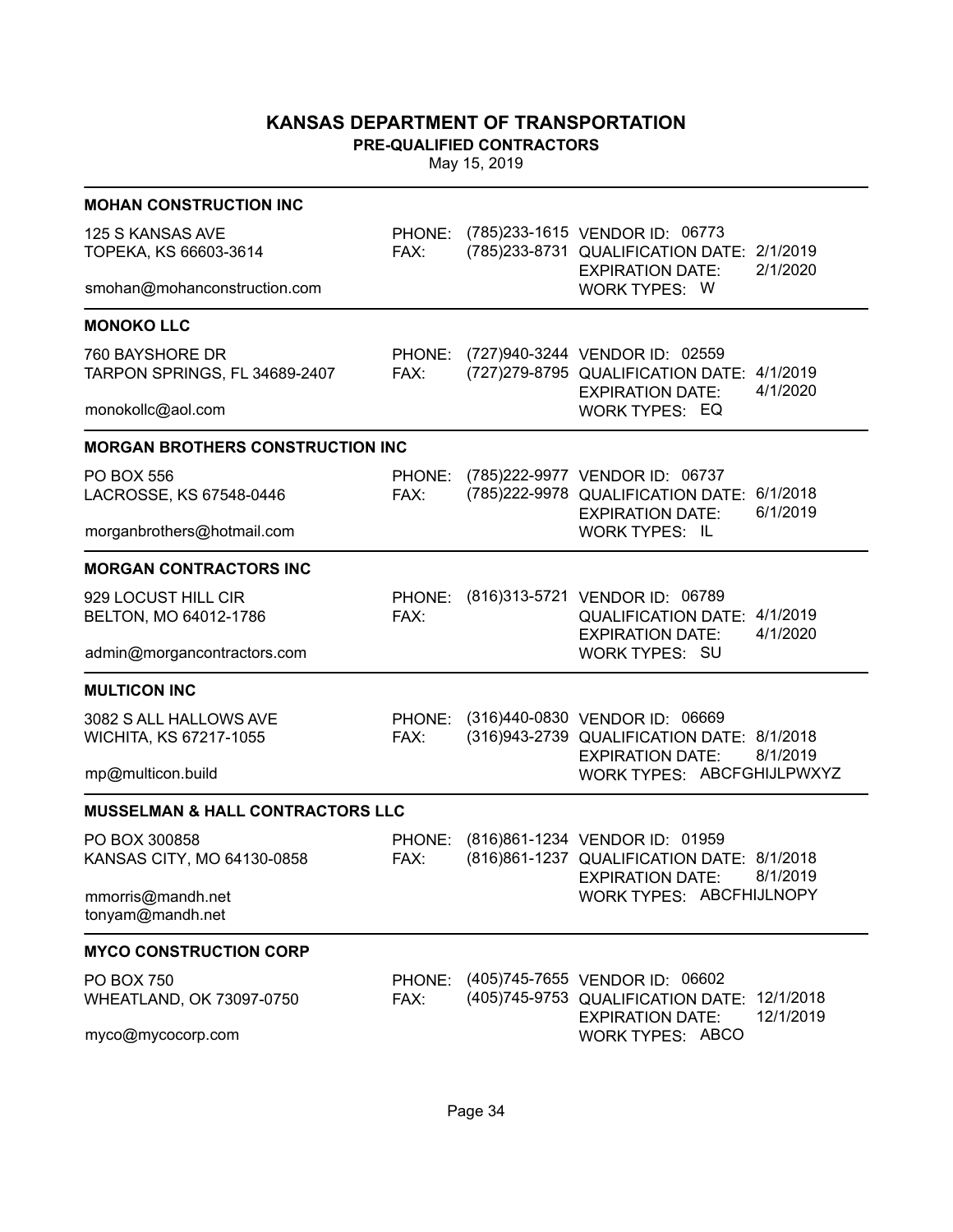**PRE-QUALIFIED CONTRACTORS**

| <b>NABHOLZ CONSTRUCTION CORPORATION</b>                                |                       |  |                                                                                                                                                   |  |  |  |  |  |
|------------------------------------------------------------------------|-----------------------|--|---------------------------------------------------------------------------------------------------------------------------------------------------|--|--|--|--|--|
| PO BOX 2090<br>CONWAY, AR 72033-2090                                   | FAX:                  |  | PHONE: (479)659-7871 VENDOR ID: 00109<br>(479)621-8089 QUALIFICATION DATE: 3/1/2019<br>3/1/2020<br><b>EXPIRATION DATE:</b>                        |  |  |  |  |  |
| justin.belk@nabholz.com                                                |                       |  | WORK TYPES: BFGHJPYZ                                                                                                                              |  |  |  |  |  |
| <b>NORTEX CONCRETE LIFT &amp; STABLIZATION INC</b>                     |                       |  |                                                                                                                                                   |  |  |  |  |  |
| 201 NW 26TH ST<br>FORT WORTH, TX 76164-7110                            | <b>PHONE:</b><br>FAX: |  | (817) 831-1240 VENDOR ID: 02249<br>(817) 831-1245 QUALIFICATION DATE: 9/1/2018<br>9/1/2019<br><b>EXPIRATION DATE:</b>                             |  |  |  |  |  |
| simpsonskcm@yahoo.com                                                  |                       |  | WORK TYPES: Y                                                                                                                                     |  |  |  |  |  |
| <b>NORTH STAR PAINTING COMPANY INC</b>                                 |                       |  |                                                                                                                                                   |  |  |  |  |  |
| 3526 MCCARTNEY RD<br>YOUNGSTOWN, OH 44505-5006                         | PHONE:<br>FAX:        |  | (330)743-2333 VENDOR ID: 01608<br>(330)743-3434 QUALIFICATION DATE: 6/1/2018<br>6/1/2019<br><b>EXPIRATION DATE:</b>                               |  |  |  |  |  |
| northstar@northstarpaintingco.com<br>kbenedict@northstarpaintingco.com |                       |  | <b>WORK TYPES: Q</b>                                                                                                                              |  |  |  |  |  |
| <b>NORTHERN IMPROVEMENT COMPANY</b>                                    |                       |  |                                                                                                                                                   |  |  |  |  |  |
| PO BOX 2846<br>FARGO, ND 58108-2846                                    | PHONE:<br>FAX:        |  | (701)277-1225 VENDOR ID: 01315<br>(701)277-1516 QUALIFICATION DATE: 8/1/2018<br>8/1/2019<br><b>EXPIRATION DATE:</b>                               |  |  |  |  |  |
| mweber@nicnd.com                                                       |                       |  | WORK TYPES: ABCIJKLMNOPZ                                                                                                                          |  |  |  |  |  |
| <b>NOWAK CONSTRUCTION COMPANY INC</b>                                  |                       |  |                                                                                                                                                   |  |  |  |  |  |
| <b>PO BOX 218</b><br>GODDARD, KS 67052-0218                            | PHONE:<br>FAX:        |  | (316)794-8898 VENDOR ID: 01561<br>(316)794-2243 QUALIFICATION DATE: 8/1/2018<br>8/1/2019<br><b>EXPIRATION DATE:</b>                               |  |  |  |  |  |
| alan@nowakconstruction.com                                             |                       |  | <b>WORK TYPES: BFIJLPY</b>                                                                                                                        |  |  |  |  |  |
| <b>OCCI INC</b>                                                        |                       |  |                                                                                                                                                   |  |  |  |  |  |
| 3200 COUNTY RD 257<br>FULTON, MO 65251-3101                            | PHONE:<br>FAX:        |  | (573)642-6087 VENDOR ID: 02089<br>(573)642-1419 QUALIFICATION DATE: 7/1/2018<br>7/1/2019<br><b>EXPIRATION DATE:</b><br><b>WORK TYPES: DEFQRTY</b> |  |  |  |  |  |
| hr@occimofac.com<br>suew@occimofab.com                                 |                       |  |                                                                                                                                                   |  |  |  |  |  |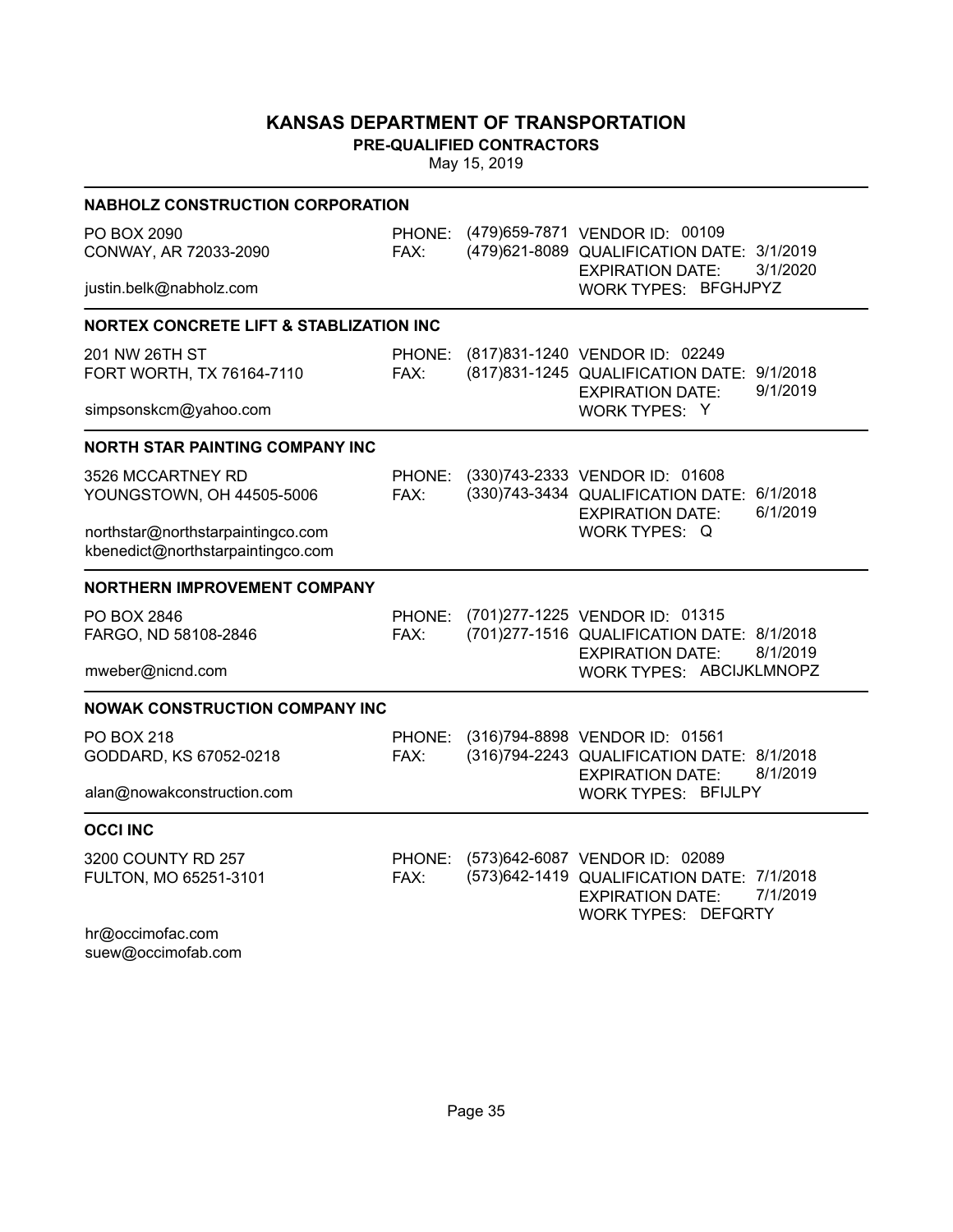**PRE-QUALIFIED CONTRACTORS**

| O'DONNELL & SONS CONSTRUCTION COMPANY INC AND JLMB LLC                            |                |                                                                                                                |          |
|-----------------------------------------------------------------------------------|----------------|----------------------------------------------------------------------------------------------------------------|----------|
| PO BOX 23023<br>OVERLAND PARK, KS 66283-0023                                      | PHONE:<br>FAX: | (913)681-2155 VENDOR ID: 02308<br>(913) 681-3292 QUALIFICATION DATE: 3/1/2019<br><b>EXPIRATION DATE:</b>       | 3/1/2020 |
| info@odonnell-sons.com                                                            |                | WORK TYPES: ACIM                                                                                               |          |
| kathy@odonnell-sons.com                                                           |                |                                                                                                                |          |
| <b>OGLESBY CONSTRUCTION INC</b>                                                   |                |                                                                                                                |          |
| 1600 TOLEDO RD<br>NORWALK, OH 44857-9549                                          | FAX:           | PHONE: (419)668-0418 VENDOR ID: 01332<br>(419)668-6140 QUALIFICATION DATE: 4/1/2019<br><b>EXPIRATION DATE:</b> | 4/1/2020 |
| lisag@oglesby.net                                                                 |                | <b>WORK TYPES: S</b>                                                                                           |          |
| <b>OLYMPUS PAINTING CONTRACTORS INC</b>                                           |                |                                                                                                                |          |
| 556 ANCLOTE RD<br>TARPON SPRINGS, FL 34689-6701                                   | PHONE:<br>FAX: | (727)942-4149 VENDOR ID: 02115<br>(727)938-6297 QUALIFICATION DATE: 5/1/2019<br><b>EXPIRATION DATE:</b>        | 5/1/2020 |
| Opci@olympuspainting.com<br>nick@olympuspainting.com<br>grace@olympuspainting.com |                | WORK TYPES: EQ                                                                                                 |          |
| ORR CONSTRUCTION MANAGEMENT INC                                                   |                |                                                                                                                |          |
| 6632 RAYTON RD<br>RAYTOWN, MO 64133-5869                                          | PHONE:<br>FAX: | (816)313-2856 VENDOR ID: 02461<br>(816)313-0515 QUALIFICATION DATE: 2/1/2019<br><b>EXPIRATION DATE:</b>        | 2/1/2020 |
| korr@ocmkc.com                                                                    |                | <b>WORK TYPES: IJY</b>                                                                                         |          |
| PACE CONSTRUCTION COMPANY LLC                                                     |                |                                                                                                                |          |
| 1620 WOODSON RD<br>SAINT LOUIS, MO 63114-6129                                     | PHONE:<br>FAX: | (314)524-7223 VENDOR ID: 06956<br>(314) 991-5183 QUALIFICATION DATE: 5/1/2019<br><b>EXPIRATION DATE:</b>       | 5/1/2020 |
| jsoller@lionmark.com                                                              |                | WORK TYPES: ABDEFGHIJLMNOP<br><b>RSTUV</b>                                                                     |          |
| <b>PAR ELECTRICAL CONTRACTORS INC</b>                                             |                |                                                                                                                |          |
| 4770 N BELLEVIEW AVE STE 300<br>KANSAS CITY, MO 64116-2191                        | PHONE:<br>FAX: | (816)474-9340 VENDOR ID: 00865<br>(816)471-3569 QUALIFICATION DATE: 8/1/2018<br><b>EXPIRATION DATE:</b>        | 8/1/2019 |
| parexec@parelectric.com                                                           |                | WORK TYPES: V                                                                                                  |          |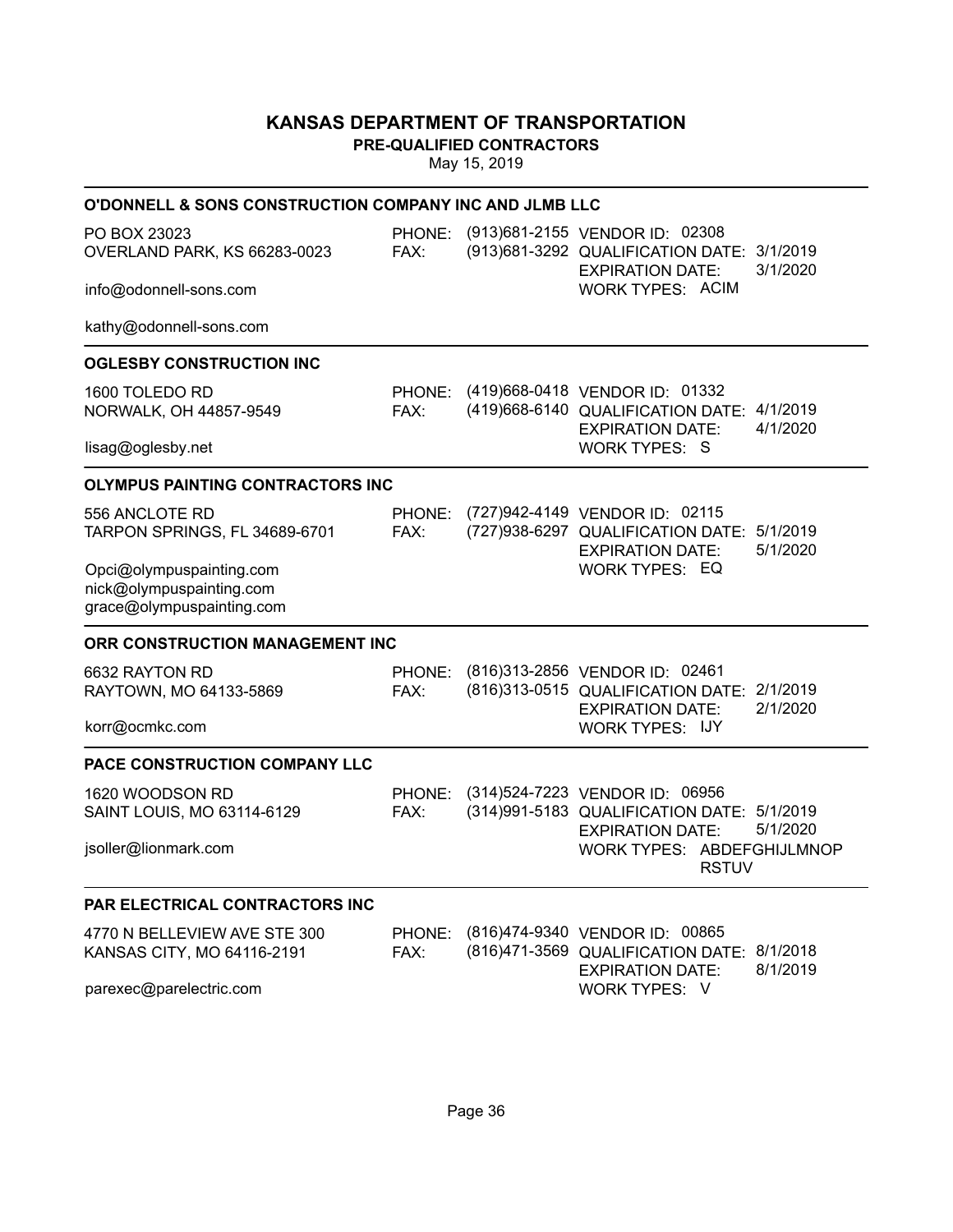**PRE-QUALIFIED CONTRACTORS**

| <b>PAULSEN INC</b>                                                   |                |                                                                                                                             |
|----------------------------------------------------------------------|----------------|-----------------------------------------------------------------------------------------------------------------------------|
| PO BOX 17<br>COZAD, NE 69130-0017                                    | PHONE:<br>FAX: | (308)784-3333 VENDOR ID: 01758<br>(308)784-3110 QUALIFICATION DATE: 7/1/2018<br>7/1/2019<br><b>EXPIRATION DATE:</b>         |
| jane.paulsen@cozadtel.net                                            |                | WORK TYPES: BCIJKLMNYZ                                                                                                      |
| <b>PAVEMENT PRO'S LLC</b>                                            |                |                                                                                                                             |
| 110 N HARTUP ST<br>MCPHERSON, KS 67460-4432                          | PHONE:<br>FAX: | (620)480-0413 VENDOR ID: 00101<br>(316) 665-6685 QUALIFICATION DATE: 2/1/2019<br>2/1/2020<br><b>EXPIRATION DATE:</b>        |
| pavementprosllc@gmail.com                                            |                | WORK TYPES: OY                                                                                                              |
| <b>PAVERS INC</b>                                                    |                |                                                                                                                             |
| PO BOX 1967<br>SALINA, KS 67402-1967                                 | PHONE:<br>FAX: | (785)825-6771 VENDOR ID: 01806<br>(785)825-0584 QUALIFICATION DATE: 8/1/2018<br>8/1/2019<br><b>EXPIRATION DATE:</b>         |
| pavers@pavers.kscoxmail.com                                          |                | WORK TYPES: ABCHIJKLZ                                                                                                       |
| <b>PBX CORPORATION &amp; SUBSIDIARY</b>                              |                |                                                                                                                             |
| PO BOX 644<br>SAPULPA, OK 74067-0644                                 | PHONE:<br>FAX: | (918) 227-9650 VENDOR ID: 01867<br>(918) 227-9637 QUALIFICATION DATE: 7/1/2018<br>7/1/2019<br><b>EXPIRATION DATE:</b>       |
| monicab@pbxcorp.com                                                  |                | <b>WORK TYPES: EIL</b>                                                                                                      |
| PCI ROADS, LLC                                                       |                |                                                                                                                             |
| 14123 42ND STREET NE<br>SAINT MICHAEL, MN 55376-9564                 | PHONE:<br>FAX: | (763)497-6100 VENDOR ID: 02369<br>(763)497-6101 QUALIFICATION DATE: 4/1/2019<br>4/1/2020<br><b>EXPIRATION DATE:</b>         |
| pciroads.com bmahn@pciroads.com                                      |                | <b>WORK TYPES: BEFIKLY</b>                                                                                                  |
| kmichels@pciroads.com                                                |                |                                                                                                                             |
| PEARSON CONSTRUCTION LLC                                             |                |                                                                                                                             |
| 3450 N ROCK RD SUITE 300<br>WICHITA, KS 67226-1327                   | PHONE:<br>FAX: | (316)263-3100 VENDOR ID: 00051<br>(316) 263-3100 QUALIFICATION DATE: 5/1/2019<br>5/1/2020<br><b>EXPIRATION DATE:</b>        |
| khowie@pearsonconstructionllc.com<br>kurt@pearsonconstructionllc.com |                | WORK TYPES: ABCIJKLNPYZ                                                                                                     |
| <b>PENHALL COMPANY AND SUBSIDIARIES</b>                              |                |                                                                                                                             |
| 7501 ESTERS BLVD STE 150<br>IRVING, TX 75063-4036                    | FAX:           | PHONE: (817)854-7170 VENDOR ID: 02055<br>(817) 778-8437 QUALIFICATION DATE: 6/1/2018<br>6/1/2019<br><b>EXPIRATION DATE:</b> |
| rhernandez@penhall.com                                               |                | <b>WORK TYPES: ELY</b>                                                                                                      |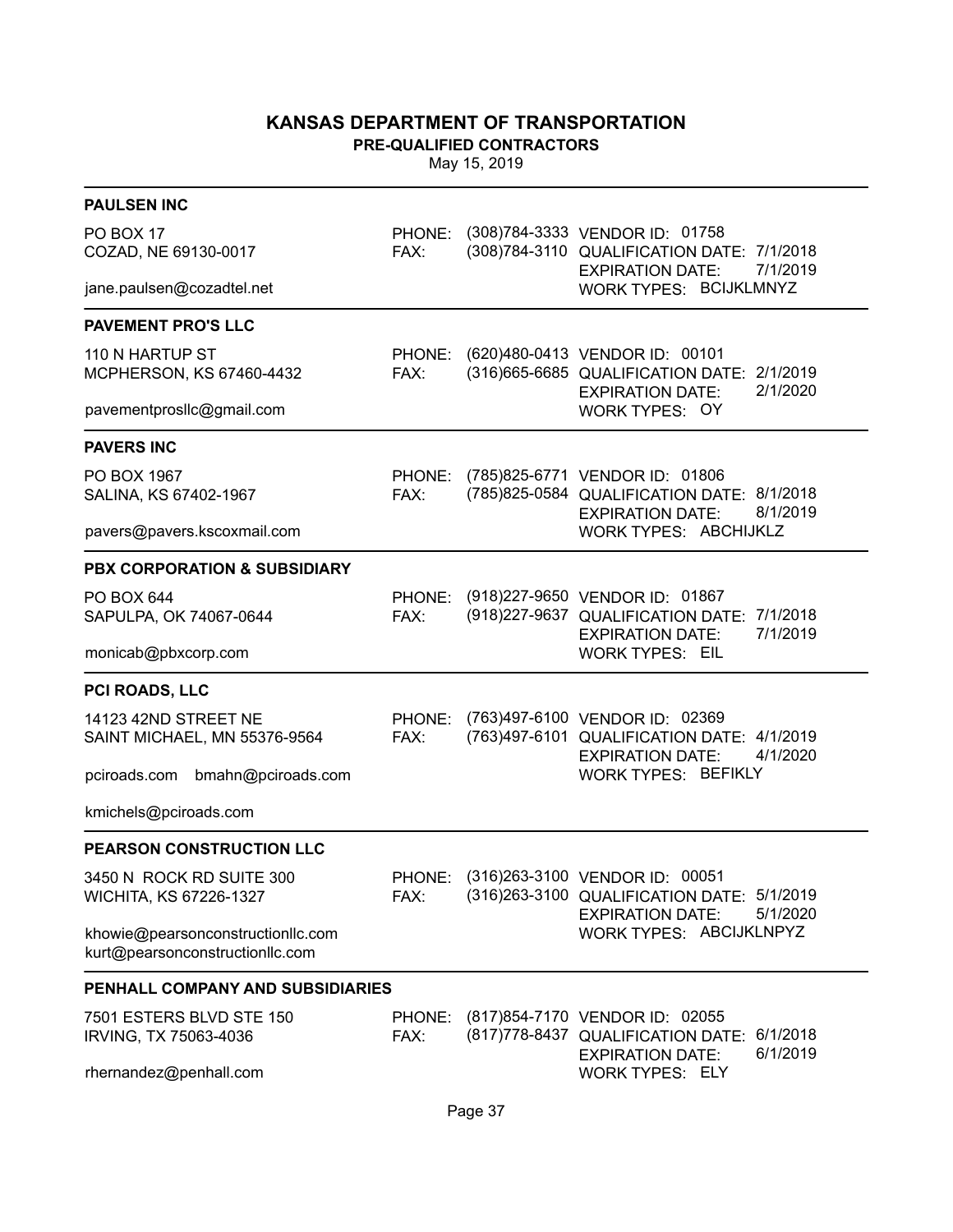**PRE-QUALIFIED CONTRACTORS**

| PERRETT CONSTRUCTION LTD                                          |                |                                                                                                                                              |
|-------------------------------------------------------------------|----------------|----------------------------------------------------------------------------------------------------------------------------------------------|
| PO BOX 32<br>VALENTINE, NE 69201-0032<br>perrett@perrettltd.com   | PHONE:<br>FAX: | (402) 376-3797 VENDOR ID: 02400<br>(402) 376-2535 QUALIFICATION DATE: 6/1/2018<br>6/1/2019<br><b>EXPIRATION DATE:</b><br>WORK TYPES: ADEFJPR |
|                                                                   |                |                                                                                                                                              |
| PERRY FULSOM CONSTRUCTION INC                                     |                |                                                                                                                                              |
| 858 BLACKJACK<br>GRENOLA, KS 67346-4634                           | PHONE:<br>FAX: | (620) 358-2813 VENDOR ID: 02344<br>(620) 358-2948 QUALIFICATION DATE: 9/1/2018<br>9/1/2019<br><b>EXPIRATION DATE:</b>                        |
| fulsompe@gmail.com<br>priscillamelton@hotmail.com                 |                | <b>WORK TYPES: RX</b>                                                                                                                        |
| PFEFFERKORN & DRURY CONSTRUCTION LLC                              |                |                                                                                                                                              |
| 19957 W 162ND ST<br>OLATHE, KS 66062-2787                         | PHONE:<br>FAX: | (913)490-3192 VENDOR ID: 06821<br>(913)426-9138 QUALIFICATION DATE: 4/1/2019<br>4/1/2020<br><b>EXPIRATION DATE:</b>                          |
| pdc.jane@gmail.com                                                |                | <b>WORK TYPES: EIY</b>                                                                                                                       |
| PHILLIPS HARDY INC                                                |                |                                                                                                                                              |
| 15290 HIGHWAY 135<br>BOONVILLE, MO 65233-3247                     | PHONE:<br>FAX: | (573)447-8070 VENDOR ID: 01926<br>(573)447-8074 QUALIFICATION DATE: 6/1/2018<br>6/1/2019<br><b>EXPIRATION DATE:</b>                          |
| Estimating @Phillipshardy.com<br>dday@Phillipshardy.com           |                | WORK TYPES: ABDEFGIJKLPZ                                                                                                                     |
| PHILLIPS SOUTHERN ELECTRIC COMPANY INC                            |                |                                                                                                                                              |
| 650 E GILBERT ST<br>WICHITA, KS 67211-4392                        | PHONE:<br>FAX: | (316) 265-4186 VENDOR ID: 00677<br>(316) 265-1942 QUALIFICATION DATE: 3/1/2019<br>3/1/2020<br><b>EXPIRATION DATE:</b>                        |
| Shane@phillips-southern.org<br>jason@phillips-southern.org        |                | WORK TYPES: FHJRTUV                                                                                                                          |
| PHOENIX CONCRETE & UNDERGROUND LLC                                |                |                                                                                                                                              |
| 15452 S KEELER ST<br>OLATHE, KS 66062-2710                        | PHONE:<br>FAX: | (913)390-1700 VENDOR ID: 11122<br>(913)390-1701 QUALIFICATION DATE:<br>5/1/2019<br>5/1/2020<br><b>EXPIRATION DATE:</b>                       |
| louie.phoenixconcrete@yahoo.com<br>mike.phoenixconcrete@yahoo.com |                | <b>WORK TYPES: HIL</b>                                                                                                                       |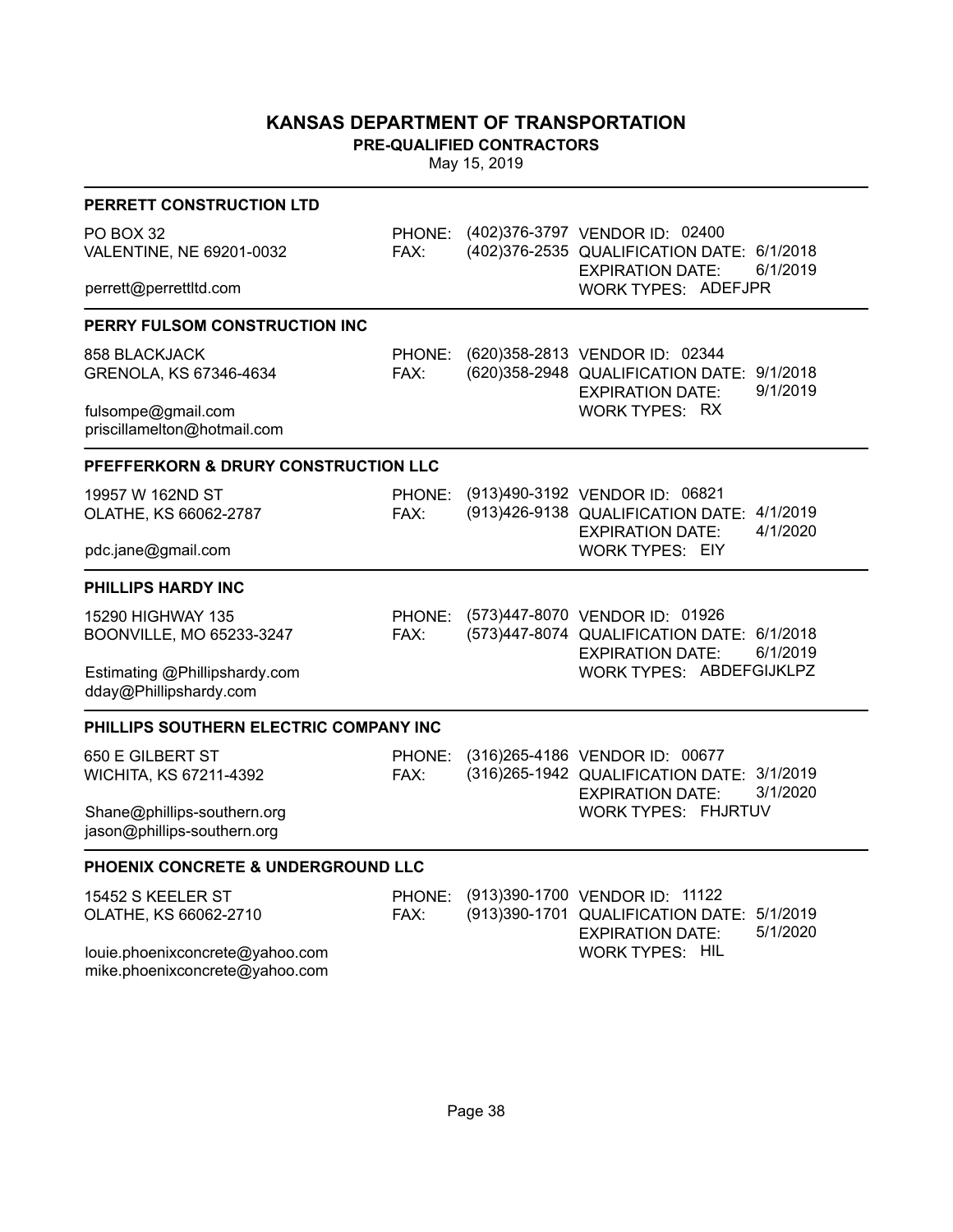**PRE-QUALIFIED CONTRACTORS**

| PINE VALLEY CONTRACTING, INC                              |                       |                                                                                                                             |  |
|-----------------------------------------------------------|-----------------------|-----------------------------------------------------------------------------------------------------------------------------|--|
| 16540 SUNVALLEY LN<br>SAVANNAH, MO 64485-1583             | PHONE:<br>FAX:        | (816) 324-3772 VENDOR ID: 01878<br>(816) 324-5739 QUALIFICATION DATE: 9/1/2018<br>9/1/2019<br><b>EXPIRATION DATE:</b>       |  |
| pam@pvseeding.com                                         |                       | WORK TYPES: X                                                                                                               |  |
| PONDEROSA I INC                                           |                       |                                                                                                                             |  |
| 11086 118 RD<br>WRIGHT, KS 67882-9508                     | PHONE:<br>FAX:        | (620)339-5746 VENDOR ID: 06674<br>QUALIFICATION DATE: 1/1/2019<br>1/1/2020<br><b>EXPIRATION DATE:</b>                       |  |
| westernfencecompany@gmail.com                             |                       | <b>WORK TYPES: RU</b>                                                                                                       |  |
| <b>PRADO CONSTRUCTION LLC</b>                             |                       |                                                                                                                             |  |
| 9124 W 84TH ST N<br><b>VALLEY CENTER, KS 67147-8111</b>   | PHONE:<br>FAX:        | (316)670-7333 VENDOR ID: 06836<br>QUALIFICATION DATE: 4/1/2019<br>4/1/2020<br><b>EXPIRATION DATE:</b>                       |  |
| pradoconstructionllc@gmail.com                            |                       | <b>WORK TYPES: BCIZ</b>                                                                                                     |  |
| <b>PRAIRIE LANDWORKS INC</b>                              |                       |                                                                                                                             |  |
| <b>PO BOX 431</b><br>MCPHERSON, KS 67460-0431             | PHONE:<br>FAX:        | (620)504-5049 VENDOR ID: 06899<br>(620)504-6499 QUALIFICATION DATE: 1/1/2019<br>1/1/2020<br><b>EXPIRATION DATE:</b>         |  |
| tsaffel@prairie-landworks.com                             |                       | <b>WORK TYPES: FHIJLRY</b>                                                                                                  |  |
| <b>PREWETT ENTERPRISES INC DBA B &amp; P ENTERPRISES</b>  |                       |                                                                                                                             |  |
| <b>PO BOX 386</b><br>SOUTHAVEN, MS 38671-0005             | PHONE:<br>FAX:        | (662)781-2780 VENDOR ID: 02472<br>(662)781-2867 QUALIFICATION DATE: 10/1/2018<br>10/1/2019<br><b>EXPIRATION DATE:</b>       |  |
| prewettent@aol.com<br>scott.briscoe@bandpent.com          |                       | <b>WORK TYPES: FPY</b>                                                                                                      |  |
| PROSHOT CONCRETE INC                                      |                       |                                                                                                                             |  |
| 4158 MUSGROVE DR<br>FLORENCE, AL 35630-6396               | <b>PHONE:</b><br>FAX: | (256)764-5941 VENDOR ID: 01475<br>(256)764-5946 QUALIFICATION DATE: 10/1/2018<br>10/1/2019<br><b>EXPIRATION DATE:</b>       |  |
| donnie@proshotconcrete.com                                |                       | <b>WORK TYPES: EJPY</b>                                                                                                     |  |
| <b>PYRAMID CONTRACTORS INC AND PYRAMID PROPERTIES INC</b> |                       |                                                                                                                             |  |
| 795 W IRONWOOD ST<br>OLATHE, KS 66061-7220                | FAX:                  | PHONE: (913)764-6225 VENDOR ID: 01835<br>(913) 764-8695 QUALIFICATION DATE: 7/1/2018<br>7/1/2019<br><b>EXPIRATION DATE:</b> |  |
| conniel@pyramidcontractorsinc.com                         |                       | WORK TYPES: ABCDFGHIJLPZ                                                                                                    |  |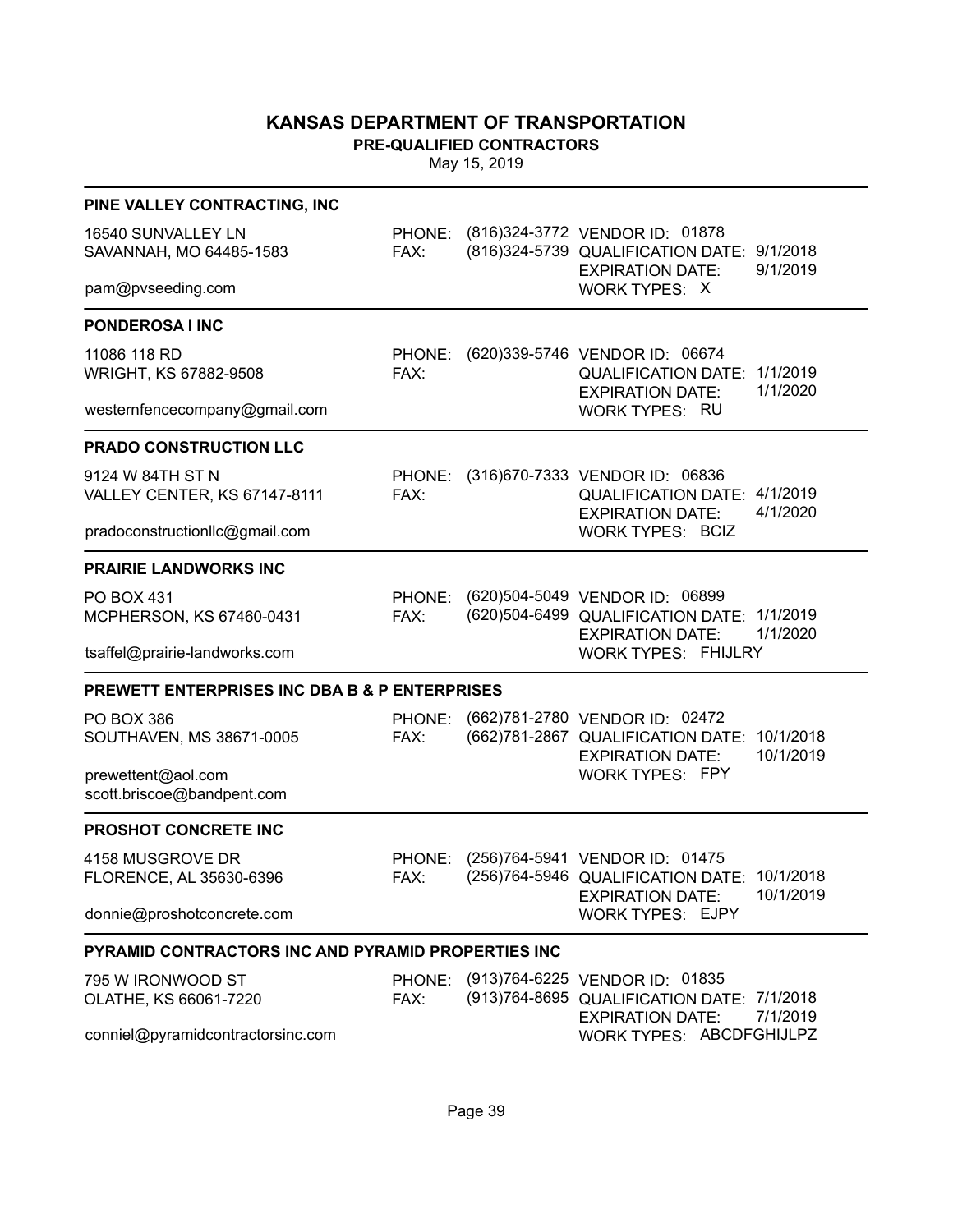**PRE-QUALIFIED CONTRACTORS**

| <b>PYRAMID EXCAVATION &amp; CONSTRUCTION INC</b>                                |                |                                                                                                                                      |                      |
|---------------------------------------------------------------------------------|----------------|--------------------------------------------------------------------------------------------------------------------------------------|----------------------|
| 11102 HICKMAN MILLS DR<br>KANSAS CITY, MO 64134-4201                            | PHONE:<br>FAX: | (816)765-4464 VENDOR ID: 01953<br>(816)765-4467 QUALIFICATION DATE: 1/1/2019<br><b>EXPIRATION DATE:</b>                              | 1/1/2020             |
| kristin@pyramidexcavation.com                                                   |                | <b>WORK TYPES: FIJPWY</b>                                                                                                            |                      |
| <b>RAKNAPP CONSTRUCTION INC</b>                                                 |                |                                                                                                                                      |                      |
| 12209 W 88TH ST<br><b>STE 200</b><br>LENEXA, KS 66215-4608<br>ronda@raknapp.com | PHONE:<br>FAX: | (913)287-8700 VENDOR ID: 01514<br>(913) 287-8778 QUALIFICATION DATE: 7/1/2018<br><b>EXPIRATION DATE:</b><br>WORK TYPES: ABDEFGHIJKLZ | 7/1/2019             |
| <b>R E MONKS CONSTRUCTION COMPANY LLC</b>                                       |                |                                                                                                                                      |                      |
| 8355 VOLLMER RD<br>COLORADO SPRINGS, CO 80908-4721                              | PHONE:<br>FAX: | (719)495-3621 VENDOR ID: 02403<br>(719)495-0467 QUALIFICATION DATE: 5/1/2019<br><b>EXPIRATION DATE:</b>                              | 5/1/2020             |
| estimating@remonks.com<br>viki.wilcox@remonks.com                               |                | WORK TYPES: ABCEGHIJP                                                                                                                |                      |
| R L JUENEMAN CONSTRUCTION INC                                                   |                |                                                                                                                                      |                      |
| 2099 XAVIER ROAD<br>HANOVER, KS 66945-8818                                      | PHONE:<br>FAX: | (785)337-2899 VENDOR ID: 02057<br>(785)337-2907 QUALIFICATION DATE: 4/1/2019<br><b>EXPIRATION DATE:</b>                              | 4/1/2020             |
| RLJUENEMAN@YAHOO.COM                                                            |                | <b>WORK TYPES: ABXZ</b>                                                                                                              |                      |
| <b>RADMACHER BROTHERS EXCAVATING CO INC &amp; AFFILIATED COMPANIES</b>          |                |                                                                                                                                      |                      |
| 2201 N 7 HWY STE B<br>PLEASANT HILL, MO 64080-9410                              | PHONE:<br>FAX: | (816)540-3614 VENDOR ID: 02194<br>(816)540-4444 QUALIFICATION DATE: 12/1/2018<br><b>EXPIRATION DATE:</b>                             | 12/1/2019            |
| kkee@radbroex.com                                                               |                | WORK TYPES: ABCDEFGHIJKLNPZ                                                                                                          |                      |
| <b>RAILWORKS SIGNALS &amp; COMMUNICATIONS INC</b>                               |                |                                                                                                                                      |                      |
| 9250 BAYMEADOWS RD STE 200<br>JACKSONVILLE, FL 32256-1813                       | PHONE:<br>FAX: | (904) 296-5055 VENDOR ID: 02503<br>(904) 296-5056 QUALIFICATION DATE: 2/1/2019<br><b>EXPIRATION DATE:</b>                            | 2/1/2020             |
| torlandi@railworks.com                                                          |                | WORK TYPES: Y                                                                                                                        |                      |
| <b>RAILWORKS TRACK SERVICES INC</b>                                             |                |                                                                                                                                      |                      |
| <b>PO BOX 555</b><br>SEWELL, NJ 08080-0555                                      | PHONE:<br>FAX: | (856) 270-4310 VENDOR ID: 02492<br>(856) 582-6073 QUALIFICATION DATE:<br><b>EXPIRATION DATE:</b>                                     | 6/1/2018<br>6/1/2019 |
| rboggess@railworks.com                                                          |                | WORK TYPES: Y                                                                                                                        |                      |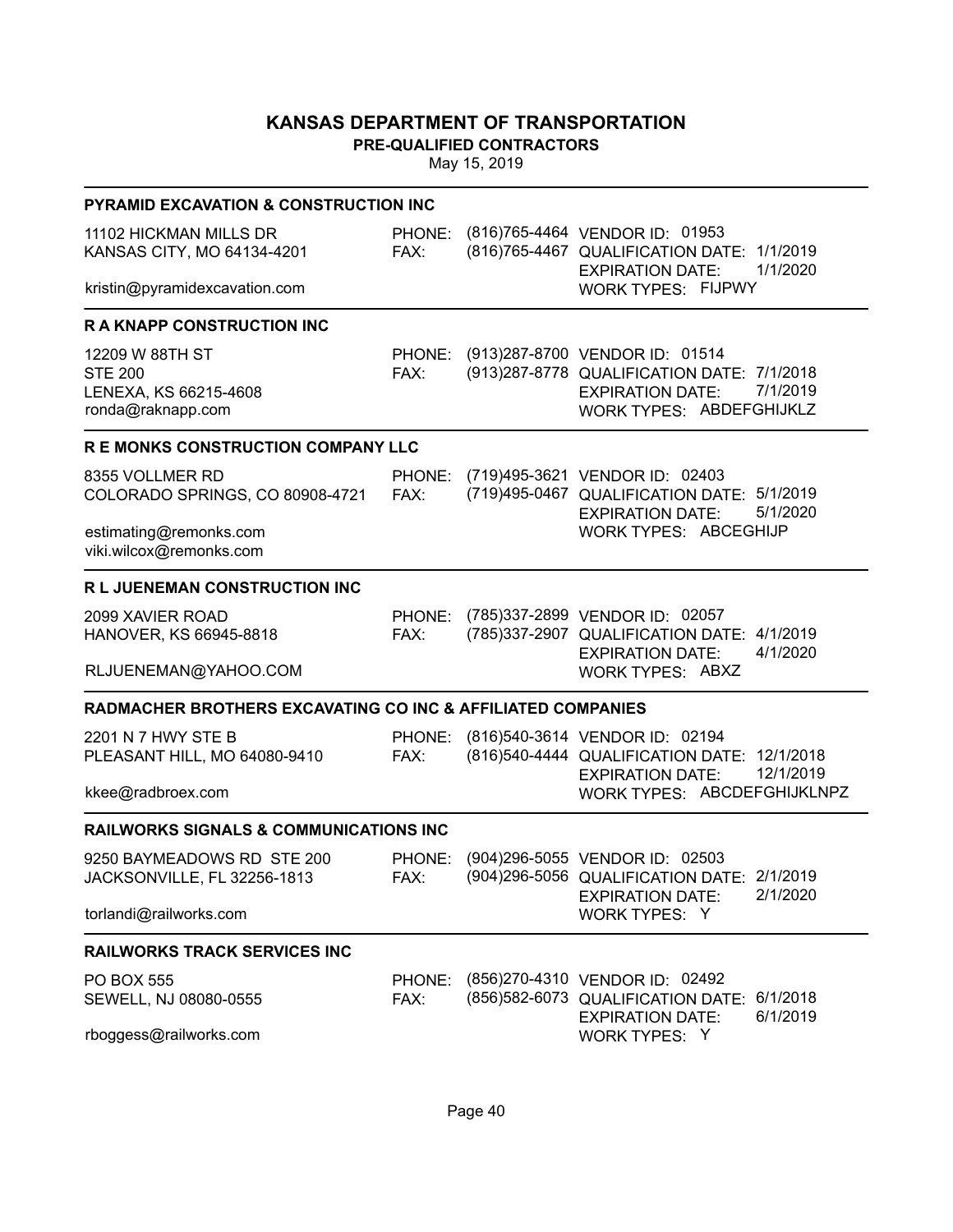**PRE-QUALIFIED CONTRACTORS**

| <b>RAILWORKS TRACK SYSTEMS INC.</b>                                 |                |                                                                                                                 |           |
|---------------------------------------------------------------------|----------------|-----------------------------------------------------------------------------------------------------------------|-----------|
| 8485 210TH ST W<br>LAKEVILLE, MN 55044-8502                         | FAX:           | PHONE: (952)469-4907 VENDOR ID: 02260<br>(952)469-1926 QUALIFICATION DATE: 7/1/2018<br><b>EXPIRATION DATE:</b>  | 7/1/2019  |
| rcarney@railworks.com                                               |                | <b>WORK TYPES: Y</b>                                                                                            |           |
| <b>RAM CONSTRUCTION SERVICES OF MICHIGAN INC &amp; SUBSIDIARIES</b> |                |                                                                                                                 |           |
| 13800 ECKLES RD<br>LIVONIA, MI 48150-1041                           | PHONE:<br>FAX: | (734)437-6265 VENDOR ID: 02417<br>(734) 437-6201 QUALIFICATION DATE: 10/1/2018<br><b>EXPIRATION DATE:</b>       | 10/1/2019 |
| cgallina@ramservices.com                                            |                | <b>WORK TYPES: EIY</b>                                                                                          |           |
| <b>RDT INC</b>                                                      |                |                                                                                                                 |           |
| 12209 W 88TH ST<br>LENEXA, KS 66215-4608                            | FAX:           | PHONE: (913)287-8700 VENDOR ID: 02479<br>(913) 287-8778 QUALIFICATION DATE: 8/1/2018<br><b>EXPIRATION DATE:</b> | 8/1/2019  |
| RDTCONSTR@GMAIL.COM                                                 |                | WORK TYPES: ELO                                                                                                 |           |
| <b>REALM CONSTRUCTION INC</b>                                       |                |                                                                                                                 |           |
| PO BOX 1236<br>BLUE SPRINGS, MO 64013-1236                          | PHONE:<br>FAX: | (816) 229-6620 VENDOR ID: 01767<br>(816) 229-0053 QUALIFICATION DATE: 1/1/2019<br><b>EXPIRATION DATE:</b>       | 1/1/2020  |
| realmconst@aol.com<br>linda@realmconstructioninc.com                |                | WORK TYPES: BEFGHIJKLOY                                                                                         |           |
| <b>REDFORD CONSTRUCTION INC</b>                                     |                |                                                                                                                 |           |
| PO BOX 1065<br>RAYMORE, MO 64083-1065                               | PHONE:<br>FAX: | (816)540-2030 VENDOR ID: 02329<br>(816) 540-3071 QUALIFICATION DATE: 5/1/2019<br><b>EXPIRATION DATE:</b>        | 5/1/2020  |
| Tim@RedfordConstruction.Com                                         |                | <b>WORK TYPES: FJ</b>                                                                                           |           |
| <b>REECE CONSTRUCTION COMPANY INC</b>                               |                |                                                                                                                 |           |
| PO BOX 3227<br>SALINA, KS 67402                                     | PHONE:<br>FAX: | (785)827-8027 VENDOR ID: 00222<br>(785) 827-8044 QUALIFICATION DATE: 4/1/2019<br><b>EXPIRATION DATE:</b>        | 4/1/2020  |
| mlreece@reececonstruction.com<br>reece@reececonstruction.com        |                | <b>WORK TYPES: DEFHIJLPRUY</b>                                                                                  |           |
| <b>REILLY CONSTRUCTION COMPANY INC</b>                              |                |                                                                                                                 |           |
| 110 MAIN ST<br>OSSIAN, IA 52161-7700                                | PHONE:<br>FAX: | (563) 532-9211 VENDOR ID: 02456<br>(563) 532-9759 QUALIFICATION DATE: 8/1/2018<br><b>EXPIRATION DATE:</b>       | 8/1/2019  |
| reilly@reilly-construction.com                                      |                | WORK TYPES: ABCFJZ                                                                                              |           |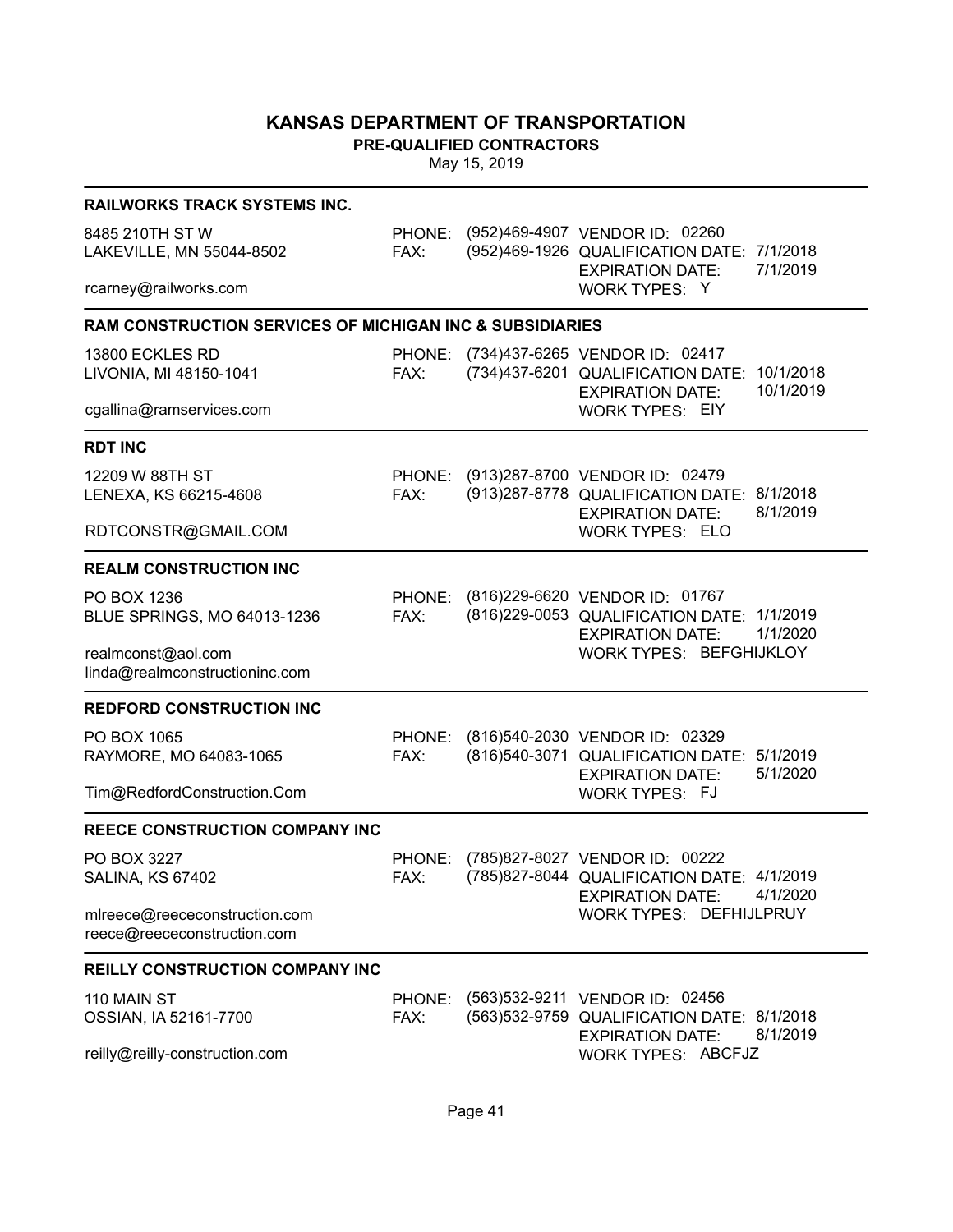**PRE-QUALIFIED CONTRACTORS**

| <b>RESTORATION &amp; WATERPROOFING CONTRACTORS INC</b>                                                 |                |                                                                                                                                                 |
|--------------------------------------------------------------------------------------------------------|----------------|-------------------------------------------------------------------------------------------------------------------------------------------------|
| PO BOX 771137<br>WICHITA, KS 67277-1137                                                                | FAX:           | PHONE: (316)942-6602 VENDOR ID: 01344<br>(316)942-6808 QUALIFICATION DATE: 11/1/2018<br>11/1/2019<br><b>EXPIRATION DATE:</b>                    |
| terry@restoration-waterproof.com<br>jona@restoration-waterproof.com                                    |                | WORK TYPES: Y                                                                                                                                   |
| RF BEACHNER CONTRACTORS LLC                                                                            |                |                                                                                                                                                 |
| <b>101 WEST 29TH</b><br><b>STE G 160</b><br>PITTSBURG, KS 66762-3006<br>rick@rfbeachnercontractors.com | PHONE:<br>FAX: | (620) 240-4822 VENDOR ID: 06647<br>(620) 240-4823 QUALIFICATION DATE: 9/1/2018<br>9/1/2019<br><b>EXPIRATION DATE:</b><br>WORK TYPES: BHIJLRTUVX |
| RFB CONSTRUCTION COMPANY INC                                                                           |                |                                                                                                                                                 |
| 565 E 520TH AVE<br>PITTSBURG, KS 66762-6829                                                            | PHONE:<br>FAX: | (620)232-2900 VENDOR ID: 01798<br>(620) 232-2998 QUALIFICATION DATE: 11/1/2018<br>11/1/2019<br><b>EXPIRATION DATE:</b>                          |
| dab@rfbconstructionco.com                                                                              |                | WORK TYPES: BFHIJLPRTUXYZ                                                                                                                       |
| <b>RJA DOZER SERVICE LLC</b>                                                                           |                |                                                                                                                                                 |
| 12946 113 RD<br>MINNEOLA, KS 67865-8500                                                                | PHONE:<br>FAX: | (620)885-4730 VENDOR ID: 06738<br>(620) 885-4255 QUALIFICATION DATE: 8/1/2018<br>8/1/2019<br><b>EXPIRATION DATE:</b>                            |
| jordanamy@rjadozer.com                                                                                 |                | WORK TYPES: ABCEFIJPTXZ                                                                                                                         |
| <b>RL PERSONS CONSTRUCTION INC</b>                                                                     |                |                                                                                                                                                 |
| PO BOX 3938<br>POPLAR BLUFF, MO 63902-3938                                                             | PHONE:<br>FAX: | (573) 686-1323 VENDOR ID: 06933<br>(573)686-1397 QUALIFICATION DATE: 3/1/2019<br><b>EXPIRATION DATE:</b><br>3/1/2020                            |
| randypersons@rlpersons.com<br>kpowell@rlpersons.com                                                    |                | WORK TYPES: ABFHIJLW                                                                                                                            |
| RMD HOLDINGS LTD DBA NATIONWIDE CONSTRUCTION GROUP                                                     |                |                                                                                                                                                 |
| <b>PO BOX 458</b><br>RICHMOND, MI 48062-0458                                                           |                | PHONE: (586)749-6900 VENDOR ID: 02427<br>FAX: (586)749-6909 QUALIFICATION DATE: 6/1/2018<br>6/1/2019<br><b>EXPIRATION DATE:</b>                 |
| jzuehlke@nationwidecos.com                                                                             |                | <b>WORK TYPES: FIRTU</b>                                                                                                                        |
| <b>RMI WORLDWIDE LLC</b>                                                                               |                |                                                                                                                                                 |
| 10777 BARKLEY ST STE 200<br>OVERLAND PARK, KS 66211-1162                                               | PHONE:<br>FAX: | (816) 931-3111 VENDOR ID: 02437<br>(816)531-3032 QUALIFICATION DATE:<br>10/1/2018<br>10/1/2019<br><b>EXPIRATION DATE:</b>                       |
| krystalw@resonantmachines.com                                                                          |                | WORK TYPES: Y                                                                                                                                   |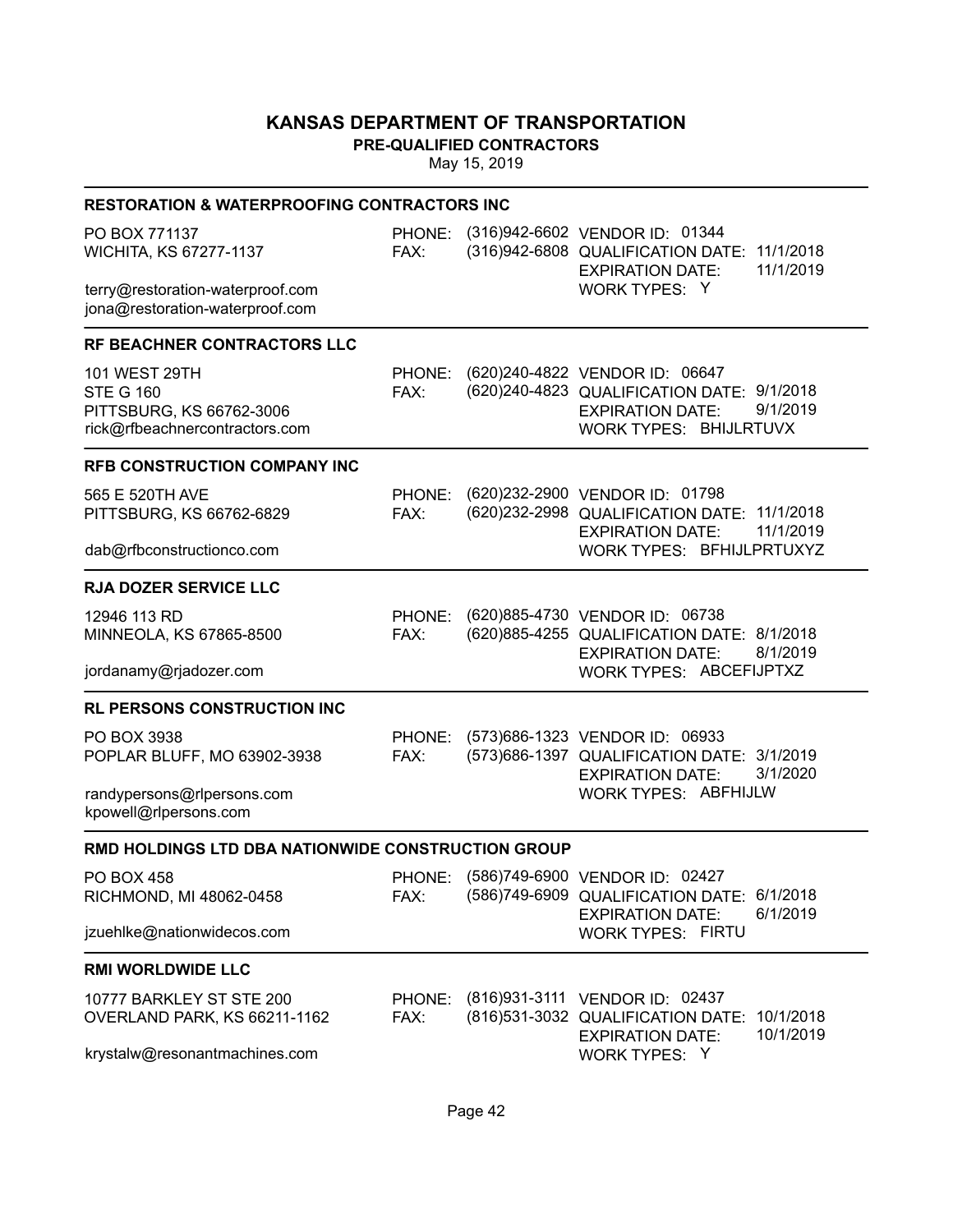**PRE-QUALIFIED CONTRACTORS**

| <b>ROADSAFE TRAFFIC SYSTEMS INC</b>                                                                     |                |                                                                                                                                             |                      |
|---------------------------------------------------------------------------------------------------------|----------------|---------------------------------------------------------------------------------------------------------------------------------------------|----------------------|
| 2504 ENTERPRISE AVE<br>EL DORADO, KS 67042-3230<br>abrenton@roadsafetraffic.com                         | FAX:           | PHONE: (316)322-3070 VENDOR ID: 02554<br>(316) 253-4990 QUALIFICATION DATE: 12/1/2018<br><b>EXPIRATION DATE:</b><br><b>WORK TYPES: STUY</b> | 12/1/2019            |
|                                                                                                         |                |                                                                                                                                             |                      |
| <b>ROYAL BRIDGE INC</b><br>3601 ALT 19                                                                  | PHONE:         | (727)934-6042 VENDOR ID: 02060                                                                                                              |                      |
| <b>SUITE A</b><br>PALM HARBOR, FL 34683-1479<br>tommy@royalbridgeinc.com<br>emmanuel@royalbridgeinc.com | FAX:           | (727) 234-0942 QUALIFICATION DATE: 11/1/2018<br><b>EXPIRATION DATE:</b><br><b>WORK TYPES: EQ</b>                                            | 11/1/2019            |
| <b>RUBICK CONSTRUCTION INC</b>                                                                          |                |                                                                                                                                             |                      |
| 1137 COLORADO RD<br>WILLIAMSBURG, KS 66095-8029                                                         | PHONE:<br>FAX: | (785)746-5451 VENDOR ID: 06423<br>(785)746-5451 QUALIFICATION DATE: 9/1/2018<br><b>EXPIRATION DATE:</b>                                     | 9/1/2019             |
| admin@rubickco.com<br>rubickco@gmail.com                                                                |                | <b>WORK TYPES: ABFJPYZ</b>                                                                                                                  |                      |
| <b>RUSSELL &amp; SONS CONSTRUCTION COMPANY INC</b>                                                      |                |                                                                                                                                             |                      |
| 415 N CENTER ST STE 4<br>LONGVIEW, TX 75601-6400                                                        | PHONE:<br>FAX: | (903) 234-4525 VENDOR ID: 00620<br>(903)234-4584 QUALIFICATION DATE:<br><b>EXPIRATION DATE:</b>                                             | 6/1/2018<br>6/1/2019 |
| jrussell@russellandsons.com                                                                             |                | WORK TYPES: A                                                                                                                               |                      |
| <b>S A FLICK SEED COMPANY</b>                                                                           |                |                                                                                                                                             |                      |
| <b>PO BOX 128</b><br>KINGSVILLE, MO 64061-0128                                                          | PHONE:<br>FAX: | (816)597-3822 VENDOR ID: 02099<br>(816) 597-3663 QUALIFICATION DATE: 9/1/2018<br><b>EXPIRATION DATE:</b>                                    | 9/1/2019             |
| Steveaflick@seedguys.com                                                                                |                | WORK TYPES: XY                                                                                                                              |                      |
| <b>SAFFO CONTRACTORS INC</b>                                                                            |                |                                                                                                                                             |                      |
| PO BOX 7035<br>WILMINGTON, NC 28406-7035                                                                | PHONE:<br>FAX: | (910) 371-9499 VENDOR ID: 06932<br>(910)371-9422 QUALIFICATION DATE: 7/1/2018<br><b>EXPIRATION DATE:</b>                                    | 7/1/2019             |
| Kalli@saffocontractors.com<br>mike@saffocontractors.com                                                 |                | WORK TYPES: Q                                                                                                                               |                      |
| <b>SAK CONSTRUCTION LLC</b>                                                                             |                |                                                                                                                                             |                      |
| 864 HOFF RD<br>O'FALLON, MO 63366-1922                                                                  | PHONE:<br>FAX: | (636)385-1000 VENDOR ID: 06929<br>(636)385-1100 QUALIFICATION DATE:<br><b>EXPIRATION DATE:</b>                                              | 5/1/2019<br>5/1/2020 |
| ccope@sakcon.com                                                                                        |                | WORK TYPES: JY                                                                                                                              |                      |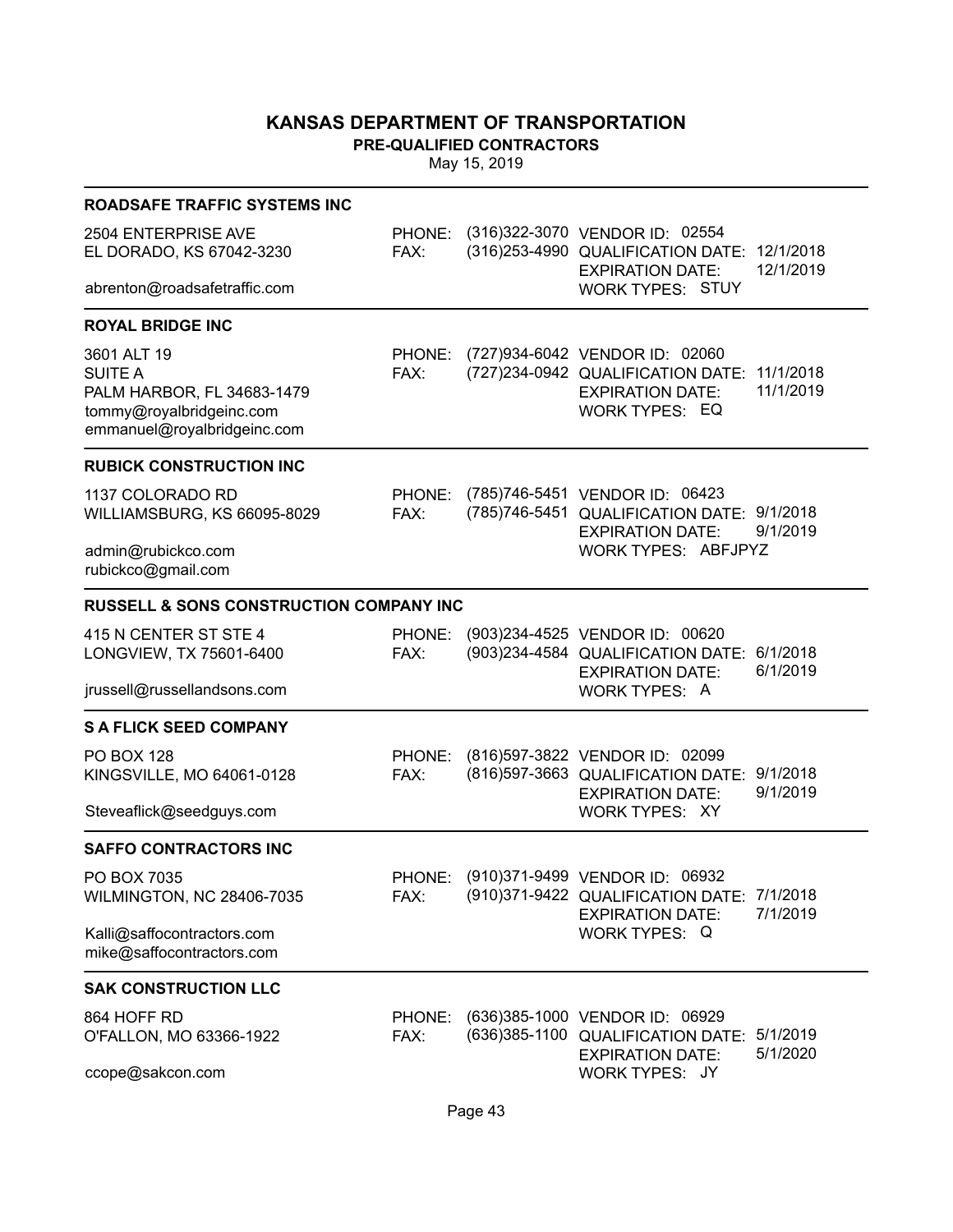**PRE-QUALIFIED CONTRACTORS**

| <b>SCHMIDTLEIN EXCAVATING INC AND SUBSIDIARY</b>                     |                |                                                                                                                        |
|----------------------------------------------------------------------|----------------|------------------------------------------------------------------------------------------------------------------------|
| 204 NE RICE RD<br>TOPEKA, KS 66616-1658                              | PHONE:<br>FAX: | (785)357-7354 VENDOR ID: 01390<br>(785)357-1901 QUALIFICATION DATE: 4/1/2019<br>4/1/2020<br><b>EXPIRATION DATE:</b>    |
| daves@schmidtleinexcavating.com<br>jeremys@schmidtleinexcavating.com |                | WORK TYPES: ABCJPY                                                                                                     |
| <b>SCHNABEL FOUNDATION COMPANY</b>                                   |                |                                                                                                                        |
| 45240 BUSINESS CT STE 250<br>STERLING, VA 20166-6723                 | PHONE:<br>FAX: | (703)742-0020 VENDOR ID: 02146<br>(703)742-3319 QUALIFICATION DATE:<br>9/1/2018<br>9/1/2019<br><b>EXPIRATION DATE:</b> |
| dpetitte@schnabel.com                                                |                | WORK TYPES: Y                                                                                                          |
| <b>SCHRIMPF LANDSCAPING INC</b>                                      |                |                                                                                                                        |
| PO BOX 105258<br>JEFFERSON CITY, MO 65110-5258                       | PHONE:<br>FAX: | (573) 635-6300 VENDOR ID: 05489<br>(573) 635-1615 QUALIFICATION DATE: 8/1/2018<br>8/1/2019<br><b>EXPIRATION DATE:</b>  |
| ksschrimpf@aol.com                                                   |                | <b>WORK TYPES: GX</b>                                                                                                  |
| <b>SCODELLER CONSTRUCTION INC</b>                                    |                |                                                                                                                        |
| 51722 GRAND RIVER AVE<br>WIXOM, MI 48393-2303                        | PHONE:<br>FAX: | (248) 374-1102 VENDOR ID: 02500<br>(248) 374-1109 QUALIFICATION DATE: 7/1/2018<br><b>EXPIRATION DATE:</b><br>7/1/2019  |
| Dwyer@scodeller.com                                                  |                | WORK TYPES: OY                                                                                                         |
| <b>SEAL-O-MATIC PAVING COMPANY</b>                                   |                |                                                                                                                        |
| PO BOX 9037<br>RIVERSIDE, MO 64168-9037                              | PHONE:<br>FAX: | (816)741-2646 VENDOR ID: 02031<br>(816)741-2711 QUALIFICATION DATE: 9/1/2018<br><b>EXPIRATION DATE:</b><br>9/1/2019    |
| mhjaben@sompaving.com                                                |                | <b>WORK TYPES: CNZ</b>                                                                                                 |
| <b>SEMA CONSTRUCTION INC &amp; SUBS &amp; AFFILIATE</b>              |                |                                                                                                                        |
| 7353 S EAGLE ST<br>CENTENNIAL, CO 80112-4223                         | PHONE:<br>FAX: | (303)627-2600 VENDOR ID: 02106<br>(303) 627-2626 QUALIFICATION DATE: 7/1/2018<br><b>EXPIRATION DATE:</b><br>7/1/2019   |
| estimating.co@semaconstruction.com                                   |                | WORK TYPES: ABCDEFGHIJPZ                                                                                               |
| <b>SEMINOLE EQUIPMENT INC</b>                                        |                |                                                                                                                        |
| 204 TARPON INDUSTRIAL DR<br>TARPON SPRINGS, FL 34689-6801            | PHONE:<br>FAX: | (727)944-4481 VENDOR ID: 02395<br>(727)945-0882 QUALIFICATION DATE:<br>4/1/2019<br><b>EXPIRATION DATE:</b><br>4/1/2020 |
| jim3ds@hotmail.com<br>mirthasemi@hotmail.com                         |                | WORK TYPES: Q                                                                                                          |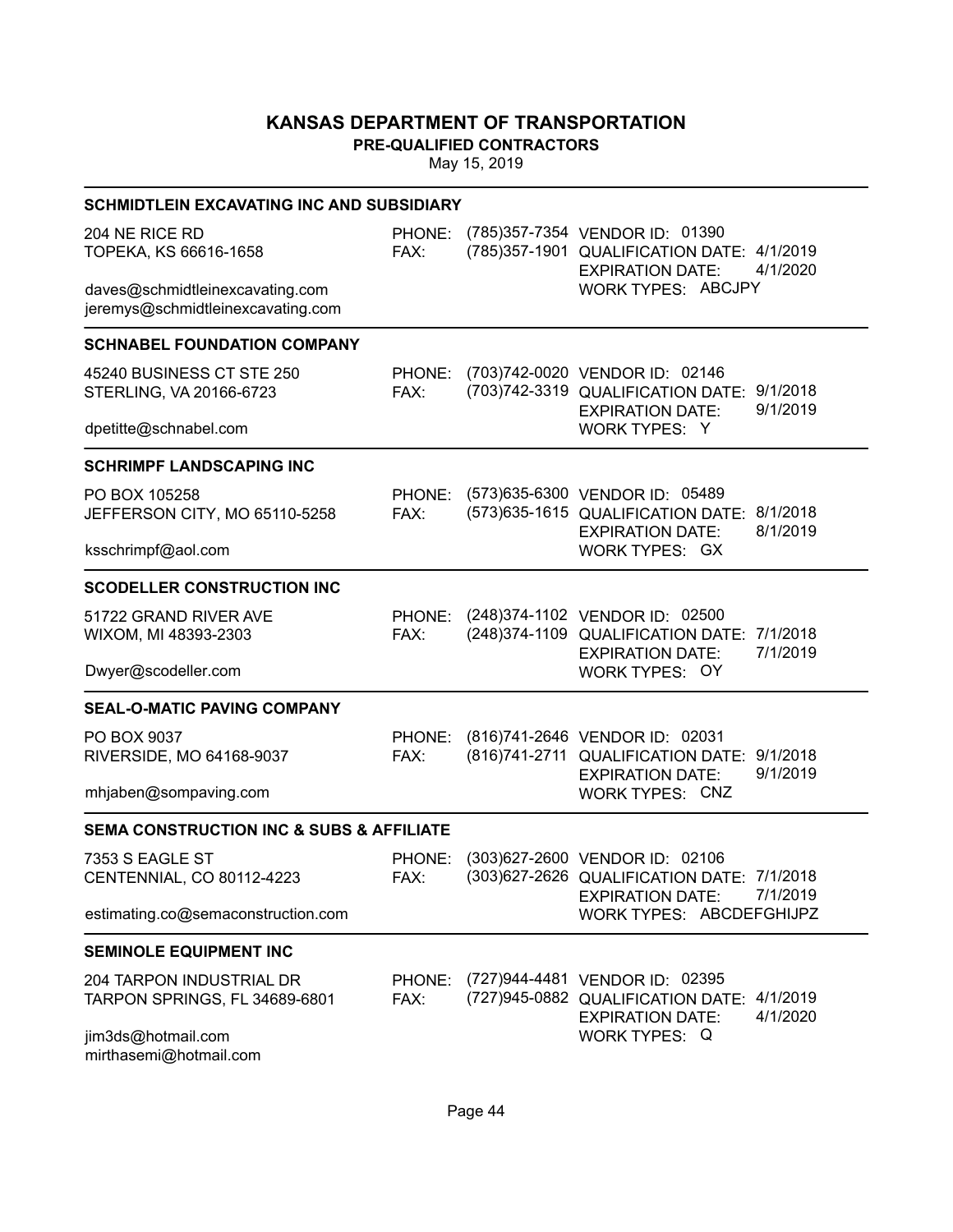**PRE-QUALIFIED CONTRACTORS**

| <b>SEWELL BROS INC</b>                               |                |                                                                                                                             |
|------------------------------------------------------|----------------|-----------------------------------------------------------------------------------------------------------------------------|
| 4301 S EASTERN AVE<br>OKLAHOMA CITY, OK 73129-7933   | FAX:           | PHONE: (405)670-6900 VENDOR ID: 01832<br>(405)670-6996 QUALIFICATION DATE: 9/1/2018<br>9/1/2019<br><b>EXPIRATION DATE:</b>  |
| doug@sewellbros.com                                  |                | <b>WORK TYPES: ABDJ</b>                                                                                                     |
| <b>SHEDIGS IT, LLC</b>                               |                |                                                                                                                             |
| 600 SE CENTRAL DR<br>BLUE SPRINGS, MO 64014-3311     | FAX:           | PHONE: (816)295-1100 VENDOR ID: 06625<br>(816) 295-1627 QUALIFICATION DATE: 3/1/2019<br>3/1/2020<br><b>EXPIRATION DATE:</b> |
| Michele@shedigsit.com                                |                | WORK TYPES: FJPY                                                                                                            |
| <b>SHELLEY ELECTRIC INC</b>                          |                |                                                                                                                             |
| PO BOX 12124<br>WICHITA, KS 67277-2124               | FAX:           | PHONE: (316)945-8311 VENDOR ID: 00630<br>(316)945-2604 QUALIFICATION DATE: 5/1/2019<br>5/1/2020<br><b>EXPIRATION DATE:</b>  |
| roy@shelleyelectric.com                              |                | WORK TYPES: Y                                                                                                               |
| SHERWOOD CONSTRUCTION CO INC AND SUBSIDIARIES        |                |                                                                                                                             |
| PO BOX 9163<br>WICHITA, KS 67277-0163                | FAX:           | PHONE: (316)943-0211 VENDOR ID: 01563<br>(316)943-3772 QUALIFICATION DATE: 6/1/2018<br>6/1/2019<br><b>EXPIRATION DATE:</b>  |
| Lanny.Gridley@Sherwood.net                           |                | WORK TYPES: ABCDEFGHIJKLMN<br>OPQRSTUVXYZ                                                                                   |
| SHILLING CONSTRUCTION CO INC                         |                |                                                                                                                             |
| PO BOX 1568<br>MANHATTAN, KS 66505-1568              | PHONE:<br>FAX: | (785)776-5077 VENDOR ID: 01360<br>(785)776-5995 QUALIFICATION DATE: 3/1/2019<br>3/1/2020<br><b>EXPIRATION DATE:</b>         |
| saltobello@shilconst.com                             |                | WORK TYPES: BCFMNOZ                                                                                                         |
| SIGN UP LTD DBA HAREN'S TREES AND CRITTERS           |                |                                                                                                                             |
| 1387 KENDALL YOUNG RD<br>WEBSTER CITY, IA 50595-7616 | PHONE:<br>FAX: | (515)832-1486 VENDOR ID: 00085<br>(515)832-4674 QUALIFICATION DATE: 11/1/2018<br>11/1/2019<br><b>EXPIRATION DATE:</b>       |
| signup@wmtel.net                                     |                | WORK TYPES: U                                                                                                               |
| <b>SIMON CONTRACTORS AND SUBSIDIARIES</b>            |                |                                                                                                                             |
| <b>PO BOX 149</b><br>CHEYENNE, WY 82003-0149         | PHONE:<br>FAX: | (307) 635-9005 VENDOR ID: 01920<br>(307) 635-9010 QUALIFICATION DATE: 7/1/2018<br>7/1/2019<br><b>EXPIRATION DATE:</b>       |
| qdavis@simoncontractors.com                          |                | WORK TYPES: ABCDEIJKLMNORY<br>Ζ                                                                                             |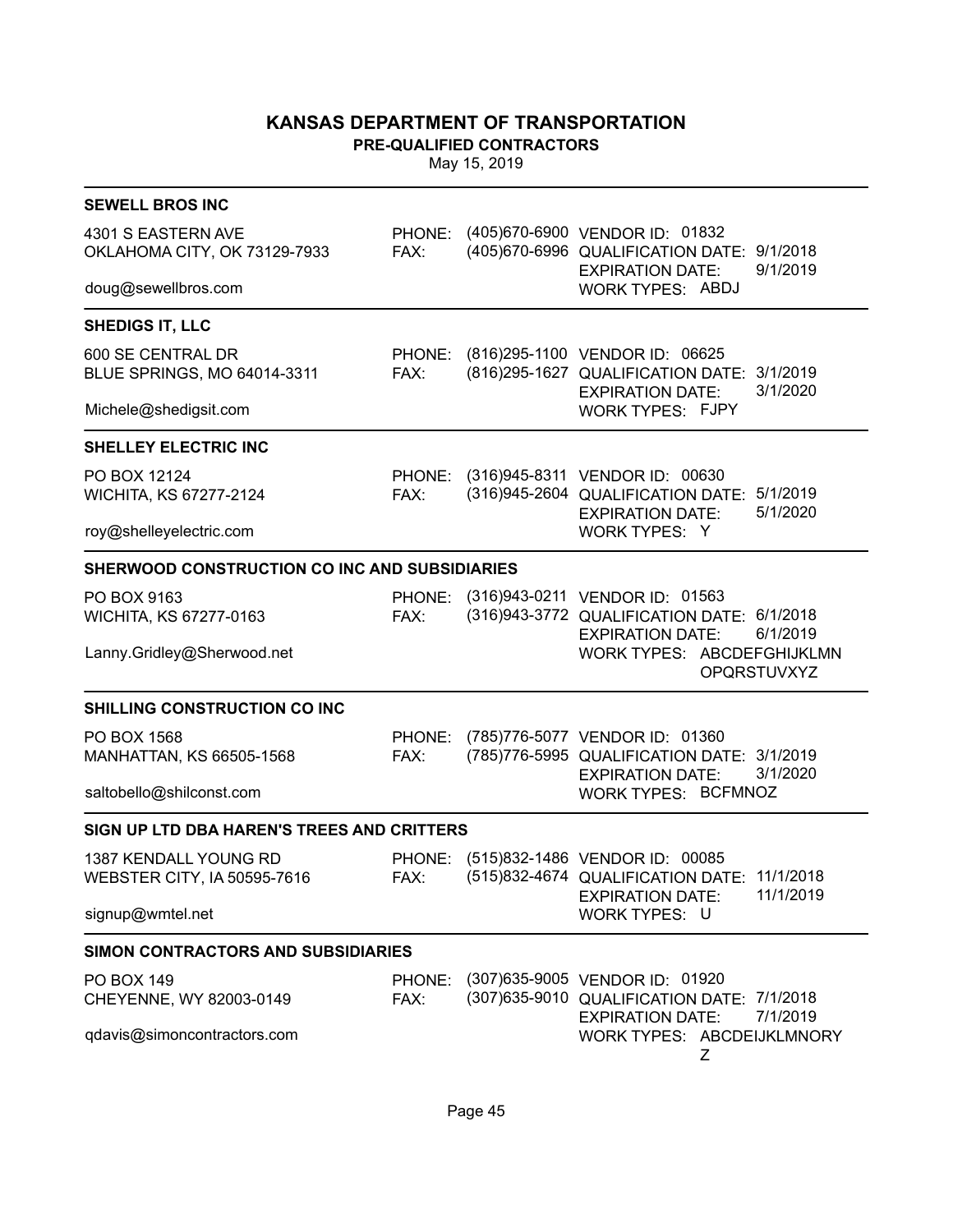**PRE-QUALIFIED CONTRACTORS**

| <b>SIMS ELECTRIC SERVICE INC</b>                      |                |                                                                                                            |                        |
|-------------------------------------------------------|----------------|------------------------------------------------------------------------------------------------------------|------------------------|
| 1827 N MOSLEY ST<br>WICHITA, KS 67214-1347            | PHONE:<br>FAX: | (316)262-0397 VENDOR ID: 01954<br>(316)265-6632 QUALIFICATION DATE:<br><b>EXPIRATION DATE:</b>             | 1/1/2019<br>1/1/2020   |
| gs@simselectric.biz                                   |                | WORK TYPES: V                                                                                              |                        |
| SITE RITE CONSTRUCTION CO AND AFFILIATES              |                |                                                                                                            |                        |
| 316 E 31ST ST<br>KANSAS CITY, MO 64108-3262           | PHONE:<br>FAX: | (816)561-4890 VENDOR ID: 01967<br>(816)561-4760 QUALIFICATION DATE:<br><b>EXPIRATION DATE:</b>             | 11/1/2018<br>11/1/2019 |
| katie@siterite1.com                                   |                | <b>WORK TYPES: FIJY</b>                                                                                    |                        |
| <b>SJ LOUIS CONSTRUCTION INC</b>                      |                |                                                                                                            |                        |
| <b>PO BOX 459</b><br>ROCKVILLE, MN 56369-0459         | PHONE:<br>FAX: | (320) 253-9291 VENDOR ID: 06780<br>(320) 253-3533 QUALIFICATION DATE: 12/1/2018<br><b>EXPIRATION DATE:</b> | 12/1/2019              |
| compliance@sjlouis.com<br>jaimew@sjlouis.com          |                | WORK TYPES: J                                                                                              |                        |
| <b>SMOKY HILL LLC</b>                                 |                |                                                                                                            |                        |
| 645 E CRAWFORD ST STE E8<br>SALINA, KS 67401-5117     | PHONE:<br>FAX: | (785)825-1224 VENDOR ID: 02078<br>(785)825-7416 QUALIFICATION DATE: 2/1/2019<br><b>EXPIRATION DATE:</b>    | 2/1/2020               |
| kellybrown@smokyhillconst.com                         |                | WORK TYPES: ABCDFGHIJKLPRU<br><b>WYZ</b>                                                                   |                        |
| <b>SNODGRASS &amp; SONS CONSTRUCTION COMPANY INC</b>  |                |                                                                                                            |                        |
| 2700 GEORGE WASHINGTON BLVD<br>WICHITA, KS 67210-1520 | PHONE:<br>FAX: | (316) 687-3110 VENDOR ID: 02168<br>(316) 687-5853 QUALIFICATION DATE: 3/1/2019<br><b>EXPIRATION DATE:</b>  | 3/1/2020               |
| david@snodgrassconst.com<br>aaron@snodgrassconst.com  |                | WORK TYPES: BEFIJLRWY                                                                                      |                        |
| SOSAYA AND SONS CONSTRUCTION INC                      |                |                                                                                                            |                        |
| 6918 MARTINDALE RD                                    | PHONE:         | (913)745-8800 VENDOR ID: 02433                                                                             |                        |
| SHAWNEE, KS 66218-9330<br>htaylor@sosayaandsons.com   | FAX:           | (913)745-8801 QUALIFICATION DATE:<br><b>EXPIRATION DATE:</b><br>WORK TYPES: V                              | 10/1/2018<br>10/1/2019 |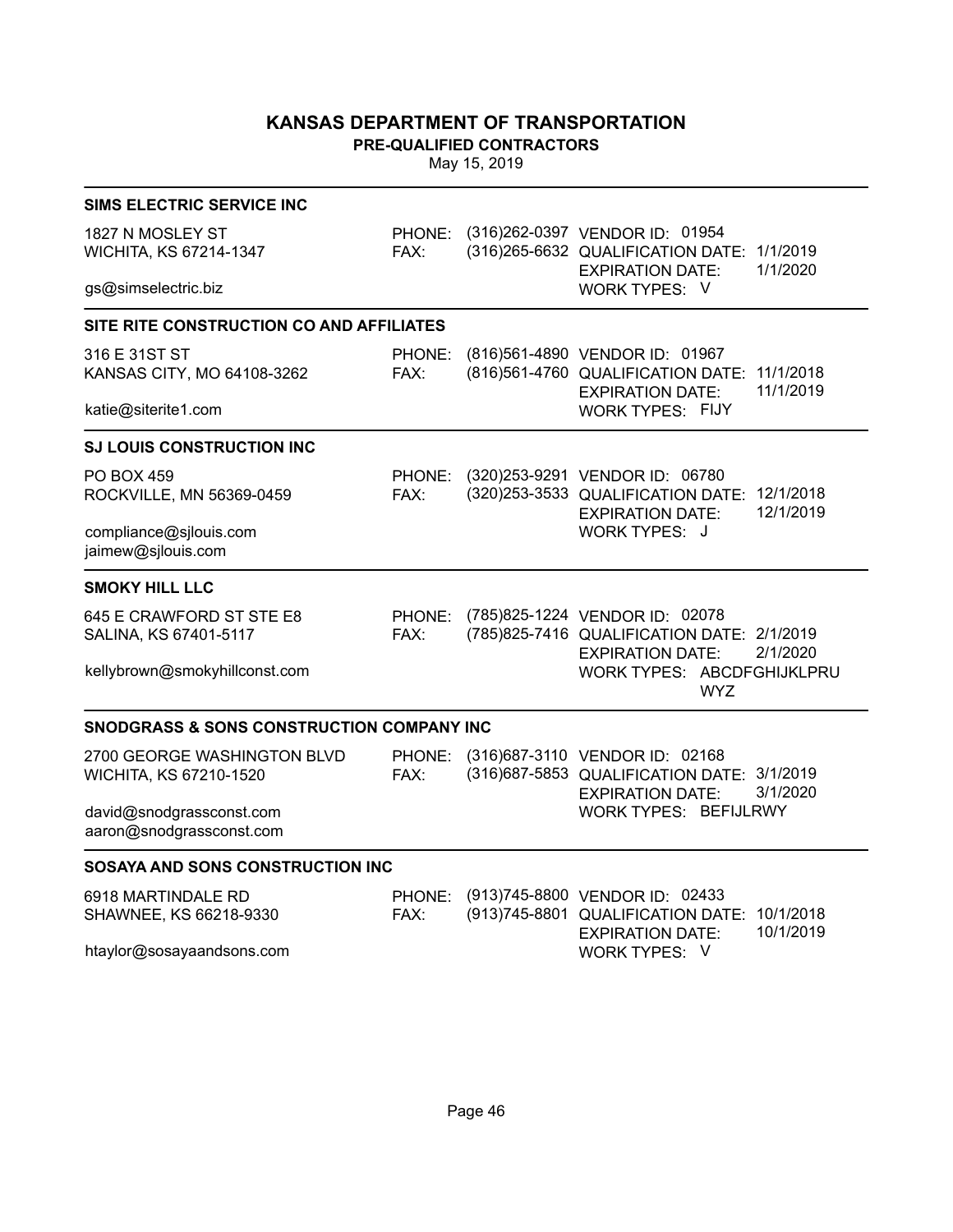**PRE-QUALIFIED CONTRACTORS**

| <b>SOUTHERN ROAD &amp; BRIDGE, LLC</b>                            |                |                                                                                                                               |
|-------------------------------------------------------------------|----------------|-------------------------------------------------------------------------------------------------------------------------------|
| 715 WESLEY AVE<br>TARPON SPRINGS, FL 34689-6711                   | PHONE:<br>FAX: | (727)940-5395 VENDOR ID: 00038<br>(727) 499-7158 QUALIFICATION DATE: 10/1/2018<br>10/1/2019<br><b>EXPIRATION DATE:</b>        |
| SRB@southernrb.com<br>karli@southernrb.com                        |                | <b>WORK TYPES: EIQY</b>                                                                                                       |
| <b>SPORER LAND DEVELOPMENT INC</b>                                |                |                                                                                                                               |
| <b>PO BOX 246</b><br>OAKLEY, KS 67748-0246                        | PHONE:<br>FAX: | (785) 672-4319 VENDOR ID: 01171<br>(785) 672-3409 QUALIFICATION DATE: 3/1/2019<br>3/1/2020<br><b>EXPIRATION DATE:</b>         |
| sporer@sporerland.com                                             |                | WORK TYPES: ABCFIJLPXZ                                                                                                        |
| <b>SPROULS CONSTRUCTION INC</b>                                   |                |                                                                                                                               |
| 397 W DD HWY<br>LAMAR, MO 64759-9459                              | FAX:           | PHONE: (417)682-9577 VENDOR ID: 02528<br>(417) 682-2277 QUALIFICATION DATE: 10/1/2018<br>10/1/2019<br><b>EXPIRATION DATE:</b> |
| dwight@sci96.com                                                  |                | WORK TYPES: ABFHIJLWXZ                                                                                                        |
| STF, LLC DBA TRAFFIC CONTROL COMPANY                              |                |                                                                                                                               |
| 601 N 8TH STREET<br>VALLEY PARK, MO 63088-1913                    | PHONE:<br>FAX: | (636) 225-7800 VENDOR ID: 00199<br>(636) 225-3460 QUALIFICATION DATE: 6/1/2018<br>6/1/2019<br><b>EXPIRATION DATE:</b>         |
| bjp@trafficcontrolcompany.com<br>jackit@trafficcontrolcompany.com |                | <b>WORK TYPES: SY</b>                                                                                                         |
| <b>STOPPEL DIRT LLC &amp; AFFILIATES</b>                          |                |                                                                                                                               |
| <b>PO BOX 866</b><br>SUBLETTE, KS 67877-0866                      | PHONE:<br>FAX: | (620) 675-2653 VENDOR ID: 02090<br>(620) 675-8661 QUALIFICATION DATE: 6/1/2018<br>6/1/2019<br><b>EXPIRATION DATE:</b>         |
| tina@stoppeldirtinc.com                                           |                | <b>WORK TYPES: ABCJPZ</b>                                                                                                     |
| <b>STREETWISE INC.</b>                                            |                |                                                                                                                               |
| 4600 E 142ND ST<br>GRANDVIEW, MO 64030-3194                       | FAX:           | PHONE: (816)331-2355 VENDOR ID: 05798<br>(816) 331-1355 QUALIFICATION DATE: 2/1/2019<br>2/1/2020<br><b>EXPIRATION DATE:</b>   |
| rlee@streetwise-inc.com                                           |                | WORK TYPES: SU                                                                                                                |
| <b>STRUCTURAL TECHNOLOGIES LLC</b>                                |                |                                                                                                                               |
| 10150 OLD COLUMBIA RD<br>COLUMBIA, MD 21046-1274                  | PHONE:<br>FAX: | (410)850-7000 VENDOR ID: 00032<br>(410)850-4111 QUALIFICATION DATE: 8/1/2018<br>8/1/2019<br><b>EXPIRATION DATE:</b>           |
| licensing@structuralgroup.com                                     |                | WORK TYPES: Y                                                                                                                 |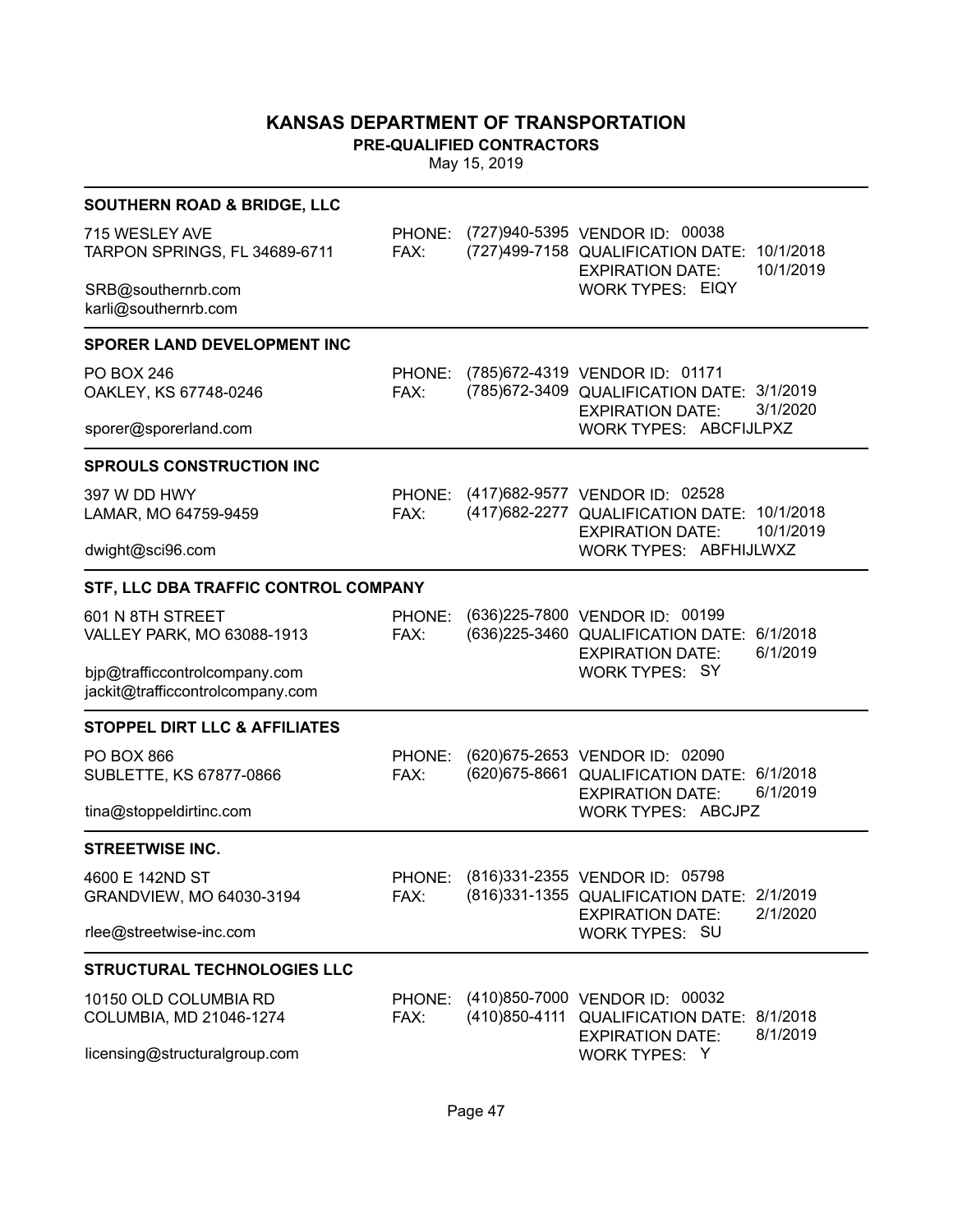**PRE-QUALIFIED CONTRACTORS**

| <b>SUBSURFACE CONSTRUCTORS INC</b>                                                       |                |                                                                                                                 |                        |
|------------------------------------------------------------------------------------------|----------------|-----------------------------------------------------------------------------------------------------------------|------------------------|
| 110 ANGELICA ST<br>ST LOUIS, MO 63147-3404                                               | PHONE:<br>FAX: | (314)421-2460 VENDOR ID: 02314<br>(314)421-2479 QUALIFICATION DATE:<br><b>EXPIRATION DATE:</b>                  | 11/1/2018<br>11/1/2019 |
| carol.hamilton@subsurfaceconstructors.com                                                |                | WORK TYPES: Y                                                                                                   |                        |
| <b>SUCHY CONSTRUCTION INC</b>                                                            |                |                                                                                                                 |                        |
| 2007 KANSAS AVE<br>GREAT BEND, KS 67530-2513                                             | PHONE:<br>FAX: | (620)792-5905 VENDOR ID: 02549<br>(620) 793-9472 QUALIFICATION DATE: 8/1/2018<br><b>EXPIRATION DATE:</b>        | 8/1/2019               |
| schneini2003@yahoo.com<br>aaronsuchy@hotmail.com                                         |                | <b>WORK TYPES: IL</b>                                                                                           |                        |
| <b>SUNFLOWER PAVING INC</b>                                                              |                |                                                                                                                 |                        |
| 1457 N 1823 RD<br>LAWRENCE, KS 66044-9100                                                | PHONE:<br>FAX: | (785)856-4590 VENDOR ID: 02398<br>(785) 856-4594 QUALIFICATION DATE: 2/1/2019<br><b>EXPIRATION DATE:</b>        | 2/1/2020               |
| jeff@sunflowerpaving.com                                                                 |                | <b>WORK TYPES: ILMNO</b>                                                                                        |                        |
| <b>SUPERIOR BOWEN ASPHALT COMPANY LLC</b>                                                |                |                                                                                                                 |                        |
| 520 W PENNWAY ST, STE 300<br>KANSAS CITY, MO 64108-2570                                  | PHONE:<br>FAX: | (816)301-4908 VENDOR ID: 02062<br>(816)912-3224 QUALIFICATION DATE: 5/1/2018<br><b>EXPIRATION DATE:</b>         | 7/1/2019               |
| jhenderson@superiorbowen.com<br>gshook@superiorbowen.com<br>kdavenport@superiorbowen.com |                | WORK TYPES: BMNOYZ                                                                                              |                        |
| SURFACE PREPARATION TECHNOLOGIES LLC                                                     |                |                                                                                                                 |                        |
| 81 TEXACO RD<br>MECHANICSBURG, PA 17050-2623                                             | PHONE:<br>FAX: | (717)697-1450 VENDOR ID: 02069<br>(717) 697-0813 QUALIFICATION DATE: 9/1/2018<br><b>EXPIRATION DATE:</b>        | 9/1/2019               |
| jmccaster@surfpreptech.com                                                               |                | <b>WORK TYPES: OY</b>                                                                                           |                        |
| <b>TARBET CONSTRUCTION COMPANY INC AND AFFILIATES</b>                                    |                |                                                                                                                 |                        |
| 303 S ROAD I<br><b>ULYSSES, KS 67880-8506</b>                                            | FAX:           | PHONE: (620)356-2110 VENDOR ID: 01602<br>(620) 353-1226 QUALIFICATION DATE: 3/1/2019<br><b>EXPIRATION DATE:</b> | 3/1/2020               |
| cat121@pld.com                                                                           |                | <b>WORK TYPES: ABK</b>                                                                                          |                        |
| <b>TENOCH CONSTRUCTION INC</b>                                                           |                |                                                                                                                 |                        |
| 912 SCOTT AVE<br>KANSAS CITY, KS 66105-1737                                              | PHONE:<br>FAX: | (913) 671-7706 VENDOR ID: 02367<br>(913) 671-7307 QUALIFICATION DATE:<br><b>EXPIRATION DATE:</b>                | 4/1/2019<br>4/1/2020   |
| sonya@tenochconstruction.com                                                             |                | <b>WORK TYPES: IN</b>                                                                                           |                        |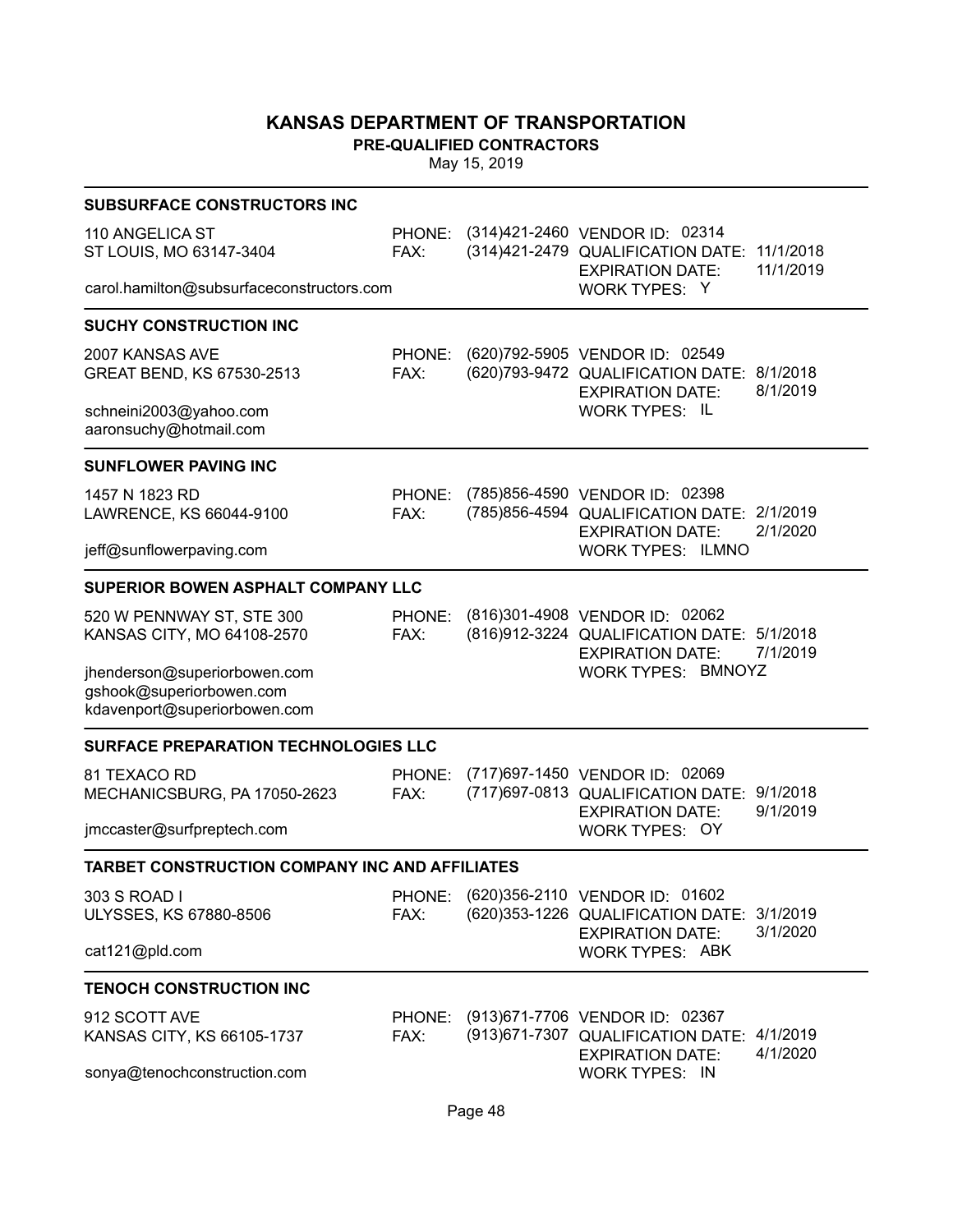**PRE-QUALIFIED CONTRACTORS**

| THOMAS INDUSTRIAL COATINGS INC                                  |                |                                                                                                                          |                      |
|-----------------------------------------------------------------|----------------|--------------------------------------------------------------------------------------------------------------------------|----------------------|
| 2070 HWY Z<br>PEVELY, MO 63070-1800                             | PHONE:<br>FAX: | (636)475-3500 VENDOR ID: 01876<br>(636)475-3512 QUALIFICATION DATE: 4/1/2019<br><b>EXPIRATION DATE:</b><br>WORK TYPES: Q | 4/1/2020             |
| arunzi@thomasindcoatings.com<br>ahamersen@thomasindcoatings.com |                |                                                                                                                          |                      |
| <b>TMI COATINGS INC</b>                                         |                |                                                                                                                          |                      |
| 3291 TERMINAL DR<br>ST PAUL, MN 55121-1610                      | PHONE:<br>FAX: | (651)452-6100 VENDOR ID: 02271<br>(651)452-0598 QUALIFICATION DATE: 7/1/2018<br><b>EXPIRATION DATE:</b>                  | 7/1/2019             |
| tmi@tmicoatings.com                                             |                | WORK TYPES: Q                                                                                                            |                      |
| <b>TORGESON ELECTRIC COMPANY INC</b>                            |                |                                                                                                                          |                      |
| 3545 SW 6TH AVE<br>TOPEKA, KS 66606-1985                        | PHONE:<br>FAX: | (785)233-2213 VENDOR ID: 02230<br>(785)233-7033 QUALIFICATION DATE: 9/1/2018<br><b>EXPIRATION DATE:</b>                  | 9/1/2019             |
| brians@torgesonelectric.com                                     |                | WORK TYPES: V                                                                                                            |                      |
| TOTAL ELECTRIC CONTRACTORS INC.                                 |                |                                                                                                                          |                      |
| PO BOX 13247<br>EDWARDSVILLE, KS 66113-0247                     | PHONE:<br>FAX: | (913)441-0192 VENDOR ID: 02520<br>(913)441-1243 QUALIFICATION DATE:<br><b>EXPIRATION DATE:</b>                           | 8/1/2018<br>8/1/2019 |
| Totalelectriccc@aol.com                                         |                | WORK TYPES: V                                                                                                            |                      |
| <b>TRAC-WORK, INC &amp; SUBSIDIARIES</b>                        |                |                                                                                                                          |                      |
| <b>PO BOX 550</b><br>ENNIS, TX 75120-0550                       | PHONE:<br>FAX: | (972)875-6565 VENDOR ID: 01884<br>(972) 875-1298 QUALIFICATION DATE: 9/1/2018<br><b>EXPIRATION DATE:</b>                 | 9/1/2019             |
| eallen@trac-work.com                                            |                | WORK TYPES: Y                                                                                                            |                      |
| <b>TRAFFIC CONTROL SERVICES INC</b>                             |                |                                                                                                                          |                      |
| 405 N CLEVELAND AVE<br>WICHITA, KS 67214-4027                   | PHONE:<br>FAX: | (316)448-0402 VENDOR ID: 02275<br>(316)448-0404 QUALIFICATION DATE: 2/1/2019<br><b>EXPIRATION DATE:</b>                  | 2/1/2020             |
| Brian@tcs-ks.com<br>donna@tcs-ks.com<br>kim@tcs-ks.com          |                | WORK TYPES: RSU                                                                                                          |                      |
| <b>TRAFFIC MANAGEMENT LLC</b>                                   |                |                                                                                                                          |                      |
| 2378 CHEYENNE RD<br>HOLTON, KS 66436                            | PHONE:<br>FAX: | (816)308-5026 VENDOR ID: 06665<br>(785)872-2152 QUALIFICATION DATE:<br><b>EXPIRATION DATE:</b>                           | 6/1/2018<br>6/1/2019 |
| traffic@trafficmgmt.net                                         |                | <b>WORK TYPES: SU</b>                                                                                                    |                      |
|                                                                 |                |                                                                                                                          |                      |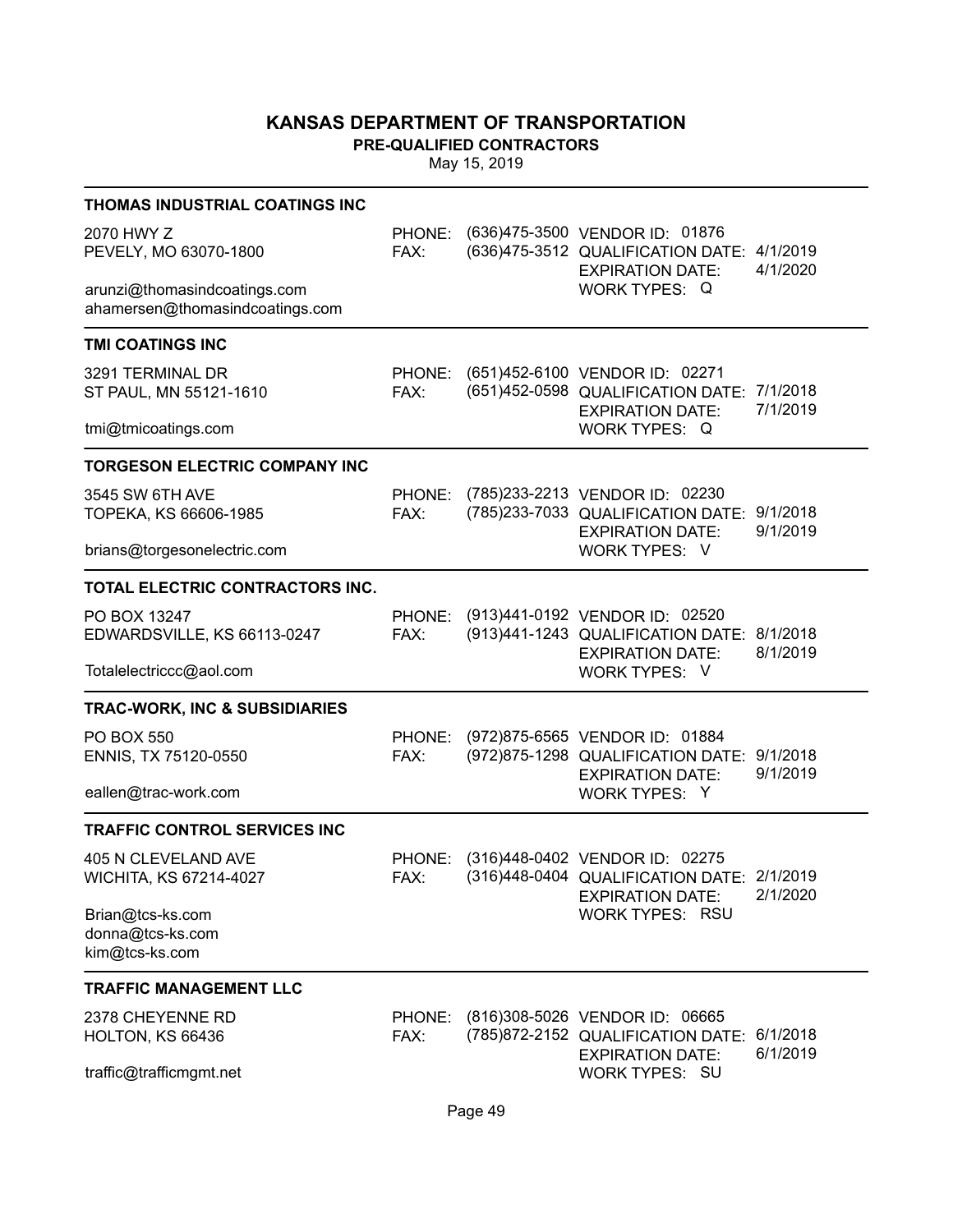**PRE-QUALIFIED CONTRACTORS**

| TRAFFIC ZONE SERVICES, INC.                                         |                |  |                                                                                                                                |                      |  |
|---------------------------------------------------------------------|----------------|--|--------------------------------------------------------------------------------------------------------------------------------|----------------------|--|
| 626 N 47TH ST<br>KANSAS CITY, KS 66102-3449                         | FAX:           |  | PHONE: (913)428-2585 VENDOR ID: 02235<br>(913)428-2590 QUALIFICATION DATE: 7/1/2018<br><b>EXPIRATION DATE:</b>                 | 7/1/2019             |  |
| bill@twintraffic.com                                                |                |  | <b>WORK TYPES: TUY</b>                                                                                                         |                      |  |
| <b>TRAYLOR BROS INC</b>                                             |                |  |                                                                                                                                |                      |  |
| 835 N CONGRESS AVE<br>EVANSVILLE, IN 47715-2452                     | FAX:           |  | PHONE: (812)477-1542 VENDOR ID: 00989<br>(812)474-3224 QUALIFICATION DATE: 6/1/2018<br><b>EXPIRATION DATE:</b>                 | 6/1/2019             |  |
| tbiadmin@traylor.com                                                |                |  | <b>WORK TYPES: CDFY</b>                                                                                                        |                      |  |
| TRUELSEN BLUMENTHAL LLC DBA SOIL TEK                                |                |  |                                                                                                                                |                      |  |
| <b>PO BOX 738</b><br>GRIMES, IA 50111-0738                          | FAX:           |  | PHONE: (515)986-3527 VENDOR ID: 02359<br>(515)986-3960 QUALIFICATION DATE: 4/1/2019<br><b>EXPIRATION DATE:</b>                 | 4/1/2020             |  |
| brian@soil-tek.com                                                  |                |  | WORK TYPES: X                                                                                                                  |                      |  |
| <b>TRUESDELL CORP OF WISCONSIN</b>                                  |                |  |                                                                                                                                |                      |  |
| 1310 W 23RD ST<br>TEMPE, AZ 85282-1837                              | PHONE:<br>FAX: |  | (602)437-1711 VENDOR ID: 02419<br>(602)437-1821 QUALIFICATION DATE: 8/1/2018<br><b>EXPIRATION DATE:</b>                        | 8/1/2019             |  |
| nmackowiak@truesdellcorp.com                                        |                |  | <b>WORK TYPES: EY</b>                                                                                                          |                      |  |
| <b>TRUESDELL CORPORATION THE</b>                                    |                |  |                                                                                                                                |                      |  |
| 1310 W 23RD ST<br>TEMPE, AZ 85282-1837                              | PHONE:<br>FAX: |  | (602)437-1711 VENDOR ID: 00017<br>(602)437-1821 QUALIFICATION DATE: 8/1/2018<br><b>EXPIRATION DATE:</b>                        | 8/1/2019             |  |
| nmackowiak@truesdellcorp.com                                        |                |  | <b>WORK TYPES: EY</b>                                                                                                          |                      |  |
| <b>TURF DESIGN INC</b>                                              |                |  |                                                                                                                                |                      |  |
| PO BOX 860303<br>SHAWNEE, KS 66286-0303                             | FAX:           |  | PHONE: (913)745-8405 VENDOR ID: 02287<br>(913)764-0647 QUALIFICATION DATE: 8/1/2018<br><b>EXPIRATION DATE:</b>                 | 8/1/2019             |  |
| rbazemore@turfdesigninc.com                                         |                |  | WORK TYPES: X                                                                                                                  |                      |  |
| <b>TWIN TRAFFIC MARKING CORPORATION</b>                             |                |  |                                                                                                                                |                      |  |
| 626 N 47TH ST<br>KANSAS CITY, KS 66102-3449<br>bill@twintraffic.com | FAX:           |  | PHONE: (913)428-2575 VENDOR ID: 00914<br>(913)428-2590 QUALIFICATION DATE:<br><b>EXPIRATION DATE:</b><br><b>WORK TYPES: SY</b> | 7/1/2018<br>7/1/2019 |  |
|                                                                     |                |  |                                                                                                                                |                      |  |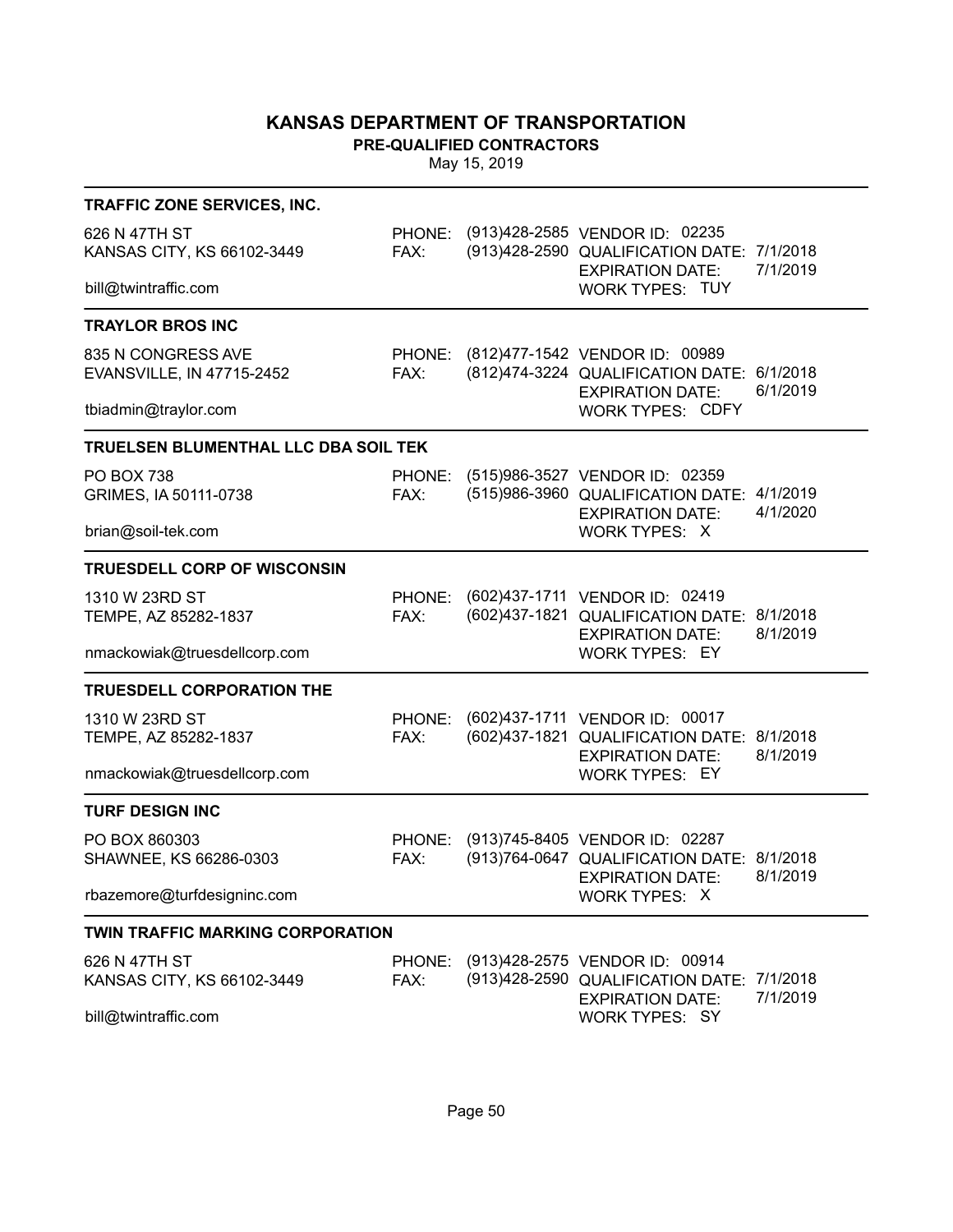**PRE-QUALIFIED CONTRACTORS**

| UNITED CONTRACTORS INC AND SUBSIDIARIES                        |                |  |                                                                                                                               |  |  |
|----------------------------------------------------------------|----------------|--|-------------------------------------------------------------------------------------------------------------------------------|--|--|
| PO BOX 347<br>JOHNSTON, IA 50131-0347                          | PHONE:<br>FAX: |  | (515)276-6162 VENDOR ID: 00370<br>(515)276-3053 QUALIFICATION DATE: 7/1/2018<br>7/1/2019<br><b>EXPIRATION DATE:</b>           |  |  |
| uci@unitedcontractors.net<br>brianwillem@unitedcontractors.net |                |  | WORK TYPES: BDEFGHIJLPRZ                                                                                                      |  |  |
| <b>URETEK USA, INC.</b>                                        |                |  |                                                                                                                               |  |  |
| PO BOX 1929<br>TOMBALL, TX 77377-1929                          | PHONE:<br>FAX: |  | (281)351-7800 VENDOR ID: 02118<br>(281) 351-0884 QUALIFICATION DATE: 8/1/2018<br>8/1/2019<br><b>EXPIRATION DATE:</b>          |  |  |
| compliance@uretekusa.com                                       |                |  | WORK TYPES: Y                                                                                                                 |  |  |
| <b>VANCE BROTHERS INC AND SUBSIDIARY</b>                       |                |  |                                                                                                                               |  |  |
| PO BOX 300107<br>KANSAS CITY, MO 64130-0107                    | FAX:           |  | PHONE: (816)923-4325 VENDOR ID: 00514<br>(816)923-6472 QUALIFICATION DATE:<br>5/1/2019<br><b>EXPIRATION DATE:</b><br>5/1/2020 |  |  |
| tvance@vancebrothers.com<br>glivingston@vancebrothers.com      |                |  | <b>WORK TYPES: NO</b>                                                                                                         |  |  |
| <b>VENTURE CORPORATION</b>                                     |                |  |                                                                                                                               |  |  |
| PO BOX 1486<br>GREAT BEND, KS 67530-1486                       | PHONE:<br>FAX: |  | (620)792-5921 VENDOR ID: 00817<br>(620)792-7155 QUALIFICATION DATE: 4/1/2019<br><b>EXPIRATION DATE:</b><br>4/1/2020           |  |  |
| office@venture.kscoxmail.com<br>rob@venturecorpks.com          |                |  | WORK TYPES: ABCIJLMNOPZ                                                                                                       |  |  |
| <b>VF ANDERSON BUILDERS LLC</b>                                |                |  |                                                                                                                               |  |  |
| 19209 E 231ST ST<br>HARRISONVILLE, MO 64701-3844               | PHONE:<br>FAX: |  | (816) 884-3220 VENDOR ID: 02454<br>(816) 884-3221 QUALIFICATION DATE: 6/1/2018<br>6/1/2019<br><b>EXPIRATION DATE:</b>         |  |  |
| junevfabuilders@gmail.com                                      |                |  | WORK TYPES: ABFGHJPYZ                                                                                                         |  |  |
| <b>VOGTS PARGA CONSTRUCTION LLC</b>                            |                |  |                                                                                                                               |  |  |
| 717 N MAIN ST<br>NEWTON, KS 67114-1805                         | PHONE:<br>FAX: |  | (316)284-2801 VENDOR ID: 02408<br>(316) 284-0613 QUALIFICATION DATE: 12/1/2018<br><b>EXPIRATION DATE:</b><br>12/1/2019        |  |  |
| luanne@vogtsparga.com                                          |                |  | WORK TYPES: ABFHIJLPRUYZ                                                                                                      |  |  |
| mail@vogtsparga.com                                            |                |  |                                                                                                                               |  |  |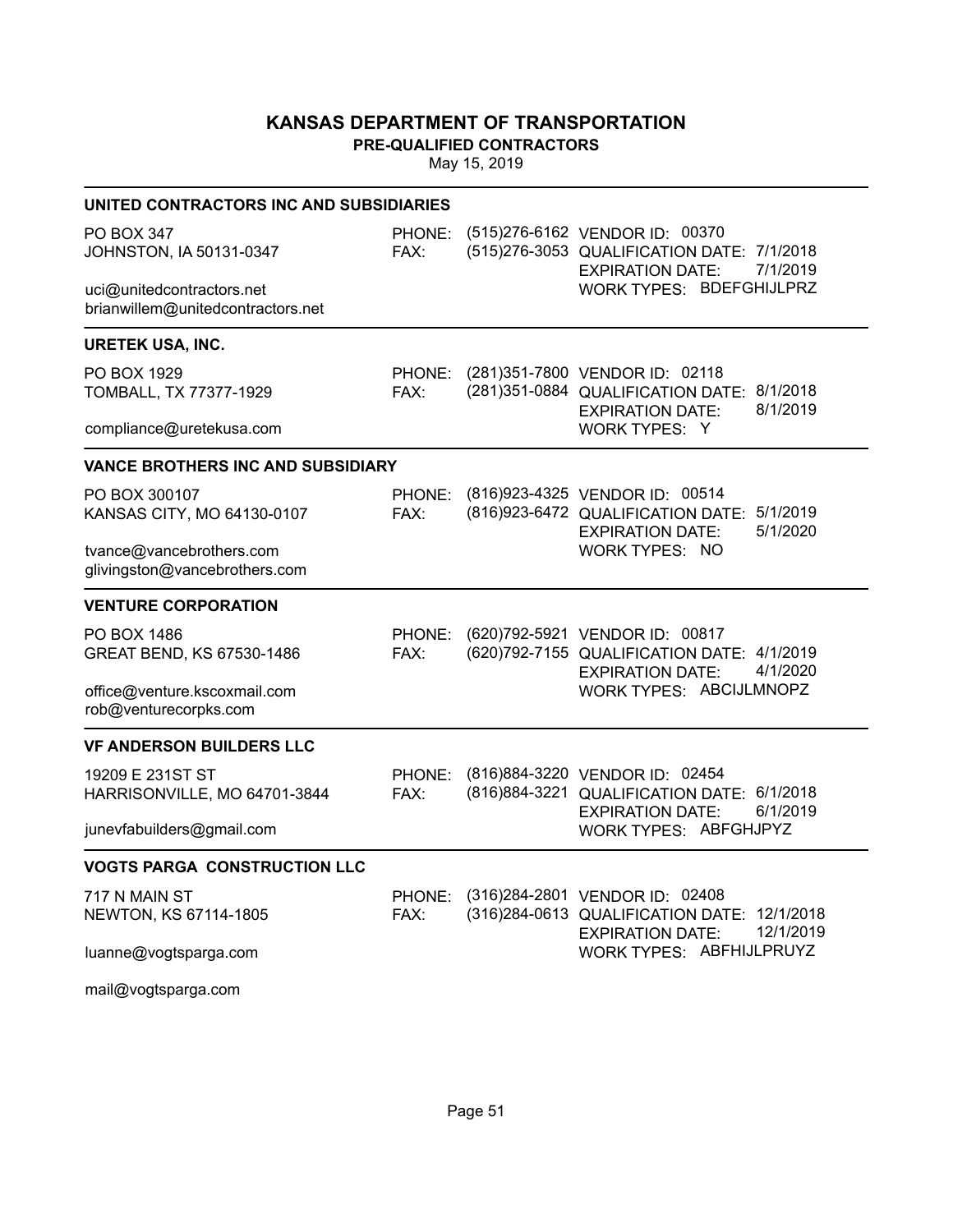**PRE-QUALIFIED CONTRACTORS**

| <b>W S BUNCH CO</b>                                         |                |                                                                                                                       |
|-------------------------------------------------------------|----------------|-----------------------------------------------------------------------------------------------------------------------|
| 1735 N 42ND ST<br>OMAHA, NE 68111-3904                      | PHONE:<br>FAX: | (402) 558-4242 VENDOR ID: 01398<br>(402) 553-8709 QUALIFICATION DATE: 4/1/2019<br>4/1/2020<br><b>EXPIRATION DATE:</b> |
| mtandersen@wsbunch.com                                      |                | WORK TYPES: Q                                                                                                         |
| <b>WADSWORTH BROTHERS CONSTRUCTION COMPANY INC</b>          |                |                                                                                                                       |
| 1350 E DRAPER PKWY                                          | PHONE:         | (801)576-1453 VENDOR ID: 02532                                                                                        |
| DRAPER, UT 84020-8567                                       | FAX:           | (801)576-1454 QUALIFICATION DATE: 8/1/2018<br>8/1/2019<br><b>EXPIRATION DATE:</b>                                     |
| lori@wadsbro.com                                            |                | <b>WORK TYPES: DEFGIJKL</b>                                                                                           |
| <b>WALSH CONSTRUCTION COMPANY II LLC &amp; SUBSIDIARIES</b> |                |                                                                                                                       |
| 929 W ADAMS ST                                              | PHONE:         | (312)563-5400 VENDOR ID: 06935                                                                                        |
| CHICAGO, IL 60607-3021                                      | FAX:           | (312) 563-5447 QUALIFICATION DATE: 7/1/2018<br>7/1/2019<br><b>EXPIRATION DATE:</b>                                    |
| dmeziere@walshgroup.com                                     |                | WORK TYPES: ABCDEFGHIJKLPRT<br><b>WZ</b>                                                                              |
| <b>WALTERS-MORGAN CONSTRUCTION INC</b>                      |                |                                                                                                                       |
| 2616 TUTTLE CREEK BLVD                                      | PHONE:         | (785)539-7513 VENDOR ID: 01362                                                                                        |
| MANHATTAN, KS 66502-4479                                    | FAX:           | (785) 539-6521 QUALIFICATION DATE: 10/1/2018<br>10/1/2019<br><b>EXPIRATION DATE:</b>                                  |
| admin@waltersmorgan.com                                     |                | WORK TYPES: GHIJLUWX                                                                                                  |
| kperkins@waltersmorgan.com                                  |                |                                                                                                                       |
| <b>WATTS ELECTRIC COMPANY</b>                               |                |                                                                                                                       |
| 13351 DOVERS ST                                             | PHONE:         | (402)786-2270 VENDOR ID: 02296                                                                                        |
| WAVERLY, NE 68462-2516                                      | FAX:           | (402)786-2267 QUALIFICATION DATE:<br>11/1/2018<br>11/1/2019                                                           |
| kylief@gowatts.com                                          |                | <b>EXPIRATION DATE:</b><br><b>WORK TYPES: TVY</b>                                                                     |
| angelap@wattselectriccompany.com                            |                |                                                                                                                       |
| <b>WCI INC</b>                                              |                |                                                                                                                       |
| 25606 OLD KC RD                                             | PHONE:         | (913)783-4389 VENDOR ID: 02130                                                                                        |
| STE C                                                       | FAX:           | (913) 783-4642 QUALIFICATION DATE: 9/1/2018                                                                           |
| PAOLA, KS 66071-5756<br>office@wcicompany.com               |                | <b>EXPIRATION DATE:</b><br>9/1/2019<br><b>WORK TYPES: FHI</b>                                                         |
| kathy@wcicompany.com                                        |                |                                                                                                                       |